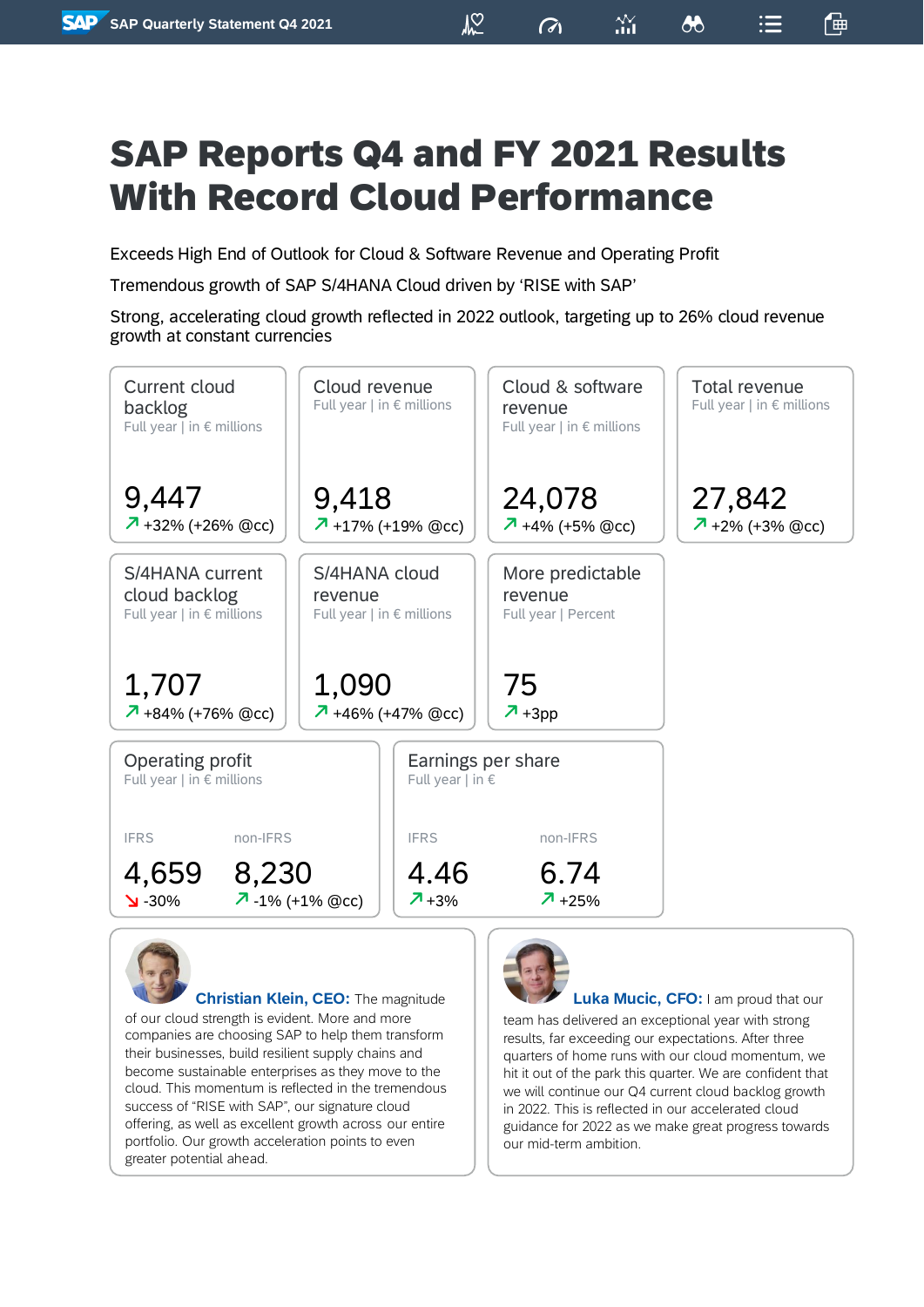**Walldorf, Germany – January 27, 2022.** SAP SE (NYSE: SAP) today announced its financial results for the fourth quarter and fiscal year ended December 31, 2021.

<u>NO</u>

 $\sigma$ 

86

「曲

#### $\sqrt{2}$ Business Update

Businesses around the world are embracing digital technologies and the cloud to transform the way they do business. Today's unpredictable reality, from supply chain disruptions to new regulatory restrictions, means the need for flexibility and adaptability has never been greater. Our depth of experience in mission critical business processes across all customer sizes, industries and geographies sets us apart and is core to why businesses are choosing SAP for their business transformation.

The strength and the execution of our strategy is showing up on multiple fronts with exceptional customer momentum across our cloud portfolio and financial performance exceeding market expectations.

High customer adoption is underpinned by exceptionally strong demand for "RISE with SAP" across customers of all sizes. It is designed to support our customers transform their businesses while at the same time moving to the cloud. They also benefit from our Business Network, the largest B2B network in the world, which helps them create more resilient supply chains.

Customer satisfaction continues to increase, echoed by strong renewal rates.

SAP is confident that its positive momentum will continue throughout 2022, and expects accelerating cloud revenue growth, supported by strong traction of SAP S/4HANA Cloud.

#### **Highlights**

'RISE with SAP' continued to gain traction after a successful launch in January 2021. SAP saw strong demand from companies of all sizes and closed deals with more than 650 customers in the fourth quarter, winning more than 1,300 customers since launch. Large customers such as Adobe, Panasonic Corporation, Mahindra & Mahindra, Fresenius SE, IBM, Allianz Technology, CVS, Unipart Group, Samsung SDS, and Siemens selected this offering. Additional wins included Philippine Airlines, Software AG, Banco Sabadell, Amadeus, Standard Chartered Bank, Fisker Inc., and Europcar Mobility Group.

Approximately 1,300 SAP S/4HANA customers were added in the quarter, taking total adoption to more than 18,800 customers, up 18% year over year, of which more than 13,100 are live. In the fourth quarter, approximately 50% of the additional SAP S/4HANA customers were net new.

Signavio continued to show outstanding performance as part of SAP's Business Process Intelligence (BPI) segment. Current cloud backlog grew in triple digits for the full year. SAP BPI solutions are key to our customers' business transformation and acceleration to the cloud. PwC, HP, Robert Bosch, Carl Zeiss, R. Twining and Company, and many others chose SAP BPI solutions in the fourth quarter.

Business Technology Platform, SAP's PaaS offering, is the foundation of the Intelligent Enterprise, providing a single platform for integration and extensibility across the SAP portfolio and non-SAP solutions, as well as deriving insights from data. Current cloud backlog grew in deep double digits in 2021. Henkel, Schneider Electric, Helaba, and Enel were among the customers who chose this offering in the fourth quarter.

Key customer wins across SAP's solutions portfolio included: Petronas, Goodyear, Hitachi High-Tech, Unilever, Chobani, Syngenta, HABA Group, MIGROS, ALDI Nord, Lumen, Dr. Martens, SCOTT Sports, Computacenter AG, A.S. Watson Group. Compass Group, Alfred Kärcher, and FMC Corporation all went live on SAP solutions in the fourth quarter.

On January 27, SAP announced its intent to acquire a majority stake of Taulia, a leading provider of working capital management solutions. The move is aimed at giving companies better access to liquidity and improving their cash flows. The acquisition is expected to further expand SAP's Business Network capabilities and strengthen SAP's solutions for the CFO office. The acquisition is expected to close in March 2022, following completion of customary closing conditions.

On January 25, SAP announced an extended partnership and an investment in Icertis, a provider of contract management solutions that offers market-leading contract intelligence powered by AI. This partnership and the related investment are expected to complement SAP's portfolio seamlessly.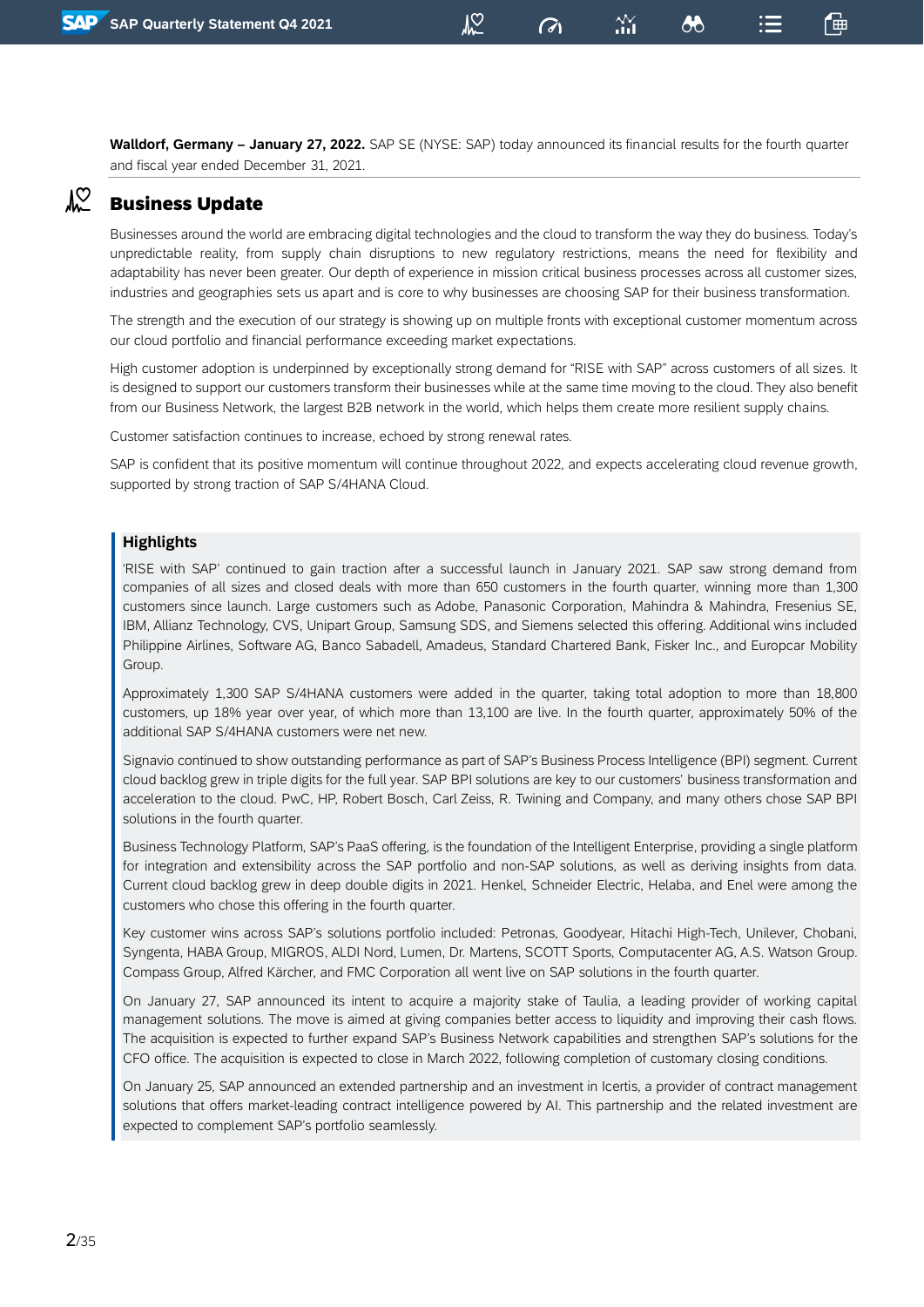On January 13, SAP announced a new share repurchase program to service future share-based compensation awards. The program, with a volume of up to €1 billion, is planned to be executed in the period between February 1 and December 31, 2022.

၂၃

 $\mathcal O$ 

෯

Early December 2021, SAP announced its first SAP.iO program in China focused on intelligent manufacturing. Five Chinese startups have been selected to join the cohort at the new SAP.iO Foundry Shanghai.

On January 11, SAP announced a new offering, SAP Cloud for Sustainable Enterprises, which brings together a comprehensive portfolio of solutions that enables businesses to holistically manage sustainability performance. With this, companies can manage their "green line" with business process technology to identify, quantify, analyze, and act on data through their end-to-end operations. Further, SAP announced its commitment to achieve net-zero along their value chain in 2030; 20 years earlier than originally targeted.

SAP also earned a number of recognitions in the field of sustainability, including inclusion on the prestigious CDP A list, and achieving the top ranking in the S&P Dow Jones Sustainability Indices (DJSI) in the software sector for the 15th consecutive year.

### $\widehat{G}$  Financial Performance<sup>1</sup>

#### **Fourth Quarter 2021**

In the fourth quarter, SAP's cloud momentum further accelerated with sequential growth rate increases in both current cloud backlog and cloud revenue. Current cloud backlog accelerated faster than anticipated, up 32% to €9.45 billion and up 26% at constant currencies. SAP S/4HANA current cloud backlog was up 84% to €1.71 billion and up 76% at constant currencies. Cloud revenue was up 28% to €2.61 billion and up 24% at constant currencies. SAP S/4HANA cloud revenue was up 65% to €329 million and up 61% at constant currencies. SaaS/PaaS cloud revenue outside the Intelligent Spend business was up 38% and up 33% at constant currencies. Software licenses revenue was down 14% year over year to €1.46 billion and down 17% at constant currencies. Cloud and software revenue was up 6% to €6.99 billion and up 3% at constant currencies. Services revenue was up 3% year over year to €0.99 billion and flat at constant currencies. Total revenue was up 6% year over year to €7.98 billion and up 3% at constant currencies.

The share of more predictable revenue grew by 5 percentage points year over year to 69% in the fourth quarter.

IFRS operating profit decreased 45% to €1.47 billion and IFRS operating margin decreased by 16.9 percentage points to 18.4% mainly due to higher share-based compensation expenses, primarily related to Qualtrics. Non-IFRS operating profit decreased 11% to €2.47 billion and decreased 12% at constant currencies. Non-IFRS operating margin decreased by 5.8 percentage points to 30.9% and decreased by 5.4 percentage points at constant currencies. Prior year IFRS operating profit included a disposal gain of €194 million and non-IFRS operating profit of €128 million related to the sale of the SAP Digital Interconnect business.

IFRS earnings per share decreased 23% to €1.24 and non-IFRS earnings per share increased 10% to €1.86.

#### **Full-Year 2021**

SAP hit the high end of its revised 2021 cloud revenue outlook range and exceeded its cloud and software revenue and operating profit outlook ranges.

For the full year cloud revenue was up 17% to €9.42 billion and up 19% to €9.59 billion at constant currencies, hitting the high end of the revised full year outlook (€9.4 to 9.6 billion non-IFRS at constant currencies). SAP S/4HANA cloud revenue was up 46% to €1.09 billion and up 47% at constant currencies, exceeding the €1 billion cloud revenue mark as anticipated. SaaS/PaaS cloud revenue outside the Intelligent Spend business was up 25% and up 27% at constant currencies. Software licenses revenue was down 11% year over year to €3.25 billion and down 11% to €3.24 billion at constant currencies. Cloud and software revenue was up 4% year over year to €24.08 billion and up 5% to €24.41 billion at constant currencies, exceeding the high end of the revised full year outlook (€23.8 – 24.2 billion non-IFRS at constant currencies). Services revenue was down

<sup>1</sup> The full year and Q4 2021 results were also impacted by other effects. For details, please refer to the disclosures on page 34 of this document.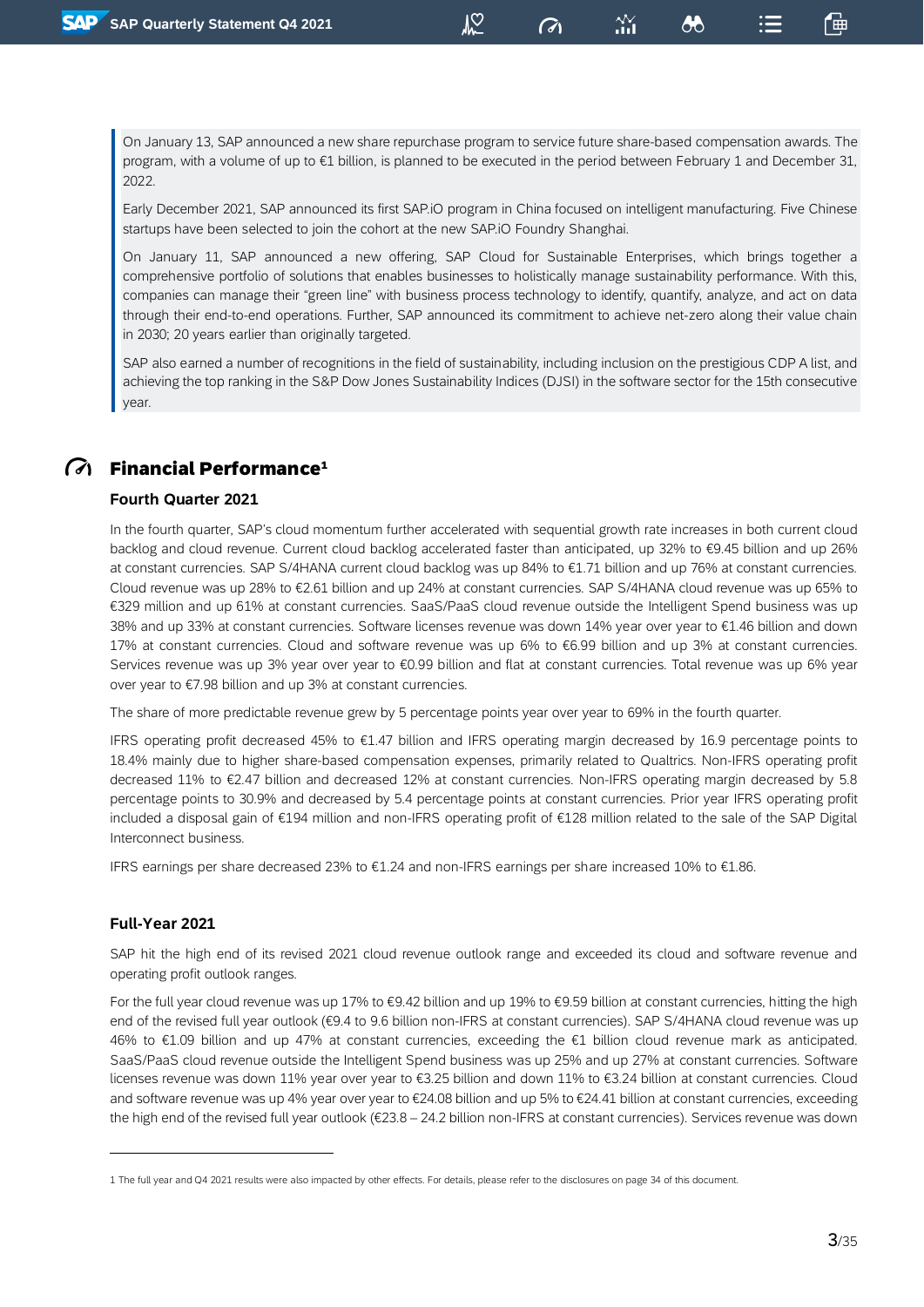8% year over year to €3.76 billion and down 7% at constant currencies, primarily attributable to the 2020 divestiture of SAP Digital Interconnect which contributed €282 million of services revenue in 2020. Total revenue was up 2% year over year to €27.84 billion and up 3% to €28.23 billion at constant currencies.

႔ွတ္

 $\mathcal O$ 

「曲

෯

The share of more predictable revenue grew by 3 percentage points year over year to 75% for the full year 2021.

Cloud gross margin increased 0.4 percentage points year over year to 67.0% (IFRS) and decreased by 0.2 percentage points year over year to 69.5% (non-IFRS) due to the investment into our next generation cloud delivery program.

For the full year, IFRS operating profit and operating margin were impacted by significantly higher share-based compensation expenses compared to 2020 mainly due to the Qualtrics IPO and the appreciation of SAP's share price during the year. IFRS operating profit decreased by 30% year over year to €4.66 billion. IFRS operating margin decreased by 7.5 percentage points year over year to 16.7%. Non-IFRS operating profit was down 1% to €8.23 billion and up 1% to €8.41 billion at constant currencies, exceeding the high end of the revised full year outlook (€8.1 – 8.3 billion non-IFRS at constant currencies). Non-IFRS operating margin decreased by 0.7 percentage points to 29.6% and decreased by 0.5 percentage points at constant currencies.

IFRS earnings per share increased 3% to €4.46 and non-IFRS earnings per share increased 25% to €6.74, reflecting a strong contribution from Sapphire Ventures throughout the entire year.

Operating cash flow for the full year was €6.21 billion, slightly above the outlook of approximately €6.0 billion. Free cash flow for the full year was €5.01 billion, exceeding the outlook of above €4.5 billion. At year end, net debt was –€1.56 billion.

#### Non-Financial Performance 2021

Customer Net Promoter Score (NPS) increased 6 points year over year to 10 in 2021, hitting the upper end of the outlook range. This positive trend is a result of the Company's continued focus on implementing customer feedback, in particular by achieving a consistent end-to-end experience for our customers and developing innovations to deliver improved outcomes for them.

SAP's Employee Engagement Index decreased 3 percentage points to 83%, a continued high level of engagement but one percentage point shy of the outlook range. SAP's retention rate was 92.8% (2020: 95.3%). Further the proportion of women in management increased to 28.3% (2020: 27.5 %).

Net carbon emissions continued to decrease, at 110 kilotons in 2021, down 25 kt year over year. This result is at the upper end of the revised outlook range. In addition to the Company's measures to decrease carbon emissions, the hybrid working model and continued travel restrictions due to the COVID-19 pandemic contributed to the decrease.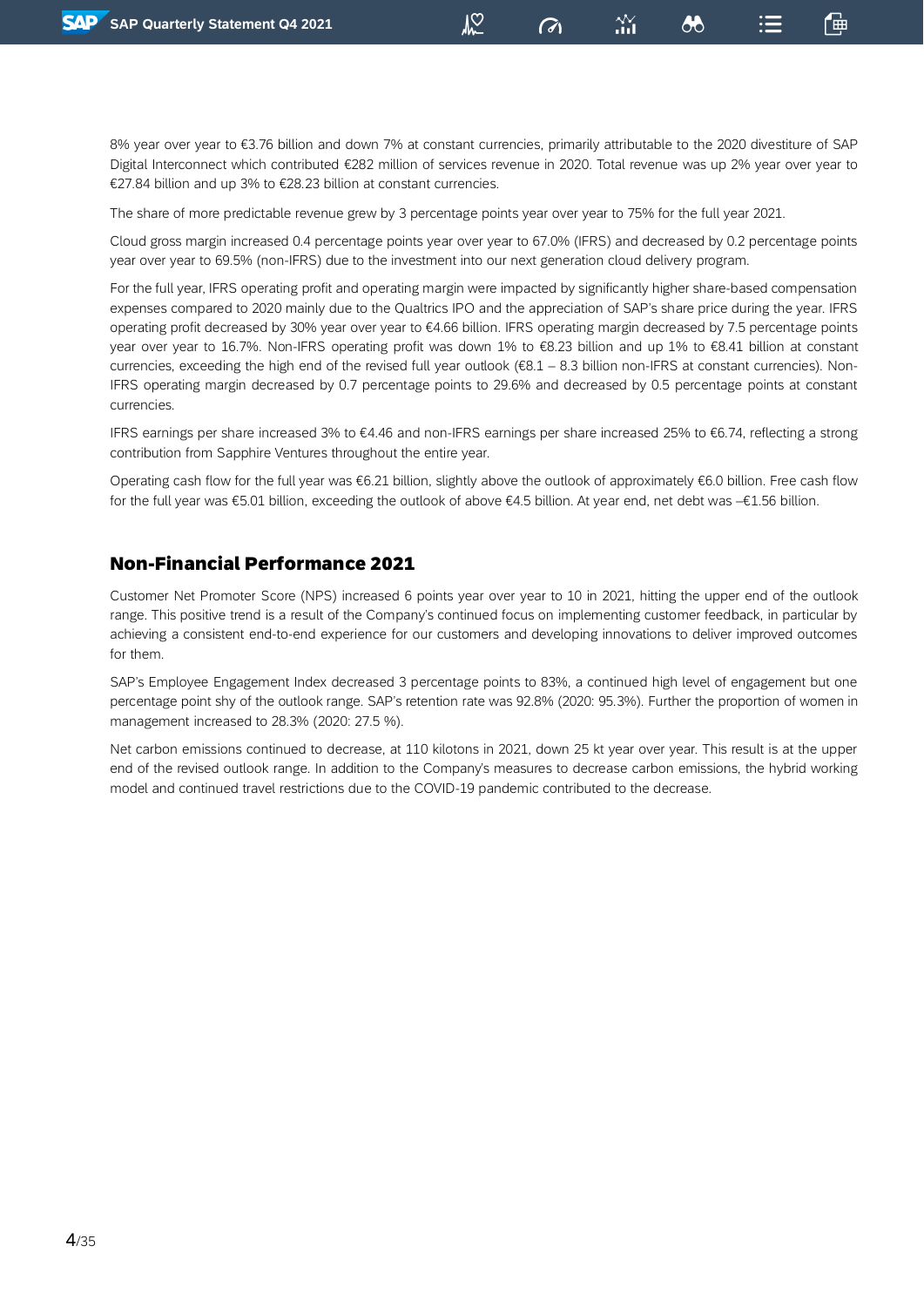## $M<sup>2</sup>$

 $\sigma$ 

 $\boldsymbol{\omega}$ 

一

 $\mathrel{\mathop:}=$ 

## $\hat{m}$  Financial Results at a Glance

#### **Fourth Quarter 2021**

|                                                        |           | $Non-IFRS1$ |               |           |           |               |                                  |
|--------------------------------------------------------|-----------|-------------|---------------|-----------|-----------|---------------|----------------------------------|
| € million, unless otherwise stated                     | Q4 2021   | Q4 2020     | $\Delta$ in % | Q4 2021   | Q4 2020   | $\Delta$ in % | $\Delta$ in %<br>const.<br>curr. |
| Current cloud backlog <sup>2</sup>                     | <b>NA</b> | <b>NA</b>   | <b>NA</b>     | 9,447     | 7,155     | 32            | 26                               |
| Thereof SAP S/4HANA Current Cloud Backlog <sup>2</sup> | <b>NA</b> | <b>NA</b>   | <b>NA</b>     | 1,707     | 927       | 84            | 76                               |
| Cloud revenue                                          | 2,611     | 2,041       | 28            | 2,611     | 2,044     | 28            | 24                               |
| Thereof SAP S/4HANA Cloud revenue                      | 329       | 199         | 65            | 329       | 199       | 65            | 61                               |
| Software licenses and support revenue                  | 4,379     | 4,538       | $-4$          | 4,379     | 4,538     | $-4$          | $-6$                             |
| Cloud and software revenue                             | 6,990     | 6,579       | 6             | 6,990     | 6,582     | 6             | 3                                |
| Total revenue                                          | 7,981     | 7,538       | 6             | 7,981     | 7,541     | 6             | 3                                |
| Share of more predictable revenue (in %)               | 69        | 65          | 5pp           | 69        | 65        | 5pp           |                                  |
| Operating profit (loss)                                | 1,466     | 2,657       | $-45$         | 2,468     | 2,772     | $-11$         | $-12$                            |
| Profit (loss) after tax                                | 1,447     | 1,934       | $-25$         | 2,280     | 2,026     | 13            |                                  |
| Basic earnings per share (in $\epsilon$ )              | 1.24      | 1.62        | $-23$         | 1.86      | 1.70      | 10            |                                  |
| Number of employees (FTE, December 31)                 | 107,415   | 102,430     | 5             | <b>NA</b> | <b>NA</b> | <b>NA</b>     | <b>NA</b>                        |

<sup>1</sup> For a breakdown of the individual adjustments see table "Non-IFRS Adjustments by Functional Areas" in this Quarterly Statement.

<sup>2</sup> As this is an order entry metric, there is no IFRS equivalent.

Due to rounding, numbers may not add up precisely.

#### **Full Year 2021**

|                                                        |                 |                 | <b>IFRS</b>   |                 |                 | $Non-IFRS1$   |                                  |  |
|--------------------------------------------------------|-----------------|-----------------|---------------|-----------------|-----------------|---------------|----------------------------------|--|
| € million, unless otherwise stated                     | $Q1-Q4$<br>2021 | $Q1-Q4$<br>2020 | $\Delta$ in % | $Q1-Q4$<br>2021 | $Q1-Q4$<br>2020 | $\Delta$ in % | $\Delta$ in %<br>const.<br>curr. |  |
| Current Cloud Backlog <sup>2</sup>                     | <b>NA</b>       | <b>NA</b>       | <b>NA</b>     | 9,447           | 7,155           | 32            | 26                               |  |
| Thereof SAP S/4HANA Current Cloud Backlog <sup>2</sup> | <b>NA</b>       | <b>NA</b>       | <b>NA</b>     | 1,707           | 927             | 84            | 76                               |  |
| Cloud revenue                                          | 9,418           | 8,080           | 17            | 9,418           | 8,085           | 16            | 19                               |  |
| Thereof SAP S/4HANA Cloud revenue                      | 1,090           | 749             | 46            | 1,090           | 749             | 46            | 47                               |  |
| Software licenses and support revenue                  | 14,660          | 15,148          | $-3$          | 14,660          | 15,148          | $-3$          | $-2$                             |  |
| Cloud and software revenue                             | 24,078          | 23,228          | 4             | 24,078          | 23,233          | 4             | 5                                |  |
| Total revenue                                          | 27,842          | 27,338          | 2             | 27,842          | 27,343          | 2             | 3                                |  |
| Share of more predictable revenue (in %)               | 75              | 72              | 3pp           | 75              | 72              | 3pp           |                                  |  |
| Operating profit (loss)                                | 4,659           | 6,623           | $-30$         | 8,230           | 8,287           | $-1$          | 1                                |  |
| Profit (loss) after tax                                | 5,383           | 5,283           | 2             | 8,343           | 6,534           | 28            |                                  |  |
| Basic earnings per share (in $\epsilon$ )              | 4.46            | 4.35            | 3             | 6.74            | 5.41            | 25            |                                  |  |
| Number of employees (FTE, December 31)                 | 107,415         | 102,430         | 5             | <b>NA</b>       | <b>NA</b>       | <b>NA</b>     | <b>NA</b>                        |  |

<sup>1</sup> For a breakdown of the individual adjustments see table "Non-IFRS Adjustments by Functional Areas" in this Quarterly Statement.

 $2$  As this is an order entry metric, there is no IFRS equivalent.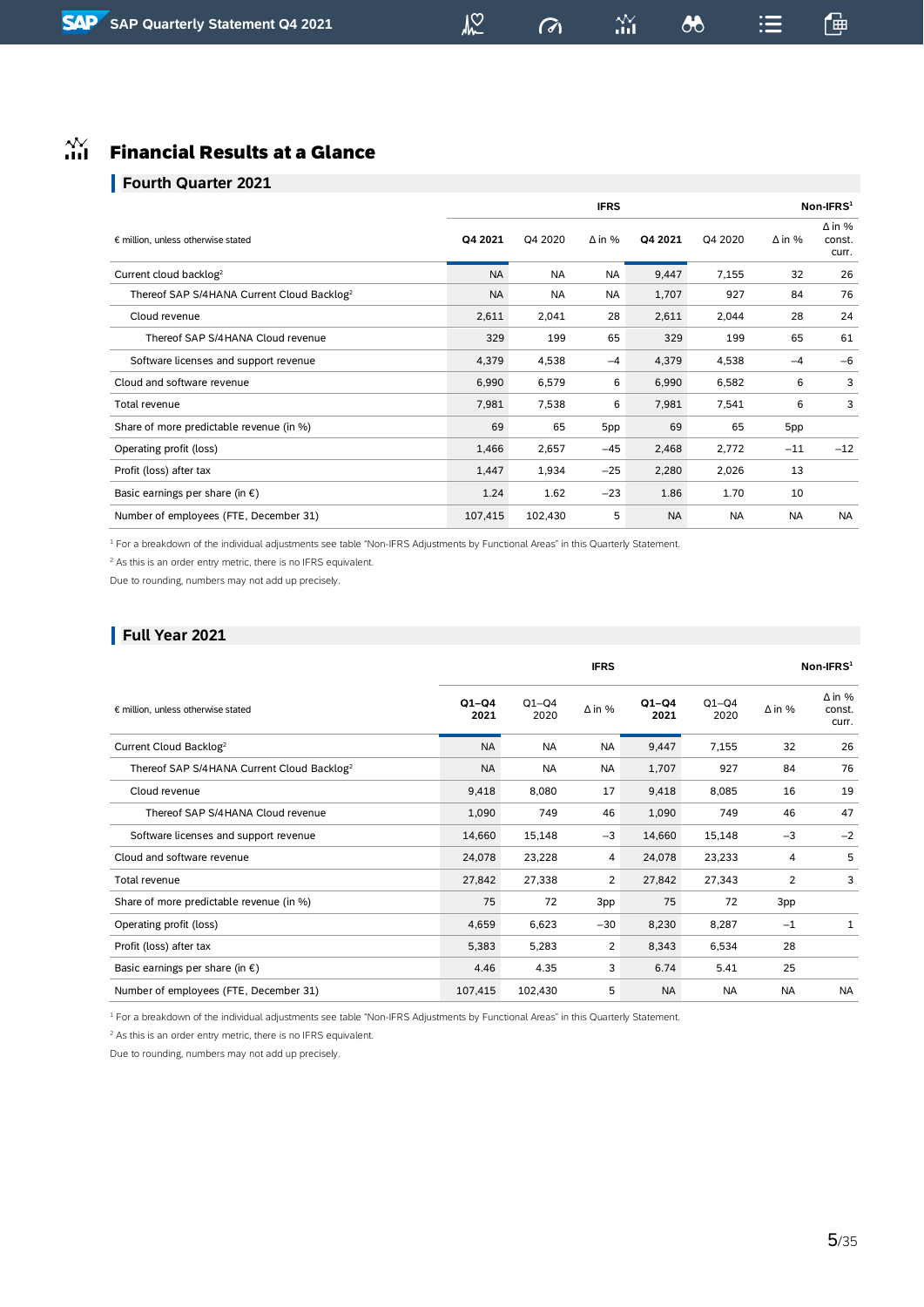#### Expanded Financial Disclosure – SAP's Accelerated Cloud Transition

Beginning in 2021, SAP expanded its financial disclosure to provide investors with transparency on the transition of its core ERP business to the cloud. Specifically, the Company discloses current cloud backlog and cloud revenue contributed by SAP S/4HANA Cloud, along with nominal and constant currencies year-over-year growth rates.

 $\mathbb{Z}$ 

 $\omega$ 

「曲

෯

In the fourth quarter, SAP S/4HANA current cloud backlog was up 84% to €1.71 billion and up 76% at constant currencies. S/4HANA cloud revenue growth was up 65% to €329 million and up 61% at constant currencies.

For the full year, SAP S/4HANA cloud revenue was up 46% to €1.09 billion and up 47% at constant currencies, exceeding the €1 billion cloud revenue mark as anticipated.

SAP S/4HANA Cloud represents SAP's cloud offering for core ERP processes. It mainly includes cloud solutions for financial management, supply chain management, engineering and manufacturing, order management and asset management, as well as associated data management, analytics, development and integration capabilities.

'RISE with SAP', SAP's holistic offering for business transformation in the cloud, is an important driver of S/4HANA Cloud and Business Technology Platform adoption.

#### Segment Results at a Glance

#### Segment Performance Fourth Quarter 2021

|                                                           | <b>Applications, Technology &amp; Support</b> |               |                               |                    |                   |                               | <b>Qualtrics</b>   |                   |                               |  |  |
|-----------------------------------------------------------|-----------------------------------------------|---------------|-------------------------------|--------------------|-------------------|-------------------------------|--------------------|-------------------|-------------------------------|--|--|
| $\epsilon$ million, unless otherwise<br>stated (Non-IFRS) | Actual<br>Currency                            | $\Delta$ in % | $\Delta$ in %<br>const. curr. | Actual<br>Currency | $\Delta$ in %     | $\Delta$ in %<br>const. curr. | Actual<br>Currency | $\Delta$ in %     | $\Delta$ in %<br>const. curr. |  |  |
| Cloud revenue                                             | 2,330                                         | 23            | 20                            | 235                | 69                | 62                            | 0                  | <b>NA</b>         | <b>NA</b>                     |  |  |
| Segment revenue                                           | 6,807                                         | 5             | 2                             | 284                | 56                | 49                            | 835                | 3                 | $\mathbf{1}$                  |  |  |
| Segment profit (loss)                                     | 2,800                                         | $-10$         | $-12$                         | $\overline{4}$     | >100              | >100                          | 174                | 13                | 9                             |  |  |
| Cloud gross margin (in %)                                 | 67.6                                          | $-2.0pp$      | $-2.0$ pp                     | 90.2               | $-4.0pp$          | $-4.0pp$                      | NM <sup>1</sup>    | NM <sup>1</sup>   | NM <sup>1</sup>               |  |  |
| Segment margin (in %)                                     | 41.1                                          | $-6.5$ pp     | $-6.4pp$                      | 1.6                | 0.6 <sub>pp</sub> | 1.3 <sub>pp</sub>             | 20.8               | 1.7 <sub>pp</sub> | 1.6 <sub>pp</sub>             |  |  |

 $1$  NM = not meaningful

SAP's three reportable segments "Applications, Technology & Support", "Qualtrics" and "Services" showed the following performance:

#### **Applications, Technology & Support (AT&S)**

Segment revenue in AT&S was up 5% to € 6.81 billion year over year, up 2% at constant currencies. Segment performance was driven by strong double-digit cloud revenue growth in SAP S/4HANA Cloud, Digital Supply Chain, Business Technology Platform, and Customer Experience. Software licenses revenue decreased due to strong demand of 'RISE with SAP'. Segment support revenues was up 3% to €2.92 billion year over year and up 1% at constant currencies, reflecting high retention rates coupled with the shift of some support revenue to cloud.

#### **Qualtrics**

Qualtrics segment revenue was up 56% to €284 million year over year, up 49% at constant currencies. The continued strong growth was driven by robust renewal rates and expansions as customers increase their usage and acquire additional modules of Qualtrics to measure all four experience areas: customer, employee, product, and brand. MediaCorp, Fonterra, Comcast Corporation, Mitsubishi Motors Thailand, HSBC, Sally Beauty Holdings, and BP International, among others, selected Qualtrics Experience Management Solutions.

#### **Services**

Services segment revenue was up 3% to €835 million year over year, up 1% at constant currencies. While SAP continues to see solid growth in its Premium Engagement revenue on the basis of a very resilient business model, consulting revenue declined year over year.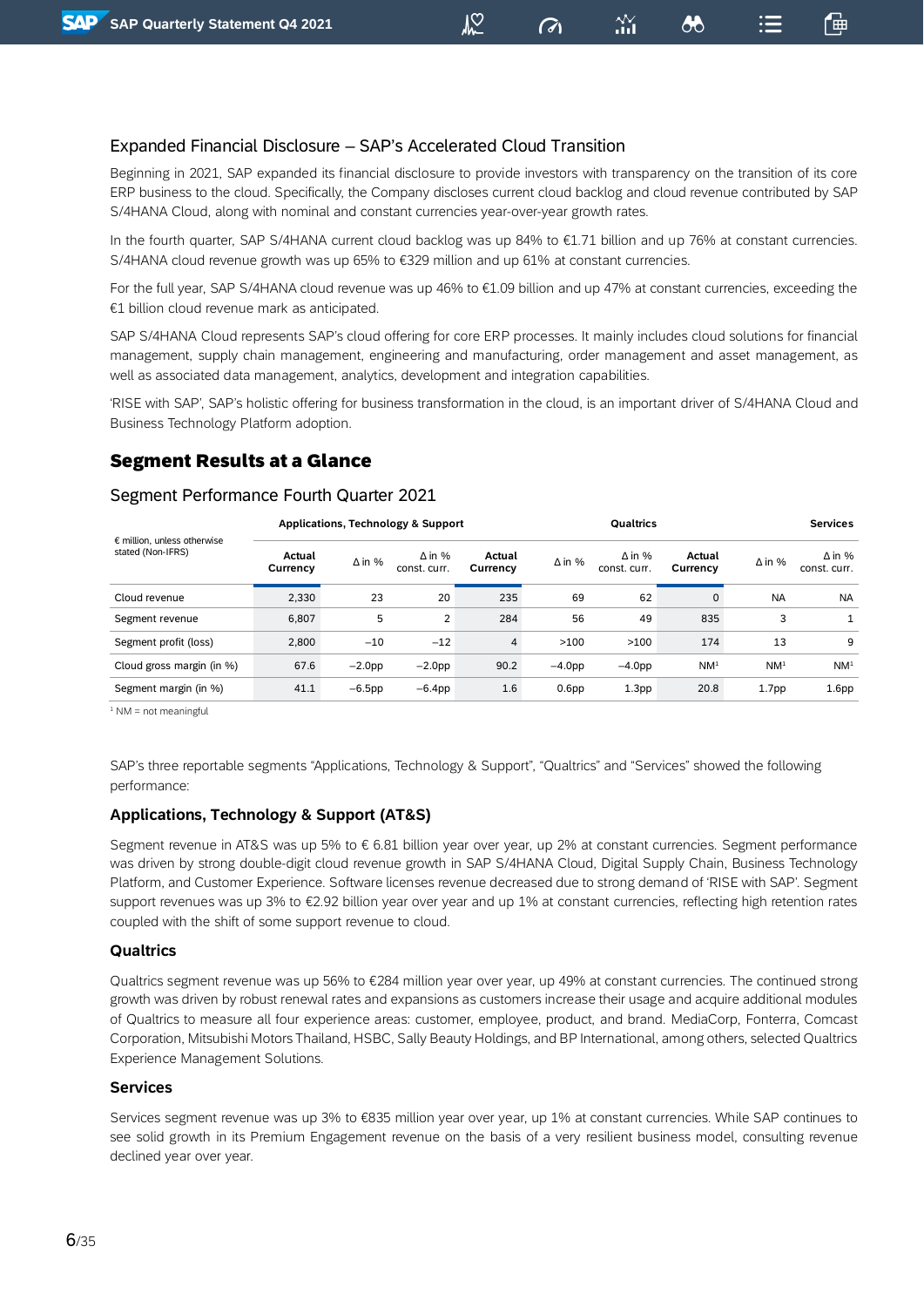### Regional Revenue Performance Full Year 2021

SAP's cloud performance was excellent across all regions.

In the EMEA region, cloud revenue increased 27% and was up 27% at constant currencies with a strong performance in France, Germany, and Switzerland. Cloud and software revenue increased 5% and was up 5% at constant currencies.

<u>NO</u>

 $\sigma$ 

෯

In the Americas region, cloud revenue increased 10% and 13% at constant currencies with Brazil, Canada, and Mexico being highlights. The United States, SAP's largest market, had a robust cloud revenue performance and a particularly strong acceleration in current cloud backlog. Cloud and software revenue increased 1% and 4% at constant currencies.

In the APJ region, cloud revenue increased 18% and 20% at constant currencies with Australia and New Zealand, China, and Japan being particularly strong. Cloud and software revenue increased 5% and 6% at constant currencies.

## Business Outlook 2022

For 2022, SAP expects its cloud growth to continue to accelerate. The pace and scale of SAP's cloud momentum places the Company well on track towards its mid-term ambition.

For the full year 2022, SAP expects:

- €11.55 11.85 billion cloud revenue at constant currencies (2021: €9.42 billion), up 23% to 26% at constant currencies.
- €25.0 25.5 billion cloud and software revenue at constant currencies (2021: €24.08 billion), up 4% to 6% at constant currencies.
- €7.8 8.25 billion non-IFRS operating profit at constant currencies (2021: €8.23 billion), flat to down 5% at constant currencies.
- The share of more predictable revenue (defined as the total of cloud revenue and software support revenue) is expected to reach approximately 78% (2021: 75%).
- Free cash flow above €4.5 billion (2021: €5.01 billion).
- A full-year effective tax rate (IFRS) of 25.0% to 28.0% (2021: 21.4%) and an effective tax rate (non-IFRS) of 22.0% to 25.0% (2021: 19.9%).

While SAP's full-year 2022 business outlook is at constant currencies, actual currency reported figures are expected to be impacted by currency exchange rate fluctuations as the Company progresses through the year. See the table below for the Q1 and FY 2022 expected currency impacts.

#### **Expected Currency Impact Assuming December 2021 Rates Apply for the Rest of the Year**

| In percentage points               | Q1 2022            | FY 2022            |
|------------------------------------|--------------------|--------------------|
| Cloud revenue growth               | $+3$ pp to $+5$ pp | $+2$ pp to $+4$ pp |
| Cloud and software revenue growth  | $+2$ pp to $+4$ pp | $+1$ pp to $+3$ pp |
| Operating profit growth (non-IFRS) | $+1$ pp to $+3$ pp | $+1$ pp to $+3$ pp |

#### **Ambition for Non-Financial Performance**

SAP is focusing on three non-financial indicators: customer loyalty, employee engagement, and carbon emissions.

In 2022 SAP expects:

- a Customer Net Promoter Score of 11 to 15 (2021: 10)
- an Employee Engagement Index in a range of 84% to 86% (2021: 83%)
- Net carbon emissions of 70 kt (2021: 110 kt)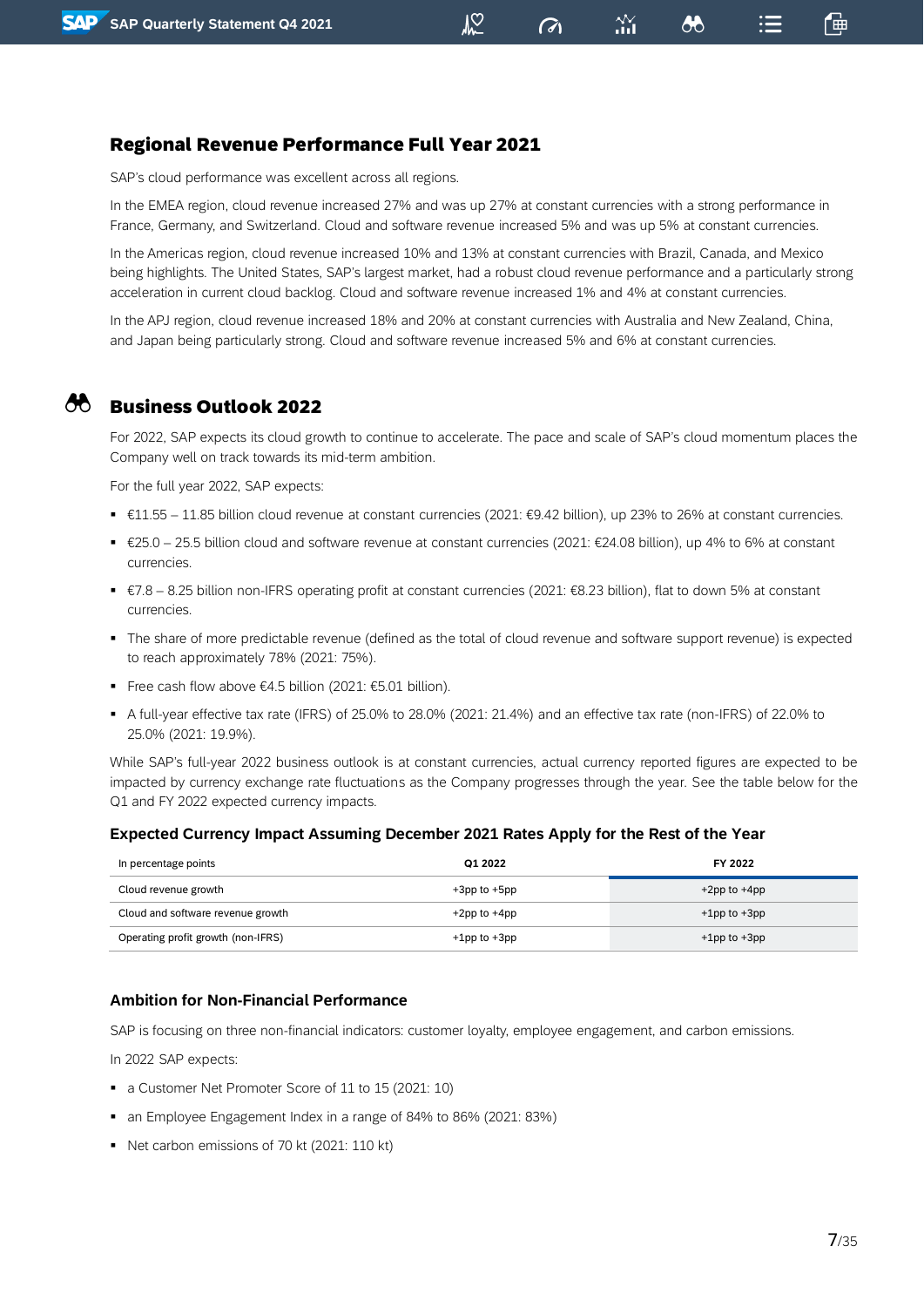### $\sqrt{2}$

 $\sigma$ 

88

「呻

## Ambition 2025

SAP confidently reiterates its mid-term ambition published in its Q3 2020 Quarterly Statement. By 2025, SAP continues to expect:

- More than €22 billion cloud revenue.
- More than €36 billion total revenue.
- More than €11.5 billion non-IFRS operating profit.
- A non-IFRS cloud gross margin of approximately 80%.
- A significant expansion of the Company's more predictable revenue share to approximately 85%.
- A free cash flow of approximately €8 billion.

For non-financial performance SAP aims in 2025 for:

- Maintaining Employee Engagement Index between 84% and 86% (2021: 83%).
- Steadily increasing the Customer Net Promoter Score through 2025 (2021: 10).
- Achieving net carbon emissions of 0 kt by 2023 and maintaining net carbon emissions in our own operations of 0 kt from that point onward. Further, SAP has also committed to achieve net-zero along our value chain in line with a 1.5°C future in 2030 – 20 years earlier than originally targeted.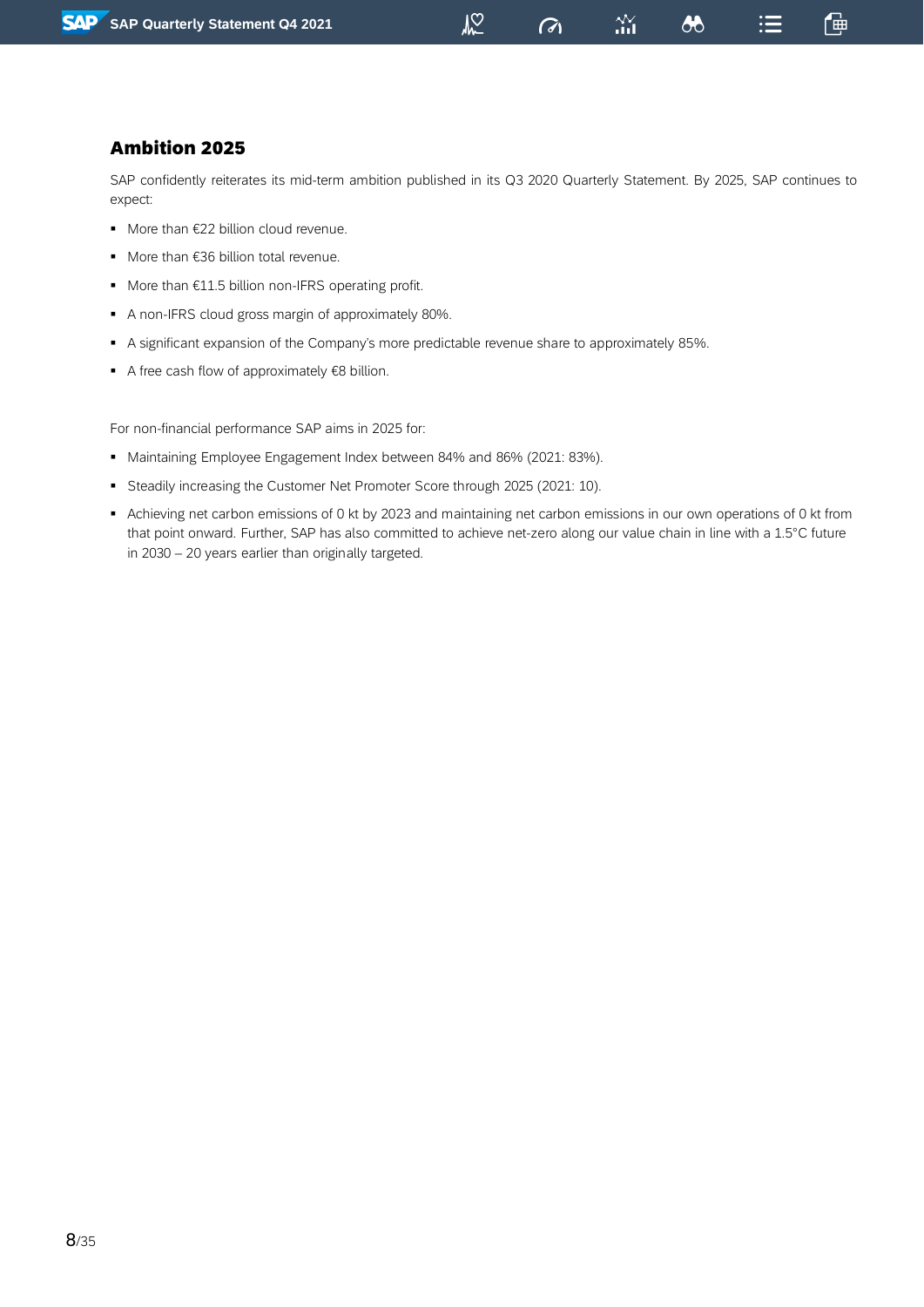## Additional Information

 $:=$ 

This press release and all information therein is preliminary and unaudited.

The SAP Integrated Report 2021 and Annual Report on Form 20-F will be published on March 3, 2022, and will be available for download at [www.sapintegratedreport.com.](http://www.sapintegratedreport.com/)

႔ွတ္

 $\omega$ 

「曲

෯

#### Definition of key growth metrics

Current cloud backlog (CCB) is the contractually committed cloud revenue we expect to recognize over the upcoming 12 months as of a specific key date. Thus, it is a subcomponent of our overall remaining performance obligations following IFRS 15.120. For CCB, we take into consideration committed deals only. CCB can be regarded as a lower boundary for cloud revenue to be recognized over the next 12 months, as it excludes utilization-based models without pre-commitments and committed deals, both new and renewal, closed after the key date. For our committed cloud business, we believe the CCB is a valuable indicator of go-to-market success, as it reflects both new contracts closed as well as existing contracts renewed.

Share of more predictable revenue is the total of cloud revenue and software support revenue as a percentage of total revenue.

For explanations on other key growth metrics please refer to the performance management section of SAP's Integrated Report 2020 and SAP's Half-Year Report 2021, which can be found at [www.sap.com/investor.](http://www.sap.com/investor)

#### Webcast

SAP senior management will host a virtual press conference on Thursday, January 27<sup>th</sup> at 10:00 AM (CET) / 9:00 AM (GMT) / 4:00 AM (Eastern) / 1:00 AM (Pacific), followed by a financial analyst conference call at 2:00 PM (CET) / 1:00 PM (GMT) / 8:00 AM (Eastern) / 5:00 AM (Pacific). Both conferences will be webcast live on the Company's website at [www.sap.com/investor](http://www.sap.com/investor) and will be available for replay. Supplementary financial information pertaining to the full-year and quarterly results can be found at [www.sap.com/investor.](http://www.sap.com/investor)

#### About SAP

SAP's strategy is to help every business run as an intelligent enterprise. As a market leader in enterprise application software, we help companies of all sizes and in all industries run at their best: SAP customers generate 87% of total global commerce. Our machine learning, Internet of Things (IoT), and advanced analytics technologies help turn customers' businesses into intelligent enterprises. SAP helps give people and organizations deep business insight and fosters collaboration that helps them stay ahead of their competition. We simplify technology for companies so they can consume our software the way they want – without disruption. Our end-to-end suite of applications and services enables business and public customers across 25 industries globally to operate profitably, adapt continuously, and make a difference. With a global network of customers, partners, employees, and thought leaders, SAP helps the world run better and improve people's lives. For more information, visit www.sap.com.

#### **For more information, financial community only:**

| Anthony Coletta | +49 (6227) 7-60437 | investor@sap.com, CET |
|-----------------|--------------------|-----------------------|
|                 |                    |                       |

Follow SAP Investor Relations on Twitter at @sapinvestor.

#### **For more information, press only:**

| Joellen Perry    | +1 (650) 445-6780  | joellen.perry@sap.com, PT     |
|------------------|--------------------|-------------------------------|
| Daniel Reinhardt | +49 (6227) 7-40201 | daniel.reinhardt@sap.com, CET |

#### **For customers interested in learning more about SAP products:**

| Global Customer Center: | +49 180 534-34-24                   |
|-------------------------|-------------------------------------|
| United States Only:     | +1 (800) 872-1SAP (+1-800-872-1727) |

#### **Note to editors:**

To preview and download broadcast-standard stock footage and press photos digitally, please visit www.sap.com/photos. On this platform, you can find high resolution material for your media channels. To view video stories on diverse topics, visit www.sap-tv.com. From this site, you can embed videos into your own Web pages, share video via email links, and subscribe to RSS feeds from SAP TV.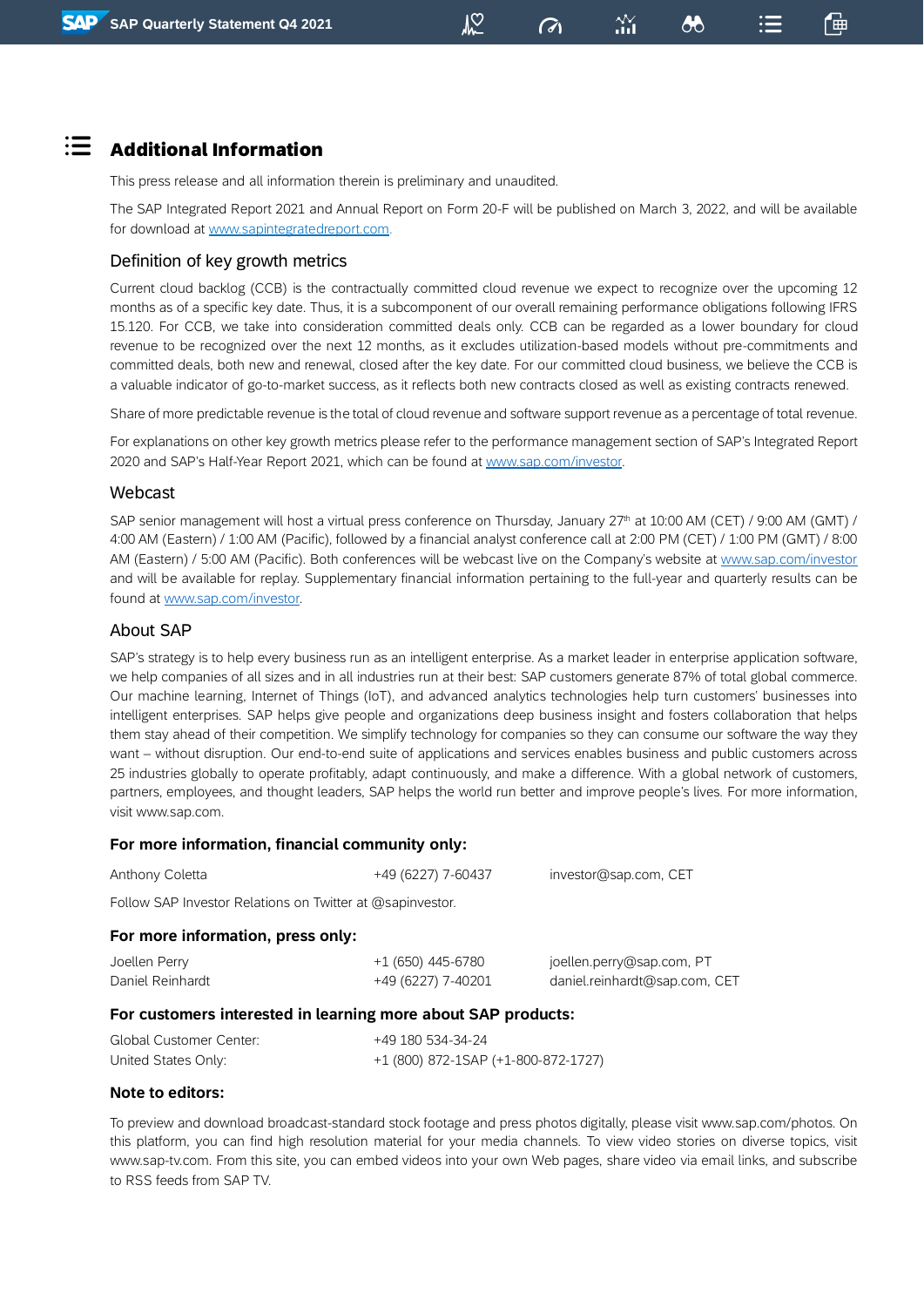$\sqrt{2}$ 

 $\sigma$ 

 $\boldsymbol{\omega}$ 

一

This document contains forward-looking statements, which are predictions, projections, or other statements about future events. These statements are based on current expectations, forecasts, and assumptions that are subject to risks and uncertainties that could cause actual results and outcomes to materially differ. Additional information regarding these risks and uncertainties may be found in our filings with the Securities and Exchange Commission, including but not limited to the risk factors section of SAP's 2020 Annual Report on Form 20-F.

#### © 2022 SAP SE. All rights reserved.

SAP and other SAP products and services mentioned herein as well as their respective logos are trademarks or registered trademarks of SAP SE in Germany and other countries. Please see https://www.sap.com/copyright for additional trademark information and notices.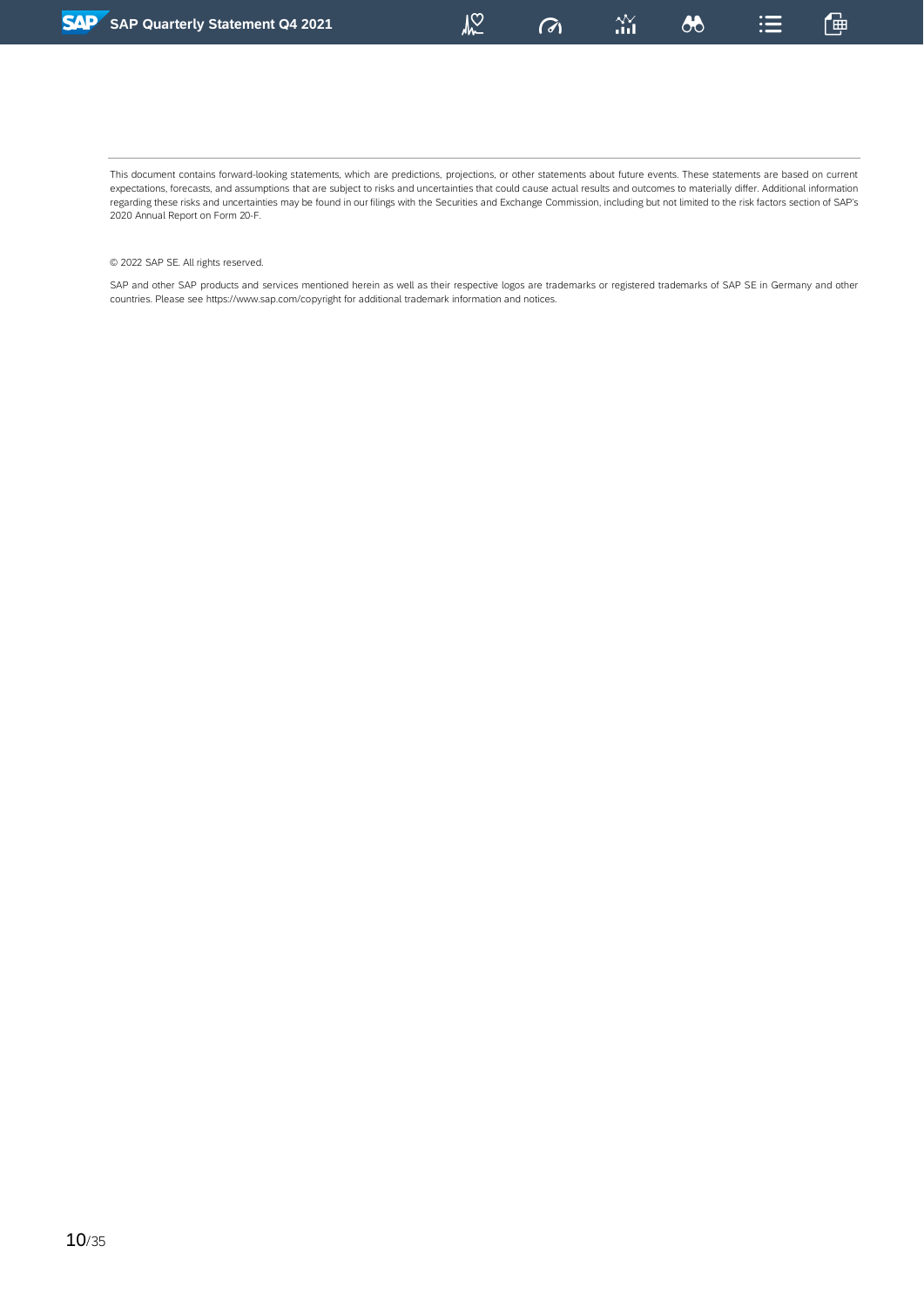# Contents

|                |                          | Financial and Non-Financial Key Facts (IFRS and Non-IFRS)           | 12 |
|----------------|--------------------------|---------------------------------------------------------------------|----|
|                |                          | <b>Primary Financial Statements of SAP Group (IFRS)</b>             | 15 |
| (A)            |                          | <b>Consolidated Income Statements</b>                               | 15 |
|                | (A.1)                    | Consolidated Income Statements - Quarter                            | 15 |
|                | (A.2)                    | Consolidated Income Statements - Year-to-Date                       | 17 |
| (B)            |                          | <b>Consolidated Statements of Financial Position</b>                | 18 |
| (C)            |                          | <b>Consolidated Statements of Cash Flows</b>                        | 19 |
|                | <b>Non-IFRS Numbers</b>  |                                                                     | 20 |
| (D)            |                          | Basis of Non-IFRS Presentation                                      | 20 |
| (E)            |                          | Reconciliation from Non-IFRS Numbers to IFRS Numbers                | 21 |
|                | (E.1)                    | Reconciliation from Non-IFRS Numbers to IFRS Numbers - Quarter      | 21 |
|                | (E.2)                    | Reconciliation from Non-IFRS Numbers to IFRS Numbers - Year-to-Date | 22 |
| (F)            |                          | Non-IFRS Adjustments - Actuals and Estimates                        | 23 |
| (G)            |                          | Non-IFRS Adjustments by Functional Areas                            | 23 |
|                | <b>Disaggregations</b>   |                                                                     | 25 |
| (H)            |                          | <b>Segment Reporting</b>                                            | 25 |
|                | (H.1)                    | Segment Policies and Segment Changes                                | 25 |
|                | (H.2)                    | Segment Reporting - Quarter                                         | 25 |
|                | (H.3)                    | Segment Reporting - Year-to-Date                                    | 27 |
| (1)            |                          | Reconciliation of Cloud Revenues and Margins                        | 29 |
|                | (l.1)                    | Reconciliation of Cloud Revenues and Margins - Quarter              | 29 |
|                | (1.2)                    | Reconciliation of Cloud Revenues and Margins - Year-to-Date         | 30 |
| $(\mathsf{U})$ |                          | Revenue by Region (IFRS and Non-IFRS)                               | 31 |
|                | (J.1)                    | Revenue by Region (IFRS and Non-IFRS) - Quarter                     | 31 |
|                | (J.2)                    | Revenue by Region (IFRS and Non-IFRS) - Year-to-Date                | 32 |
| (K)            |                          | Employees by Region and Functional Areas                            | 33 |
|                | <b>Other Disclosures</b> |                                                                     | 34 |
| (L)            |                          | Financial Income, Net                                               | 34 |
| (M)            |                          | <b>Business Combinations and Divestments</b>                        | 34 |
|                | (M.1)                    | <b>Business Combinations</b>                                        | 34 |
|                | (M.2)                    | Divestments                                                         | 34 |
| (N)            |                          | Ownership in Qualtrics                                              | 35 |
| (O)            |                          | Share Based Payments                                                | 35 |
| (P)            |                          | <b>Financial Liabilities</b>                                        | 35 |
| (Q)            |                          | Change in non-IFRS revenue measures                                 | 35 |

 $\omega$ 

 $\frac{\Delta V}{\Delta H}$ 

 $\bullet$ 

 $\mathbb{G}$ 

 $\mathrel{\mathop:}=$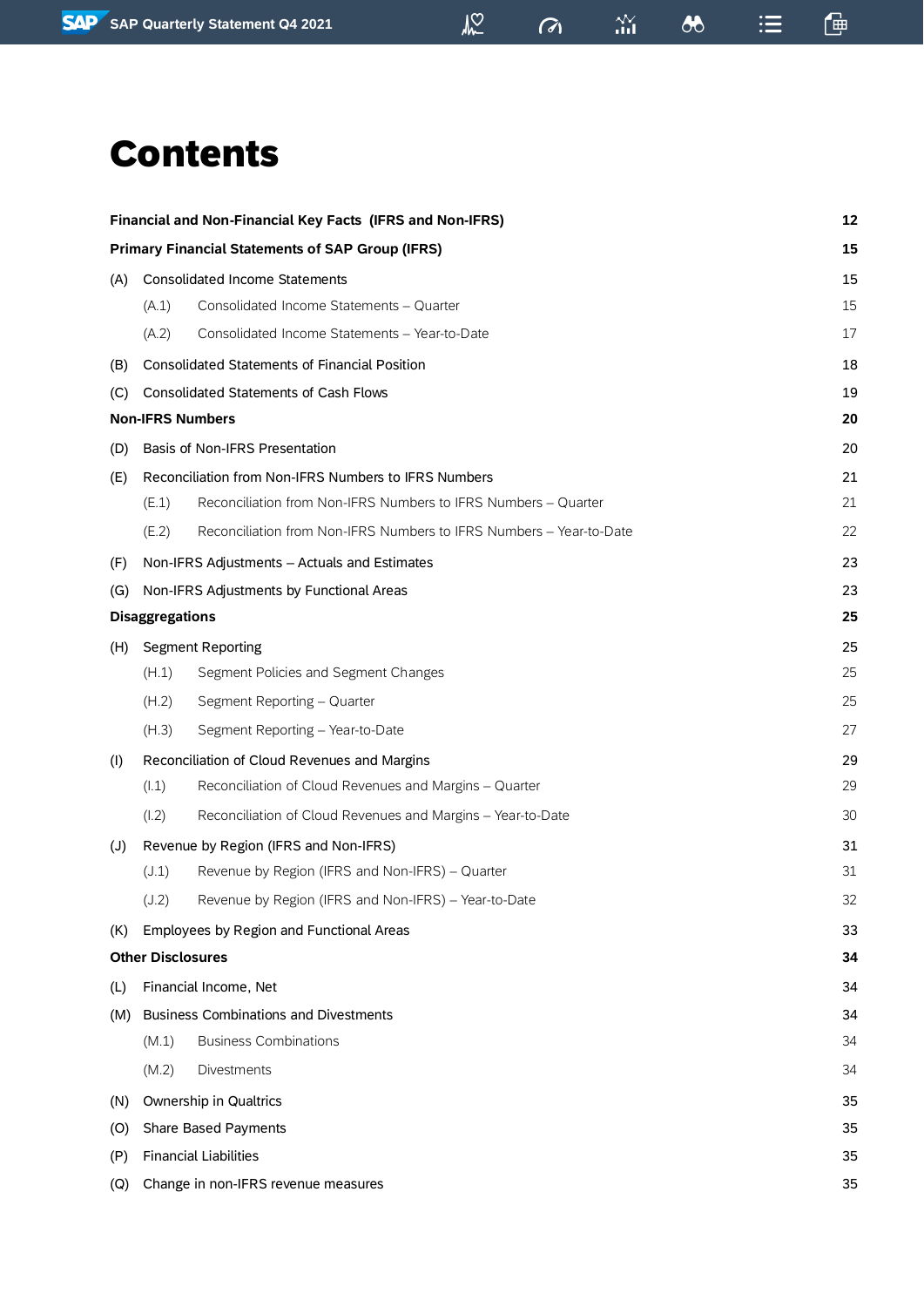$\sigma$ 

鱼

 $\equiv$ 

# <span id="page-11-0"></span>Financial and Non-Financial Key Facts (IFRS and Non-IFRS)

| € millions, unless otherwise stated                                  | Q1<br>2020     | Q2<br>2020     | Q3<br>2020     | Q4<br>2020 | TΥ<br>2020  | Q1<br>2021     | Q2<br>2021   | Q3<br>2021     | Q4<br>2021   | TΥ<br>2021     |
|----------------------------------------------------------------------|----------------|----------------|----------------|------------|-------------|----------------|--------------|----------------|--------------|----------------|
| <b>Revenues</b>                                                      |                |                |                |            |             |                |              |                |              |                |
| Cloud (IFRS)                                                         | 2,011          | 2,044          | 1,984          | 2,041      | 8,080       | 2,145          | 2,276        | 2,386          | 2,611        | 9,418          |
| Cloud (non-IFRS)                                                     | 2,012          | 2,044          | 1,984          | 2,044      | 8,085       | 2,145          | 2,276        | 2,386          | 2,611        | 9,418          |
| % change - yoy                                                       | 27             | 19             | 10             | 7          | 15          | 7              | 11           | 20             | 28           | 16             |
| % change constant currency - yoy                                     | 25             | 18             | 14             | 13         | 18          | 13             | 17           | 20             | 24           | 19             |
| SAP S/4HANA Cloud (IFRS)                                             | 168            | 193            | 189            | 199        | 749         | 227            | 257          | 276            | 329          | 1,090          |
| SAP S/4HANA Cloud (non-IFRS)                                         | 168            | 193            | 189            | 199        | 749         | 227            | 257          | 276            | 329          | 1,090          |
| % change – yoy                                                       | NA             | <b>NA</b>      | <b>NA</b>      | NA         | NA          | 36             | 33           | 46             | 65           | 46             |
| % change constant currency - yoy                                     | <b>NA</b>      | <b>NA</b>      | <b>NA</b>      | <b>NA</b>  | <b>NA</b>   | 43             | 39           | 46             | 61           | 47             |
| Software licenses (IFRS)                                             | 451            | 773            | 714            | 1.703      | 3,642       | 483            | 650          | 657            | 1,458        | 3,248          |
| Software licenses (non-IFRS)                                         | 451            | 773            | 714            | 1,703      | 3.642       | 483            | 650          | 657            | 1,458        | 3,248          |
| % change - yoy                                                       | $-31$          | $-18$          | $-23$          | $-15$      | $-20$       | 7              | $-16$        | $-8$           | $-14$        | $-11$          |
| % change constant currency - yoy                                     | $-31$          | $-18$          | $-19$          | $-11$      | $-17$       | 11             | $-13$        | $-8$           | $-17$        | $-11$          |
| Software support (IFRS)                                              | 2,934          | 2,892          | 2,845          | 2,835      | 11,506      | 2,801          | 2,823        | 2,867          | 2,920        | 11,412         |
| Software support (non-IFRS)                                          | 2,934          | 2,892          | 2,845          | 2,835      | 11,506      | 2,801          | 2,823        | 2,867          | 2,920        | 11,412         |
| % change – yoy                                                       | 3              | 1              | $-2$           | $-4$       | 0           | -5             | $-2$         | 1              | 3            | $-1$           |
| % change constant currency - yoy                                     | $\overline{2}$ | $\overline{2}$ | 1              | 0          | 1           | 0              | 1            | 1              | $\mathbf{1}$ | $\mathbf{1}$   |
| Software licenses and support (IFRS)                                 | 3,386          | 3,665          | 3,559          | 4,538      | 15,148      | 3,283          | 3,474        | 3,524          | 4,379        | 14,660         |
| Software licenses and support (non-IFRS)                             | 3,386          | 3,665          | 3,559          | 4,538      | 15,148      | 3,283          | 3,474        | 3,524          | 4,379        | 14,660         |
| % change - yoy                                                       | $-3$           | $-4$           | $-7$           | $-8$       | $-6$        | -3             | $-5$         | $-1$           | $-4$         | $-3$           |
| % change constant currency - yoy                                     | $-4$           | $-3$           | $-4$           | $-4$       | $-4$        | $\mathbf{1}$   | $-2$         | $-1$           | -6           | $-2$           |
| Cloud and software (IFRS)                                            | 5,397          | 5,709          | 5,544          | 6,579      | 23,228      | 5,428          | 5,750        | 5,910          | 6,990        | 24,078         |
| Cloud and software (non-IFRS)                                        | 5,398          | 5,709          | 5,544          | 6,582      | 23,233      | 5,428          | 5,750        | 5,910          | 6,990        | 24,078         |
| % change – yoy                                                       | 6              | 3              | $-2$           | $-4$       | 1           | 1              | 1            | $\overline{7}$ | 6            | 4              |
| % change constant currency - yoy                                     | 5              | 3              | 2              | 1          | 3           | 6              | 5            | 6              | 3            | 5              |
| Total revenue (IFRS)                                                 | 6,521          | 6,743          | 6,535          | 7,538      | 27,338      | 6,348          | 6,669        | 6,845          | 7,981        | 27,842         |
| Total revenue (non-IFRS)                                             | 6,522          | 6,744          | 6,535          | 7,541      | 27,343      | 6,348          | 6,669        | 6,845          | 7,981        | 27,842         |
| % change - yoy                                                       | $\overline{7}$ | 1              | -4             | $-6$       | $-1$        | -3             | $-1$         | 5              | 6            | $\overline{2}$ |
| % change constant currency - yoy                                     | 5              | 1              | 0              | $-2$       | $\mathbf 1$ | $\overline{2}$ | 3            | 5              | 3            | 3              |
| Share of more predictable revenue (IFRS, in<br>%)                    | 76             | 73             | 74             | 65         | 72          | 78             | 76           | 77             | 69           | 75             |
| Share of more predictable revenue (non-<br>IFRS, in $%$ )            | 76             | 73             | 74             | 65         | 72          | 78             | 76           | 77             | 69           | 75             |
| <b>Profits</b>                                                       |                |                |                |            |             |                |              |                |              |                |
| Operating profit (loss) (IFRS)<br>Operating profit (loss) (non-IFRS) | 1,210          | 1,284<br>1,964 | 1,473<br>2,069 | 2,657      | 6,623       | 960            | 984<br>1,922 | 1,249          | 1,466        | 4,659          |
|                                                                      | 1,482          |                |                | 2,772      | 8,287       | 1,738          |              | 2,102          | 2,468        | 8,230          |
| % change                                                             | $\mathbf{1}$   | 8              | $-1$           | $-2$       | 1           | 17             | $-2$         | 2              | $-11$        | $-1$           |
| % change constant currency                                           | 0              | 7              | 4              | 3          | 4           | 24             | 3            | $\overline{2}$ | $-12$        | 1              |
| Profit (loss) after tax (IFRS)                                       | 811            | 885            | 1,652          | 1,934      | 5,283       | 1,070          | 1,449        | 1,418          | 1,447        | 5,383          |
| Profit (loss) after tax (non-IFRS)                                   | 1,015          | 1,395          | 2,098          | 2,026      | 6,534       | 1,720          | 2,214        | 2,129          | 2,280        | 8,343          |
| % change                                                             | $-6$           | 6              | 34             | $-7$       | 6           | 70             | 59           | $\mathbf{1}$   | 13           | 28             |
| <b>Margins</b><br>Cloud gross margin (IFRS, in %)                    | 66.4           | 66.0           | 66.4           | 67.6       | 66.6        | 67.2           | 67.5         | 67.0           | 66.6         | 67.0           |
| Cloud gross margin (non-IFRS, in %)                                  | 69.3           | 69.5           | 69.7           | 70.3       | 69.7        | 69.5           | 70.0         | 69.4           | 69.0         | 69.5           |
| Software license and support gross margin<br>(IFRS, in %)            | 85.2           | 86.4           | 86.7           | 88.2       | 86.7        | 85.7           | 86.5         | 87.1           | 87.9         | 86.9           |
| Software license and support gross margin                            | 85.7           | 87.4           | 87.6           | 88.5       | 87.4        | 86.3           | 87.3         | 87.8           | 88.5         | 87.6           |
| (non-IFRS, in %)<br>Cloud and software gross margin (IFRS, in<br>%)  | 78.2           | 79.1           | 79.4           | 81.8       | 79.7        | 78.4           | 79.0         | 79.0           | 79.9         | 79.1           |
| Cloud and software gross margin (non-IFRS,<br>in $%$                 | 79.6           | 81.0           | 81.2           | 82.8       | 81.2        | 79.7           | 80.5         | 80.4           | 81.2         | 80.5           |
| Gross margin (IFRS, in %)                                            | 68.3           | 69.9           | 71.1           | 74.8       | 71.2        | 70.3           | 70.8         | 71.4           | 73.0         | 71.5           |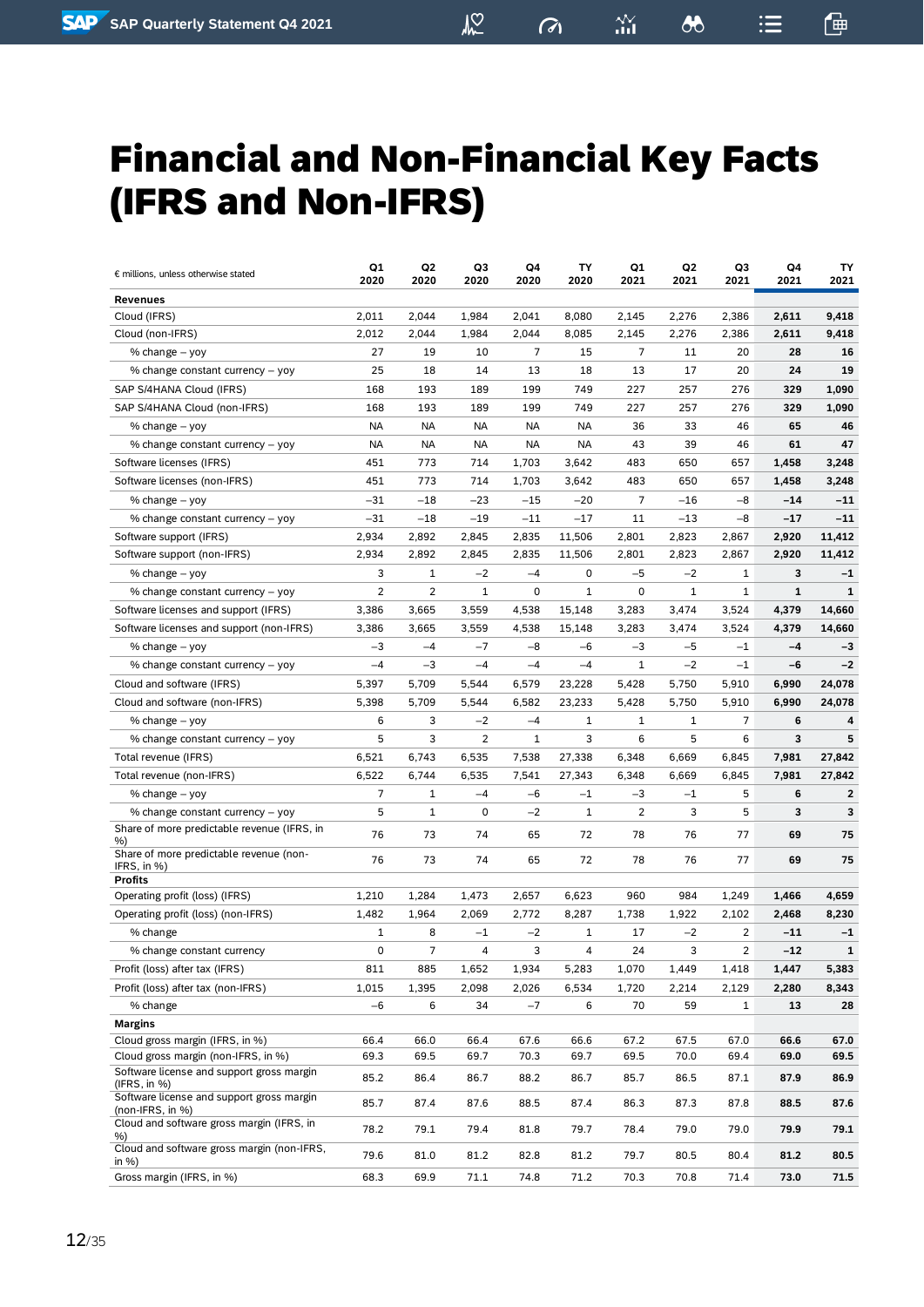$\frac{\Delta \mathbf{V}}{111}$ 

 $\delta$ 

 $\mathrel{\mathop:}=$ 

| ۰ |
|---|
|   |
|   |
|   |
|   |

| € millions, unless otherwise stated                                                                  | Q1<br>2020 | Q2<br>2020 | Q3<br>2020 | Q4<br>2020     | TY<br>2020     | Q1<br>2021 | Q2<br>2021 | Q3<br>2021 | Q4<br>2021 | TY<br>2021 |
|------------------------------------------------------------------------------------------------------|------------|------------|------------|----------------|----------------|------------|------------|------------|------------|------------|
| Gross margin (non-IFRS, in %)                                                                        | 69.8       | 72.6       | 73.7       | 75.8           | 73.1           | 72.3       | 73.4       | 73.6       | 75.1       | 73.7       |
| Operating margin (IFRS, in %)                                                                        | 18.6       | 19.0       | 22.5       | 35.2           | 24.2           | 15.1       | 14.8       | 18.2       | 18.4       | 16.7       |
| Operating margin (non-IFRS, in %)                                                                    | 22.7       | 29.1       | 31.7       | 36.8           | 30.3           | 27.4       | 28.8       | 30.7       | 30.9       | 29.6       |
| AT&S segment - Cloud gross margin (in %)                                                             | 69.1       | 69.2       | 69.3       | 69.6           | 69.3           | 68.7       | 69.2       | 68.4       | 67.6       | 68.4       |
| AT&S segment - Segment gross margin (in                                                              | 78.5       | 80.1       | 80.6       | 82.6           | 80.6           | 78.9       | 79.5       | 79.7       | 80.0       | 79.5       |
| %)<br>AT&S segment – Segment margin (in %)                                                           | 35.7       | 42.3       | 42.5       | 47.7           | 42.3           | 39.2       | 40.6       | 41.8       | 41.1       | 40.7       |
| Qualtrics segment - Cloud gross margin (in                                                           | 90.8       | 91.0       | 90.9       | 94.1           | 91.8           | 92.2       | 92.4       | 91.6       | 90.2       | 91.5       |
| %)<br>Qualtrics segment - Segment gross margin                                                       | 75.4       | 78.6       | 79.1       | 77.4           | 77.6           | 79.5       | 80.3       | 80.7       | 78.1       | 79.6       |
| (in %)<br>Qualtrics segment – Segment margin (in %)                                                  | $-10.1$    | 1.4        | 4.7        | 0.9            | $-0.6$         | 6.2        | 6.3        | 5.9        | 1.6        | 4.7        |
| Services segment - Services gross margin (in                                                         |            |            |            |                |                |            |            |            |            |            |
| %)<br>Services segment - Segment gross margin                                                        | 30.1       | 36.0       | 39.0       | 33.4           | 34.5           | 36.7       | 37.1       | 39.1       | 35.5       | 37.1       |
| (in %)                                                                                               | 26.6       | 33.4       | 36.3       | 30.0           | 31.5           | 33.0       | 34.2       | 36.4       | 32.8       | 34.1       |
| Services segment – Segment margin (in %)                                                             | 14.7       | 19.5       | 23.7       | 19.1           | 19.1           | 21.5       | 22.7       | 25.0       | 20.8       | 22.5       |
| <b>Key Profit Ratios</b>                                                                             |            |            |            |                |                |            |            |            |            |            |
| Effective tax rate (IFRS, in %)                                                                      | 27.7       | 33.1       | 20.2       | 28.5           | 26.8           | 20.0       | 19.7       | 18.9       | 26.2       | 21.4       |
| Effective tax rate (non-IFRS, in %)                                                                  | 27.2       | 30.3       | 21.3       | 28.2           | 26.5           | 18.7       | 19.2       | 18.2       | 23.0       | 19.9       |
| Earnings per share, basic (IFRS, in $\epsilon$ )                                                     | 0.68       | 0.73       | 1.32       | 1.62           | 4.35           | 0.88       | 1.15       | 1.19       | 1.24       | 4.46       |
| Earnings per share, basic (non-IFRS, in $\epsilon$ )                                                 | 0.85       | 1.17       | 1.70       | 1.70           | 5.41           | 1.40       | 1.75       | 1.74       | 1.86       | 6.74       |
| Order Entry and current cloud backlog                                                                |            |            |            |                |                |            |            |            |            |            |
| Current cloud backlog                                                                                | 6,634      | 6,638      | 6,599      | 7,155          | 7,155          | 7,628      | 7,766      | 8,171      | 9,447      | 9,447      |
| % change – yoy                                                                                       | 25         | 20         | 10         | $\overline{7}$ | $\overline{7}$ | 15         | 17         | 24         | 32         | 32         |
| % change constant currency - yoy                                                                     | 24         | 21         | 16         | 14             | 14             | 19         | 20         | 22         | 26         | 26         |
| SAP S/4HANA Current cloud backlog                                                                    | 744        | 780        | 801        | 927            | 927            | 1,036      | 1,130      | 1,283      | 1,707      | 1,707      |
| % change – yoy                                                                                       | NA         | <b>NA</b>  | NA         | ΝA             | NA             | 39         | 45         | 60         | 84         | 84         |
| % change constant currency - yoy                                                                     | NA         | NA         | NA         | ΝA             | NA             | 43         | 48         | 58         | 76         | 76         |
| Orders - number of cloud deals (in<br>transactions)                                                  | 3,145      | 3,844      | 4,044      | 6,137          | 17,166         | 4,132      | 5,064      | 4,960      | 7,260      | 21,416     |
| Share of cloud orders greater than $€5$<br>million based on total cloud order entry<br>volume (in %) | 28         | 28         | 28         | 31             | 29             | 27         | 34         | 40         | 49         | 41         |
| Share of cloud orders smaller than €1<br>million based on total cloud order entry<br>volume (in %)   | 37         | 36         | 37         | 32             | 34             | 39         | 32         | 31         | 22         | 28         |
| Orders - number of on-premise software                                                               | 10,517     | 9,175      | 11,006     | 14,918         | 45.616         | 9,687      | 10,033     | 9,321      | 13.398     | 42,439     |
| deals (in transactions)<br>Share of orders greater than €5 million                                   |            |            |            |                |                |            |            |            |            |            |
| based on total software order entry<br>volume (in %)                                                 | 24         | 34         | 30         | 29             | 30             | 23         | 22         | 31         | 24         | 25         |
| Share of orders smaller than €1 million<br>based on total software order entry<br>volume (in %)      | 42         | 38         | 37         | 32             | 36             | 42         | 43         | 41         | 36         | 39         |
| <b>Liquidity and Cash Flow</b>                                                                       |            |            |            |                |                |            |            |            |            |            |
| Net cash flows from operating activities                                                             | 2,984      | 788        | 1,321      | 2,100          | 7,194          | 3,085      | 686        | 1,183      | 1,254      | 6,208      |
| Capital expenditure                                                                                  | $-333$     | $-164$     | $-155$     | $-164$         | $-816$         | $-153$     | $-191$     | $-202$     | $-280$     | $-825$     |
| Payments of lease liabilities                                                                        | $-72$      | -84        | $-115$     | $-107$         | $-378$         | -84        | $-92$      | $-99$      | $-98$      | $-374$     |
| Free cash flow                                                                                       | 2,580      | 540        | 1,052      | 1,829          | 6,000          | 2,848      | 403        | 881        | 876        | 5,009      |
| % of total revenue (IFRS)                                                                            | 40         | 8          | 16         | 24             | 22             | 45         | 6          | 13         | 11         | 18         |
| % of profit after tax (IFRS)                                                                         | 318        | 61         | 64         | 95             | 114            | 266        | 28         | 62         | 61         | 93         |
| Group liquidity                                                                                      | 7,872      | 7,401      | 7,760      | 6,781          | 6,781          | 11,573     | 8,548      | 9,375      | 11,530     | 11,530     |
| Financial debt $(-)$                                                                                 | $-13,700$  | $-14,855$  | $-14,649$  | $-13,283$      | $-13,283$      | $-14,230$  | $-13,116$  | $-12,994$  | $-13,094$  | -13,094    |
| Net debt $(-)$                                                                                       | $-5,827$   | $-7,454$   | $-6,889$   | $-6,503$       | $-6,503$       | $-2,658$   | $-4,568$   | $-3,619$   | $-1,563$   | $-1,563$   |
| <b>Financial Position</b>                                                                            |            |            |            |                |                |            |            |            |            |            |
| Cash and cash equivalents                                                                            | 7,816      | 6,205      | 7,434      | 5,311          | 5,311          | 10,332     | 7,764      | 7,943      | 8,898      | 8,898      |
| Goodwill                                                                                             | 29,731     | 29,214     | 28,184     | 27,538         | 27,538         | 29,328     | 29,020     | 29,600     | 31,103     | 31,103     |
| Total assets                                                                                         | 62,947     | 60,709     | 59,278     | 58,464         | 58,464         | 66,477     | 63,075     | 65,029     | 71,173     | 71,173     |
| Contract liabilities (current)                                                                       | 6,726      | 5,791      | 4,237      | 3,996          | 3,996          | 6,568      | 5,958      | 4,627      | 4,390      | 4,390      |
| Equity ratio (total equity in % of total assets)                                                     | 49         | 48         | 50         | 51             | 51             | 52         | 54         | 57         | 58         | 58         |
| <b>Non-Financials</b>                                                                                |            |            |            |                |                |            |            |            |            |            |
| Number of employees (quarter end) <sup>1</sup>                                                       | 101,150    | 101,379    | 101,450    | 102,430        | 102,430        | 103,142    | 103,876    | 105,015    | 107,415    | 107,415    |
| Employee retention (in %, rolling 12 months)                                                         | 93.3       | 93.9       | 94.8       | 95.3           | 95.3           | 95.4       | 94.8       | 93.7       | 92.8       | 92.8       |
|                                                                                                      |            |            |            |                |                |            |            |            |            |            |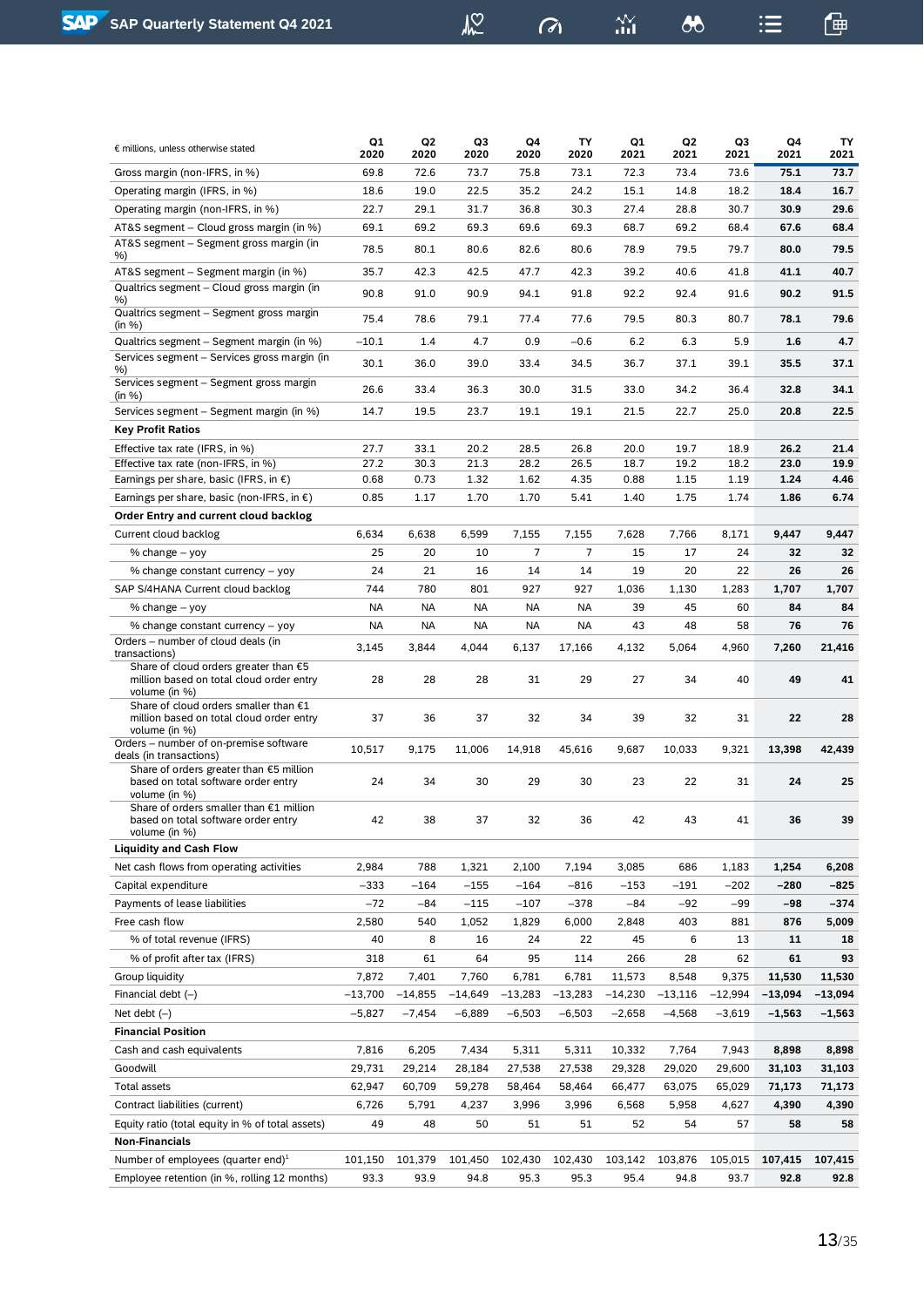| <b>SAP Quarterly Statement Q4 2021</b>       |            |            | $\frac{1}{2}$ | $\sigma$   |            | $\frac{3}{11}$ | 8          |            | $\mathrel{\mathop:}=$ | 僵          |
|----------------------------------------------|------------|------------|---------------|------------|------------|----------------|------------|------------|-----------------------|------------|
|                                              |            |            |               |            |            |                |            |            |                       |            |
|                                              |            |            |               |            |            |                |            |            |                       |            |
| $\epsilon$ millions, unless otherwise stated | Q1<br>2020 | Q2<br>2020 | Q3<br>2020    | Q4<br>2020 | TY<br>2020 | Q1<br>2021     | Q2<br>2021 | Q3<br>2021 | Q4<br>2021            | TY<br>2021 |
| Women in management (in %, quarter end)      | 26.8       | 27.3       | 27.3          | 27.5       | 27.5       | 27.6           | 27.9       | 28.2       | 28.3                  | 28.3       |

Net carbon emissions<sup>2</sup>(in kilotons) 65 25 25 20 135 30 20 25 **35 110**

<sup>1</sup> In full-time equivalents. 2 In CO2 equivalents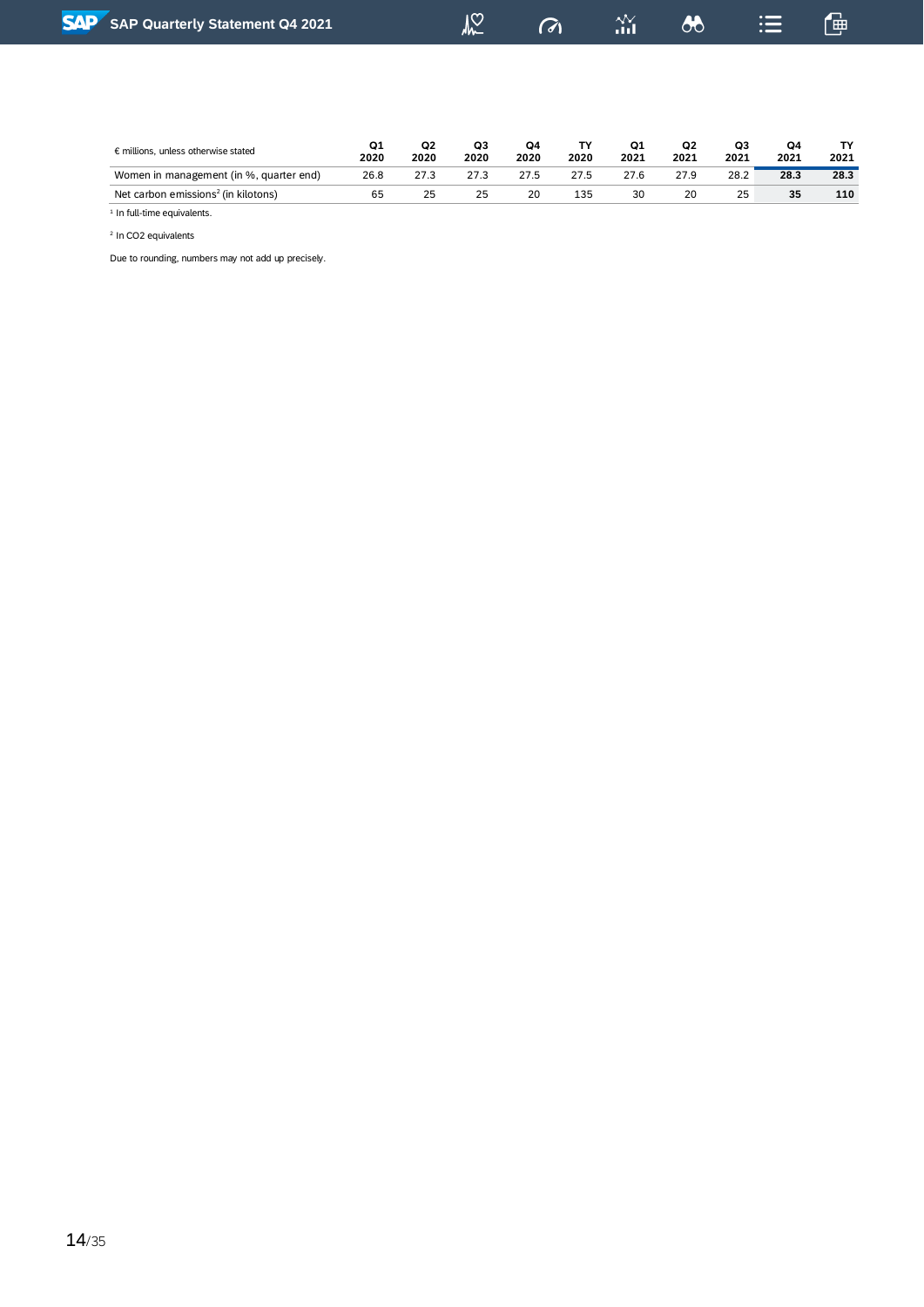$\boldsymbol{\delta\! \delta}$ 

這

 $\frac{2N}{10}$ 

画

# <span id="page-14-0"></span>Primary Financial Statements of SAP Group (IFRS)

 $\sqrt{2}$ 

### <span id="page-14-1"></span>(A) Consolidated Income Statements

<span id="page-14-2"></span>(A.1) Consolidated Income Statements – Quarter

| € millions, unless otherwise stated                       | Q4 2021  | Q4 2020        | $\Delta$ in %  |
|-----------------------------------------------------------|----------|----------------|----------------|
| Cloud                                                     | 2,611    | 2,041          | 28             |
| Software licenses                                         | 1,458    | 1,703          | $-14$          |
| Software support                                          | 2,920    | 2,835          | 3              |
| Software licenses and support                             | 4,379    | 4,538          | $-4$           |
| <b>Cloud and software</b>                                 | 6,990    | 6,579          | 6              |
| <b>Services</b>                                           | 991      | 960            | 3              |
| <b>Total revenue</b>                                      | 7,981    | 7,538          | 6              |
|                                                           |          |                |                |
| Cost of cloud                                             | $-873$   | $-662$         | 32             |
| Cost of software licenses and support                     | $-531$   | $-537$         | $-1$           |
| Cost of cloud and software                                | $-1,405$ | $-1,199$       | 17             |
| Cost of services                                          | $-753$   | $-703$         | $\overline{7}$ |
| <b>Total cost of revenue</b>                              | $-2,157$ | $-1,902$       | 13             |
| <b>Gross profit</b>                                       | 5,823    | 5,636          | 3              |
| Research and development                                  | $-1,412$ | $-1,132$       | 25             |
| Sales and marketing                                       | $-2,168$ | $-1,744$       | 24             |
| General and administration                                | $-756$   | $-282$         | >100           |
| Restructuring                                             | $-6$     | $\overline{7}$ | $< -100$       |
| Other operating income/expense, net                       | $-16$    | 171            | $< -100$       |
| <b>Total operating expenses</b>                           | $-6,515$ | $-4,882$       | 33             |
| <b>Operating profit (loss)</b>                            | 1,466    | 2,657          | $-45$          |
|                                                           |          |                |                |
| Other non-operating income/expense, net                   | $-29$    | $-58$          | $-50$          |
| Finance income                                            | 858      | 331            | >100           |
| Finance costs                                             | $-335$   | $-223$         | 50             |
| Financial income, net                                     | 523      | 107            | >100           |
| Profit (loss) before tax                                  | 1,960    | 2,706          | $-28$          |
|                                                           |          |                |                |
| Income tax expense                                        | $-513$   | $-772$         | $-34$          |
| Profit (loss) after tax                                   | 1,447    | 1,934          | $-25$          |
| Attributable to owners of parent                          | 1,461    | 1,908          | $-23$          |
| Attributable to non-controlling interests                 | $-14$    | 26             | $< -100$       |
|                                                           |          |                |                |
| Earnings per share, basic (in $\epsilon$ ) <sup>1</sup>   | 1.24     | 1.62           | $-23$          |
| Earnings per share, diluted (in $\epsilon$ ) <sup>1</sup> | 1.24     | 1.62           | $-23$          |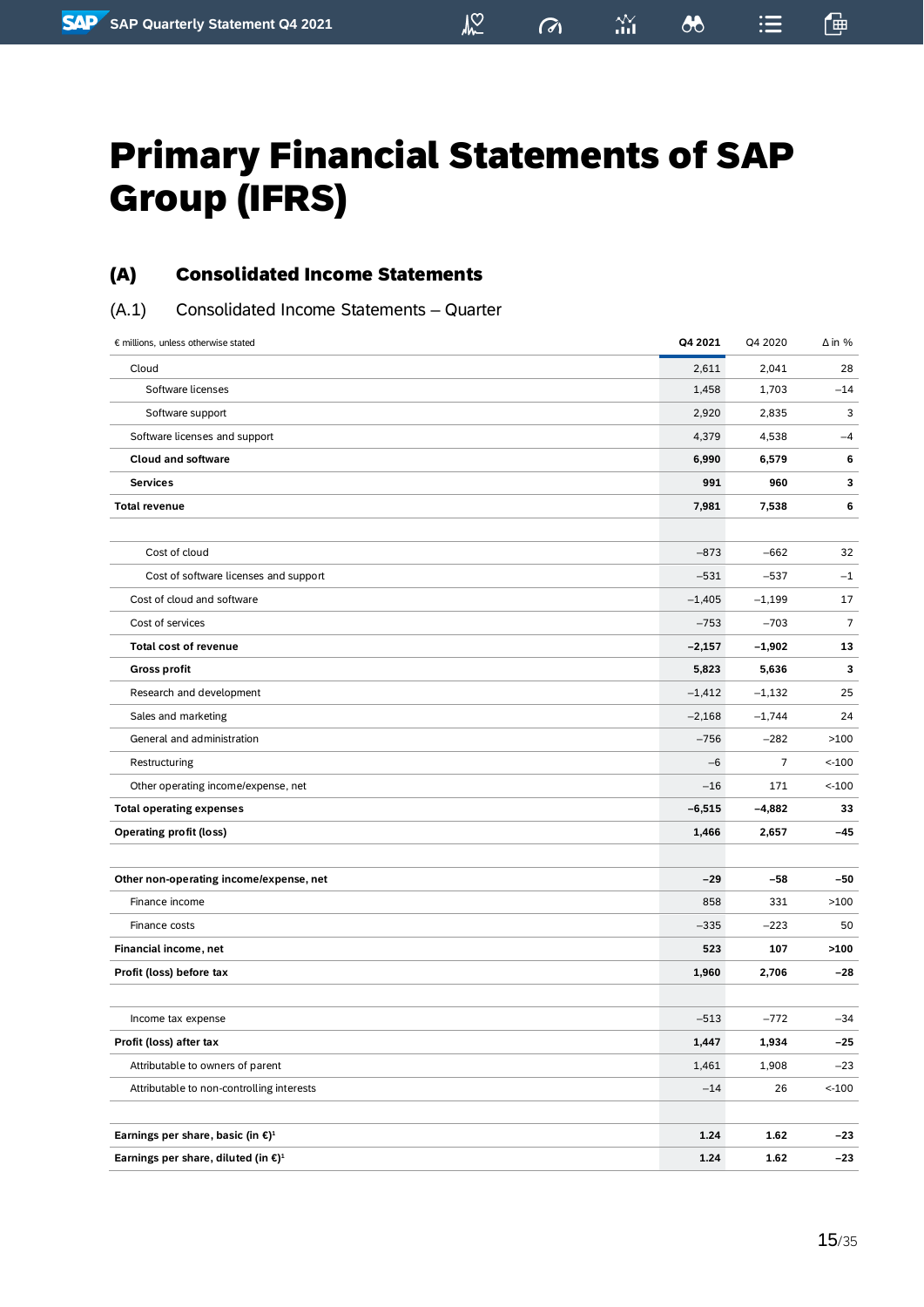<sup>1</sup> For the three months ended December 31, 2021 and 2020, the weighted average number of shares was 1,180 million (diluted 1,180 million) and 1,180 million (diluted: 1,180 million), respectively (treasury stock excluded).

 $M<sup>2</sup>$ 

 $\sigma$ 

 $\stackrel{\textstyle\mathcal{N}}{\textstyle_{\mathbf{nil}}}$ 

 $\lambda$ 

鱼

 $\equiv$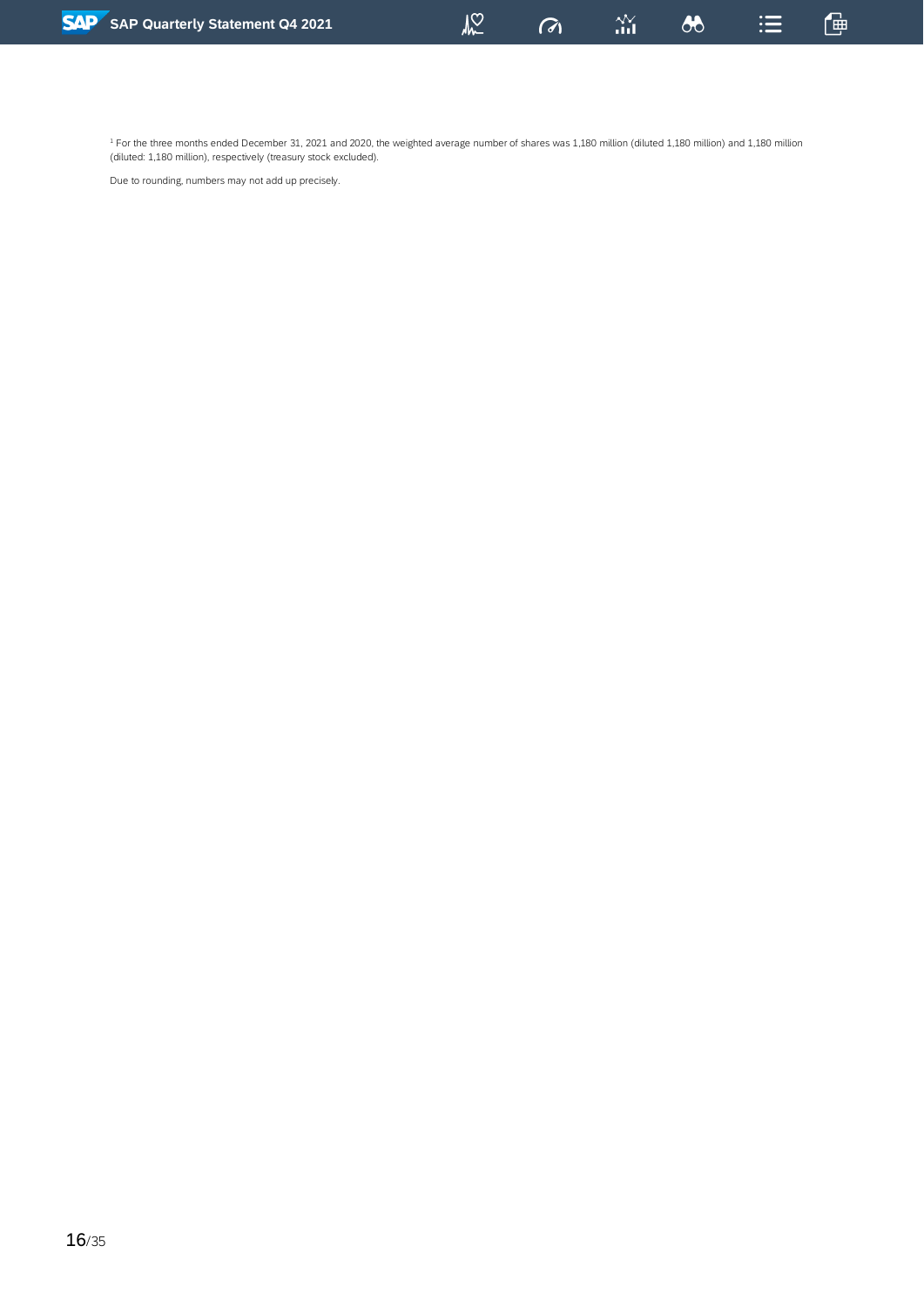$\sigma$ 

 $\stackrel{\textstyle\mathcal{N}}{\textstyle_{\mathbf{nil}}}$ 

鱼

 $\equiv$ 

#### <span id="page-16-0"></span>(A.2) Consolidated Income Statements – Year-to-Date

| € millions, unless otherwise stated                              | $Q1-Q4$<br>2021 | $Q1-Q4$<br>2020 | $\Delta$ in %           |
|------------------------------------------------------------------|-----------------|-----------------|-------------------------|
| Cloud                                                            | 9,418           | 8,080           | 17                      |
| Software licenses                                                | 3,248           | 3,642           | $-11$                   |
| Software support                                                 | 11,412          | 11,506          | $-1$                    |
| Software licenses and support                                    | 14,660          | 15,148          | $-3$                    |
| <b>Cloud and software</b>                                        | 24,078          | 23,228          | 4                       |
| <b>Services</b>                                                  | 3,764           | 4,110           | -8                      |
| <b>Total revenue</b>                                             | 27,842          | 27,338          | $\mathbf{z}$            |
|                                                                  |                 |                 |                         |
| Cost of cloud                                                    | $-3,105$        | $-2,699$        | 15                      |
| Cost of software licenses and support                            | $-1,924$        | $-2,008$        | $-4$                    |
| Cost of cloud and software                                       | $-5,030$        | $-4,707$        | $\overline{7}$          |
| Cost of services                                                 | $-2,916$        | $-3,178$        | $-8$                    |
| <b>Total cost of revenue</b>                                     | $-7,945$        | $-7,886$        | 1                       |
| <b>Gross profit</b>                                              | 19,897          | 19,453          | $\overline{\mathbf{2}}$ |
| Research and development                                         | $-5,190$        | $-4,454$        | 17                      |
| Sales and marketing                                              | $-7,504$        | $-7,106$        | 6                       |
| General and administration                                       | $-2,430$        | $-1,356$        | 79                      |
| Restructuring                                                    | $-157$          | 3               | $< -100$                |
| Other operating income/expense, net                              | 43              | 84              | $-49$                   |
| <b>Total operating expenses</b>                                  | $-23,183$       | $-20,715$       | 12                      |
| <b>Operating profit (loss)</b>                                   | 4,659           | 6,623           | $-30$                   |
|                                                                  |                 |                 |                         |
| Other non-operating income/expense, net                          | 17              | $-179$          | $< -100$                |
| Finance income                                                   | 3,123           | 1,473           | >100                    |
| Finance costs                                                    | $-949$          | $-697$          | 36                      |
| Financial income, net                                            | 2,174           | 776             | >100                    |
| Profit (loss) before tax                                         | 6,850           | 7,220           | $-5$                    |
|                                                                  |                 |                 |                         |
| Income tax expense                                               | $-1,467$        | $-1,938$        | $-24$                   |
| Profit (loss) after tax                                          | 5,383           | 5,283           | 2                       |
| Attributable to owners of parent                                 | 5,263           | 5,145           | $\overline{2}$          |
| Attributable to non-controlling interests                        | 120             | 138             | $-13$                   |
|                                                                  |                 |                 |                         |
| Earnings per share, basic (in $\mathbf{\epsilon}$ ) <sup>1</sup> | 4.46            | 4.35            | 3                       |
| Earnings per share, diluted (in $\epsilon$ ) <sup>1</sup>        | 4.46            | 4.35            | 3                       |

<sup>1</sup> For the twelve months ended December 31, 2021 and 2020, the weighted average number of shares was 1,180 million (diluted: 1,180 million) and 1,182 million (diluted: 1,182 million), respectively (treasury stock excluded).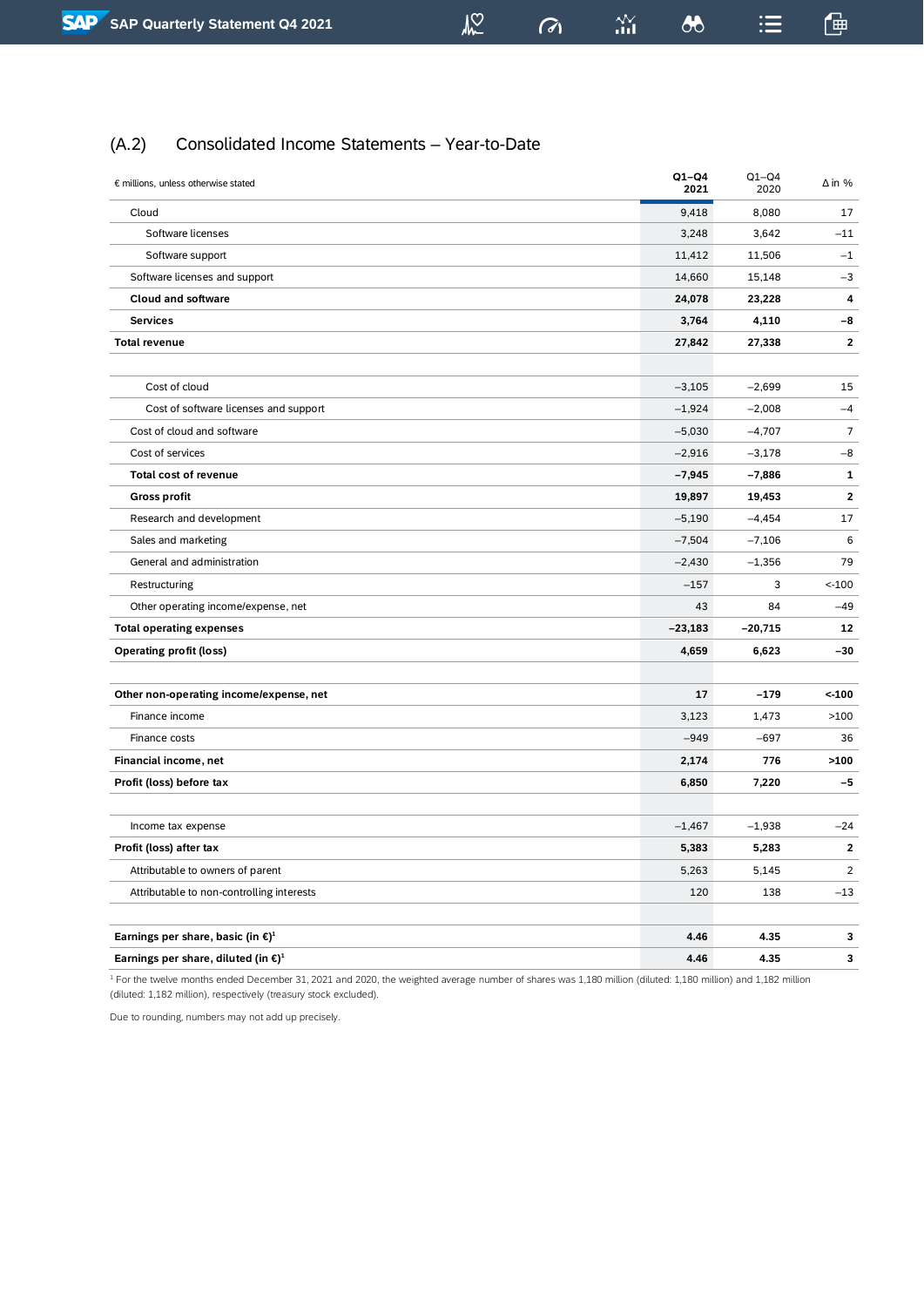## <span id="page-17-0"></span>(B) Consolidated Statements of Financial Position

| as at 12/31/2021 and 12/31/2020         |          |          |
|-----------------------------------------|----------|----------|
| $\epsilon$ millions                     | 2021     | 2020     |
| Cash and cash equivalents               | 8,898    | 5,311    |
| Other financial assets                  | 2,758    | 1,635    |
| Trade and other receivables             | 6,357    | 6,593    |
| Other non-financial assets              | 1,626    | 1,321    |
| Tax assets                              | 402      | 210      |
| <b>Total current assets</b>             | 20,040   | 15,069   |
| Goodwill                                | 31,103   | 27,538   |
| Intangible assets                       | 3,966    | 3,784    |
| Property, plant, and equipment          | 4,975    | 5,041    |
| Other financial assets                  | 6,279    | 3,512    |
| Trade and other receivables             | 147      | 137      |
| Other non-financial assets              | 2,612    | 1,926    |
| Tax assets                              | 272      | 271      |
| Deferred tax assets                     | 1,778    | 1,188    |
| <b>Total non-current assets</b>         | 51,132   | 43,395   |
| <b>Total assets</b>                     | 71,173   | 58,464   |
|                                         |          |          |
| $\epsilon$ millions                     | 2021     | 2020     |
| Trade and other payables                | 1,545    | 1,367    |
| <b>Tax liabilities</b>                  | 317      | 414      |
| <b>Financial liabilities</b>            | 4,528    | 2,348    |
| Other non-financial liabilities         | 5,181    | 4,643    |
| Provisions                              | 89       | 73       |
| Contract liabilities                    | 4,390    | 3,996    |
| <b>Total current liabilities</b>        | 16,050   | 12,842   |
| Trade and other payables                | 122      | 98       |
| <b>Tax liabilities</b>                  | 823      | 667      |
| <b>Financial liabilities</b>            | 11,042   | 13,605   |
| Other non-financial liabilities         | 860      | 770      |
| Provisions                              | 355      | 362      |
| Deferred tax liabilities                | 285      | 158      |
| <b>Contract liabilities</b>             | 13       | 36       |
| <b>Total non-current liabilities</b>    | 13,499   | 15,696   |
| <b>Total liabilities</b>                | 29,549   | 28,537   |
| Issued capital                          | 1,229    | 1,229    |
| Share premium                           | 1,918    | 545      |
| Retained earnings                       | 37,334   | 32,026   |
| Other components of equity              | 1,551    | $-1,012$ |
| Treasury shares                         | $-3,072$ | $-3,072$ |
| Equity attributable to owners of parent | 38,959   | 29,716   |
| <b>Non-controlling interests</b>        | 2,664    | 211      |
| <b>Total equity</b>                     | 41,623   | 29,927   |
| <b>Total equity and liabilities</b>     | 71,173   | 58,464   |

 $\sqrt{2}$ 

 $\sigma$ 

 $\frac{\Delta \mathbf{V}}{\Delta \mathbf{H}}$ 

 $\lambda$ 

鱼

 $\mathrel{\mathop:}=$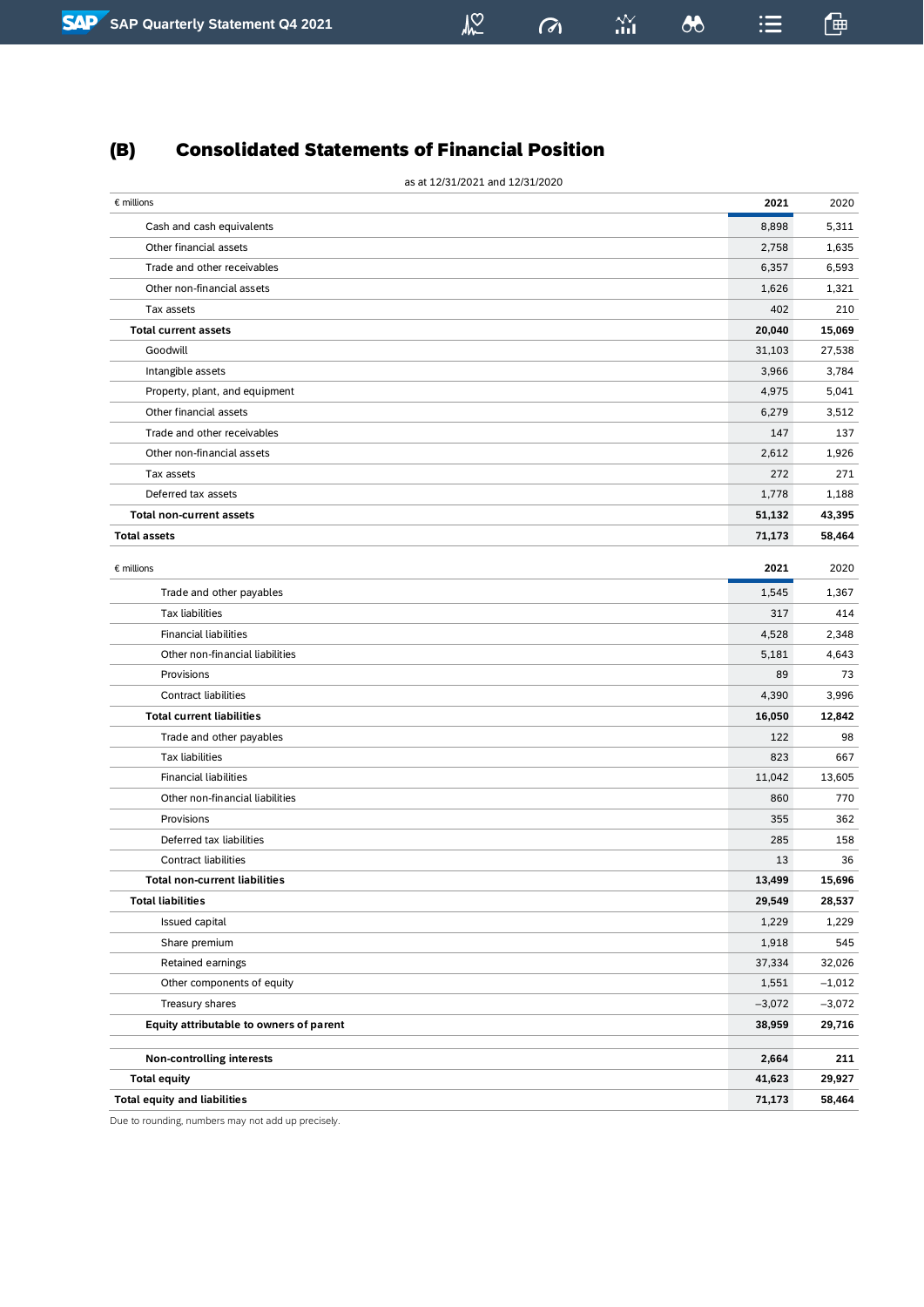## <span id="page-18-0"></span>(C) Consolidated Statements of Cash Flows

| $\epsilon$ millions                                                                                    | Q1-Q4 2021   | Q1-Q4 2020 |
|--------------------------------------------------------------------------------------------------------|--------------|------------|
| Profit (loss) after tax                                                                                | 5,383        | 5,283      |
| Adjustments to reconcile profit (loss) after tax to net cash flows from operating activities:          |              |            |
| Depreciation and amortization                                                                          | 1,775        | 1,831      |
| Share-based payment expense                                                                            | 2,791        | 1,084      |
| Income tax expense                                                                                     | 1,467        | 1,938      |
| Financial income, net                                                                                  | $-2,174$     | $-776$     |
| Decrease/increase in allowances on trade receivables                                                   | $-11$        | 68         |
| Other adjustments for non-cash items                                                                   | 38           | $-198$     |
| Decrease/increase in trade and other receivables                                                       | 410          | 821        |
| Decrease/increase in other assets                                                                      | $-679$       | $-651$     |
| Increase/decrease in trade payables, provisions, and other liabilities                                 | 386          | 293        |
| Increase/decrease in contract liabilities                                                              | 139          | 128        |
| Share-based payments                                                                                   | $-1,120$     | $-1,310$   |
| Interest paid                                                                                          | $-183$       | $-244$     |
| Interest received                                                                                      | 48           | 122        |
| Income taxes paid, net of refunds                                                                      | $-2,063$     | $-1,194$   |
| Net cash flows from operating activities                                                               | 6,208        | 7,194      |
| Business combinations, net of cash and cash equivalents acquired                                       | $-1,125$     | $-662$     |
| Proceeds from sales of subsidiaries or other businesses                                                | $-57$        | 203        |
| Purchase of intangible assets or property, plant, and equipment                                        | $-825$       | $-816$     |
| Proceeds from sales of intangible assets or property, plant, and equipment                             | 92           | 88         |
| Purchase of equity or debt instruments of other entities                                               | $-4,368$     | $-2,535$   |
| Proceeds from sales of equity or debt instruments of other entities                                    | 3,229        | 735        |
| Net cash flows from investing activities                                                               | $-3,055$     | $-2,986$   |
| Dividends paid                                                                                         | $-2,182$     | $-1,864$   |
| Dividends paid on non-controlling interests                                                            | $-54$        | $-2$       |
| Purchase of treasury shares                                                                            | $\mathbf 0$  | $-1,492$   |
| Proceeds from changes in ownership interests in subsidiaries that do not result in the loss of control | 2,827        | 95         |
| Proceeds from borrowings                                                                               | 1,680        | 2,132      |
| Repayments of borrowings                                                                               | $-1,952$     | $-2,430$   |
| Payments of lease liabilities                                                                          | $-374$       | $-378$     |
| Transactions with non-controlling interests                                                            | $\mathsf{O}$ | $-59$      |
| Net cash flows from financing activities                                                               | -54          | -3,997     |
| Effect of foreign currency rates on cash and cash equivalents                                          | 488          | $-214$     |
| Net decrease/increase in cash and cash equivalents                                                     | 3,587        | -4         |
| Cash and cash equivalents at the beginning of the period                                               | 5,311        | 5,314      |
| Cash and cash equivalents at the end of the period                                                     | 8,898        | 5,311      |

 $\frac{1}{2}$ 

 $\frac{2\mathcal{N}}{111}$ 

 $\omega$ 

 $\bullet$ 

鱼

 $\mathrel{\mathop:}=$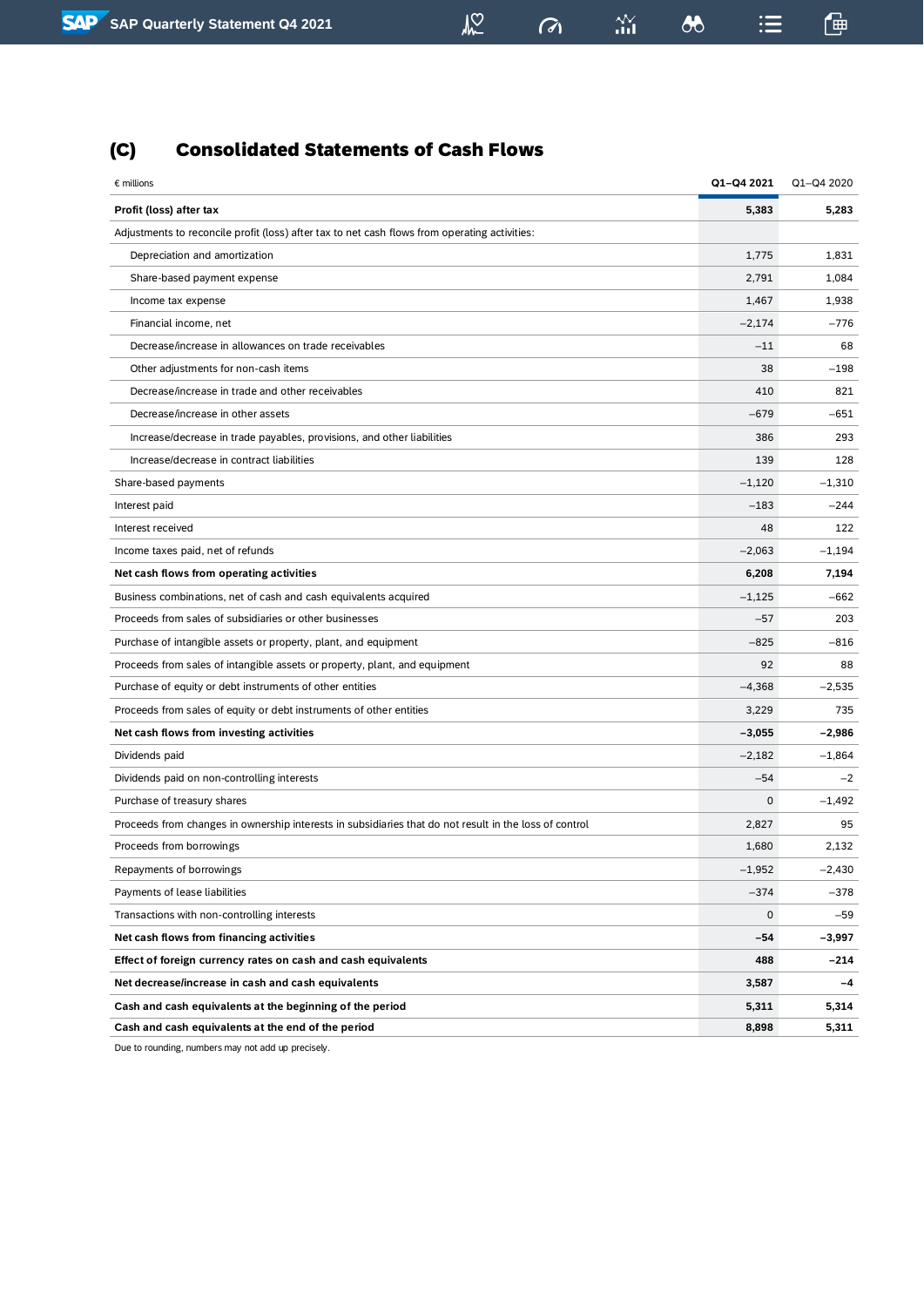## <span id="page-19-0"></span>Non-IFRS Numbers

## <span id="page-19-1"></span>(D) Basis of Non-IFRS Presentation

We disclose certain financial measures such as revenue (non-IFRS), expense (non-IFRS), and profit measures (non-IFRS) that are not prepared in accordance with IFRS and are therefore considered non-IFRS financial measures.

 $\sqrt{2}$ 

 $\frac{N}{n+1}$ 

 $\sigma$ 

 $\boldsymbol{\omega}$ 

通

 $\mathrel{\mathop:}=$ 

For a more detailed description of all of SAP's non-IFRS measures and their limitations as well as our constant currency and free cash flow figures, see [Explanation](http://www.sap.com/investors/sap-non-ifrs-measures) of Non-IFRS Measures online.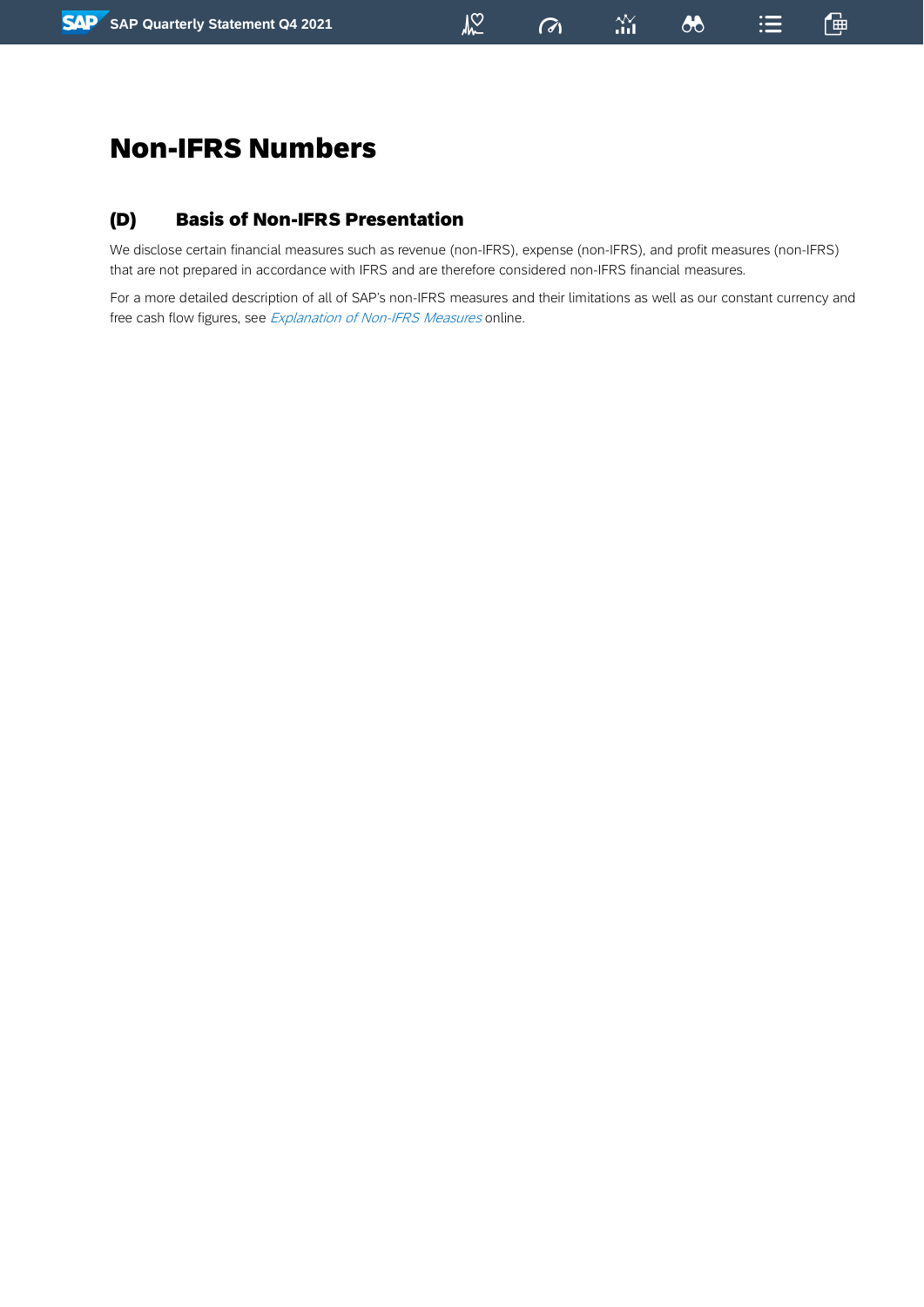## <span id="page-20-0"></span>(E) Reconciliation from Non-IFRS Numbers to IFRS Numbers

#### <span id="page-20-1"></span>(E.1) Reconciliation from Non-IFRS Numbers to IFRS Numbers – Quarter

 $M<sup>2</sup>$ 

 $\frac{N}{n+1}$ 

 $\boldsymbol{\omega}$ 

 $\mathrel{\mathop:}=$ 

一

 $\sigma$ 

|                                              |             |             |             |               | Q4 2021                                            |             |       | Q4 2020             |                |                     | $\Delta$ in %                                 |
|----------------------------------------------|-------------|-------------|-------------|---------------|----------------------------------------------------|-------------|-------|---------------------|----------------|---------------------|-----------------------------------------------|
| € millions, unless otherwise stated          | <b>IFRS</b> | Adj.        | <b>IFRS</b> | Non- Currency | Non-<br><b>IFRS</b><br>Impact Constant<br>Currency | <b>IFRS</b> | Adj.  | Non-<br><b>IFRS</b> | <b>IFRS</b>    | Non-<br><b>IFRS</b> | Non-IFRS<br>Constant<br>Currence <sup>1</sup> |
| <b>Revenue Numbers</b>                       |             |             |             |               |                                                    |             |       |                     |                |                     |                                               |
| Cloud                                        | 2,611       | $\mathbf 0$ | 2,611       | $-79$         | 2,532                                              | 2,041       | 3     | 2,044               | 28             | 28                  | 24                                            |
| Software licenses                            | 1,458       | $\mathbf 0$ | 1,458       | $-44$         | 1,414                                              | 1,703       | 0     | 1,703               | $-14$          | $-14$               | -17                                           |
| Software support                             | 2,920       | $\mathbf 0$ | 2,920       | $-59$         | 2,861                                              | 2,835       | 0     | 2,835               | 3              | 3                   | 1                                             |
| Software licenses and support                | 4,379       | $\mathbf 0$ | 4,379       | $-103$        | 4,276                                              | 4,538       | 0     | 4,538               | $-4$           | $-4$                | $-6$                                          |
| <b>Cloud and software</b>                    | 6,990       | 0           | 6,990       | $-182$        | 6,808                                              | 6,579       | 3     | 6,582               | 6              | 6                   | 3                                             |
| <b>Services</b>                              | 991         | 0           | 991         | -27           | 963                                                | 960         | 0     | 960                 | 3              | 3                   | 0                                             |
| <b>Total revenue</b>                         | 7,981       | 0           | 7,981       | $-209$        | 7,771                                              | 7,538       | 3     | 7,541               | 6              | 6                   | 3                                             |
| <b>Operating Expense Numbers</b>             |             |             |             |               |                                                    |             |       |                     |                |                     |                                               |
| Cost of cloud                                | $-873$      | 63          | $-810$      |               |                                                    | $-662$      | 55    | $-607$              | 32             | 33                  |                                               |
| Cost of software licenses and<br>support     | $-531$      | 29          | $-502$      |               |                                                    | $-537$      | 13    | $-524$              | $-1$           | $-4$                |                                               |
| Cost of cloud and software                   | $-1,405$    | 92          | $-1,313$    |               |                                                    | $-1,199$    | 68    | $-1,131$            | 17             | 16                  |                                               |
| Cost of services                             | $-753$      | 75          | $-678$      |               |                                                    | $-703$      | 12    | -691                | $\overline{7}$ | $-2$                |                                               |
| <b>Total cost of revenue</b>                 | $-2,157$    | 167         | $-1,990$    |               |                                                    | $-1,902$    | 80    | $-1,822$            | 13             | 9                   |                                               |
| <b>Gross profit</b>                          | 5,823       | 167         | 5,991       |               |                                                    | 5,636       | 83    | 5,719               | 3              | 5                   |                                               |
| Research and development                     | $-1,412$    | 128         | $-1,284$    |               |                                                    | $-1,132$    | 18    | $-1,114$            | 25             | 15                  |                                               |
| Sales and marketing                          | $-2,168$    | 276         | $-1,892$    |               |                                                    | $-1,744$    | 107   | $-1,636$            | 24             | 16                  |                                               |
| General and administration                   | $-756$      | 425         | $-331$      |               |                                                    | $-282$      | $-20$ | $-302$              | >100           | 10                  |                                               |
| Restructuring                                | $-6$        | 6           | $\mathbf 0$ |               |                                                    | 7           | $-7$  | 0                   | $< -100$       | <b>NA</b>           |                                               |
| Other operating income/expense, net          | $-16$       | $\mathbf 0$ | $-16$       |               |                                                    | 171         | $-66$ | 105                 | $< -100$       | $< -100$            |                                               |
| <b>Total operating expenses</b>              | $-6,515$    | 1,002       | $-5,513$    | 177           | $-5,335$                                           | $-4,882$    | 112   | $-4,769$            | 33             | 16                  | 12                                            |
| <b>Profit Numbers</b>                        |             |             |             |               |                                                    |             |       |                     |                |                     |                                               |
| <b>Operating profit (loss)</b>               |             | 1,466 1,002 | 2,468       | -32           | 2,436                                              | 2,657       | 115   | 2,772               | -45            | $-11$               | $-12$                                         |
| Other non-operating income/expense,<br>net   | $-29$       | 0           | $-29$       |               |                                                    | -58         | 0     | $-58$               | -50            | $-50$               |                                               |
| Finance income                               | 858         | $\mathbf 0$ | 858         |               |                                                    | 331         | 0     | 331                 | >100           | >100                |                                               |
| Finance costs                                | $-335$      | $\mathbf 0$ | $-335$      |               |                                                    | $-223$      | 0     | -223                | 50             | 50                  |                                               |
| <b>Financial income, net</b>                 | 523         | 0           | 523         |               |                                                    | 107         | 0     | 107                 | >100           | >100                |                                               |
| Profit (loss) before tax                     | 1,960       | 1,002       | 2,962       |               |                                                    | 2,706       | 115   | 2,822               | -28            | 5                   |                                               |
| Income tax expense                           | $-513$      | $-169$      | $-682$      |               |                                                    | -772        | $-23$ | -795                | -34            | $-14$               |                                               |
| Profit (loss) after tax                      | 1,447       | 833         | 2,280       |               |                                                    | 1,934       | 92    | 2,026               | $-25$          | 13                  |                                               |
| Attributable to owners of parent             | 1,461       | 732         | 2,194       |               |                                                    | 1,908       | 92    | 2,000               | $-23$          | 10                  |                                               |
| Attributable to non-controlling<br>interests | $-14$       | 101         | 86          |               |                                                    | 26          | 0     | 26                  | $< -100$       | >100                |                                               |
| <b>Key Ratios</b>                            |             |             |             |               |                                                    |             |       |                     |                |                     |                                               |
| Operating margin (in %)                      | 18.4        |             | 30.9        |               | 31.3                                               | 35.2        |       | 36.8                | $-16.9$ pp     | $-5.8pp$            | –5.4pp                                        |
| Effective tax rate (in $%$ ) <sup>2</sup>    | 26.2        |             | 23.0        |               |                                                    | 28.5        |       | 28.2                | $-2.4$ pp      | $-5.2$ pp           |                                               |
| Earnings per share, basic (in $\epsilon$ )   | 1.24        |             | 1.86        |               |                                                    | 1.62        |       | 1.70                | -23            | 10                  |                                               |

<sup>1</sup> Constant currency period-over-period changes are calculated by comparing the current year's non-IFRS constant currency numbers with the non-IFRS numbers of the previous year's respective period.

<sup>2</sup> The difference between our effective tax rate (IFRS) and effective tax rate (non-IFRS) in Q4 2021 mainly resulted from tax effects of share-based payment expenses and acquisition-related charges. The difference between our effective tax rate (IFRS) and effective tax rate (non-IFRS) in Q4 2020 mainly resulted from tax effects of acquisitionrelated charges and share-based payment expenses.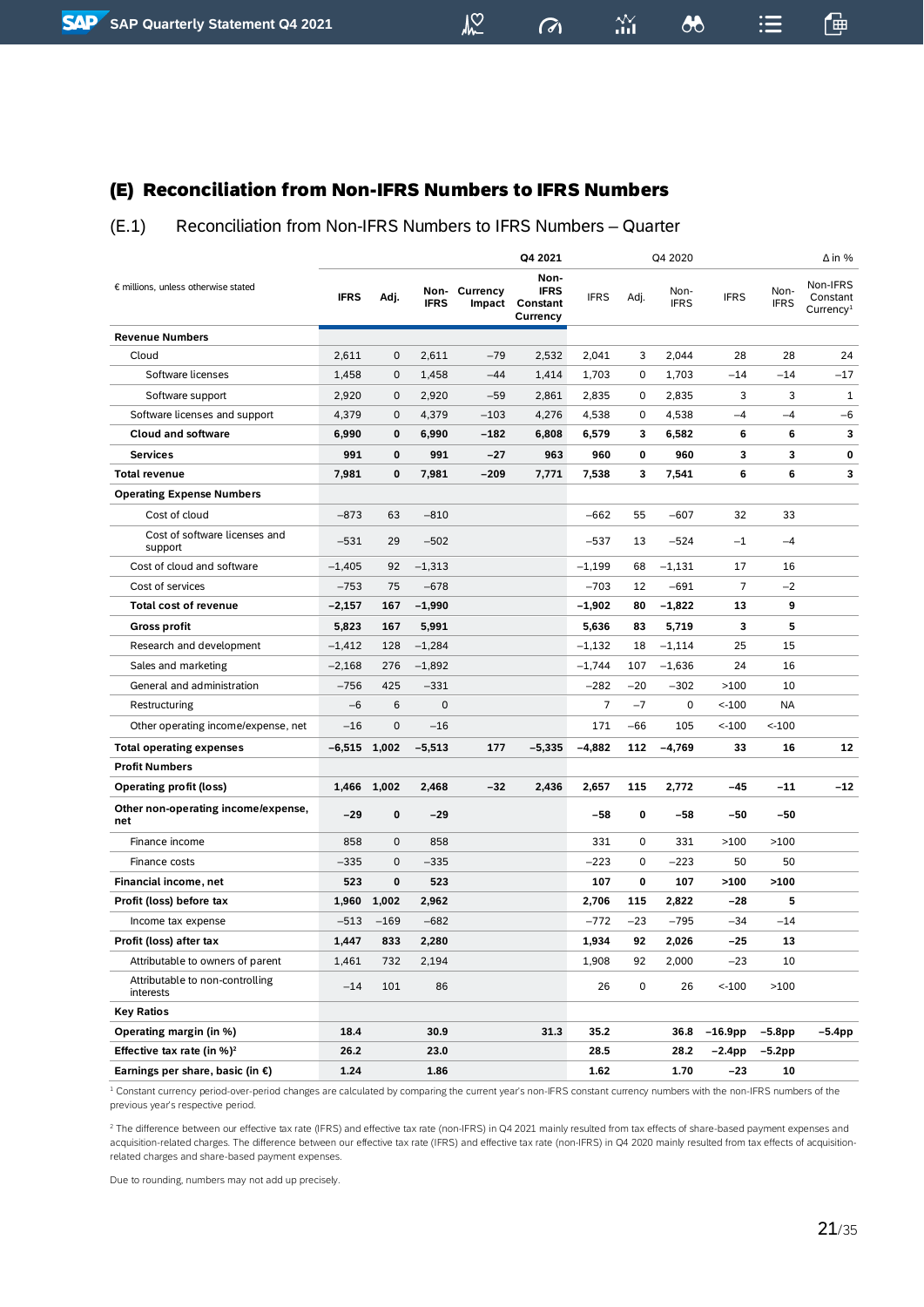$\sqrt{2}$ 

 $\frac{N}{n+1}$ 

 $\boldsymbol{\omega}$ 

 $\sigma$ 

一

 $\mathrel{\mathop:}=$ 

<span id="page-21-0"></span>

|                                                   |                 |              |             |               | Q1-Q4 2021                                         |             |             | Q1-Q4 2020          |                |                     | $\Delta$ in %                                 |
|---------------------------------------------------|-----------------|--------------|-------------|---------------|----------------------------------------------------|-------------|-------------|---------------------|----------------|---------------------|-----------------------------------------------|
| € millions, unless otherwise stated               | <b>IFRS</b>     | Adj.         | <b>IFRS</b> | Non- Currency | Non-<br><b>IFRS</b><br>Impact Constant<br>Currency | <b>IFRS</b> | Adj.        | Non-<br><b>IFRS</b> | <b>IFRS</b>    | Non-<br><b>IFRS</b> | Non-IFRS<br>Constant<br>Currence <sup>1</sup> |
| <b>Revenue Numbers</b>                            |                 |              |             |               |                                                    |             |             |                     |                |                     |                                               |
| Cloud                                             | 9,418           | $\mathbf 0$  | 9,418       | 174           | 9,592                                              | 8,080       | 5           | 8,085               | 17             | 16                  | 19                                            |
| Software licenses                                 | 3,248           | $\mathbf 0$  | 3,248       | $-8$          | 3,240                                              | 3,642       | $\Omega$    | 3.642               | $-11$          | $-11$               | $-11$                                         |
| Software support                                  | 11,412          | 0            | 11,412      | 166           | 11,577                                             | 11,506      | 0           | 11,506              | $-1$           | $-1$                | $\mathbf{1}$                                  |
| Software licenses and support                     | 14,660          | $\mathbf{0}$ | 14,660      | 158           | 14,818                                             | 15,148      | 0           | 15,148              | $-3$           | $-3$                | $-2$                                          |
| <b>Cloud and software</b>                         | 24,078          | 0            | 24,078      | 332           | 24,410                                             | 23,228      | 5           | 23,233              | 4              | 4                   | 5                                             |
| <b>Services</b>                                   | 3,764           | 0            | 3,764       | 58            | 3,823                                              | 4,110       | 0           | 4,110               | $-8$           | $-8$                | $-7$                                          |
| <b>Total revenue</b>                              | 27.842          | 0            | 27,842      | 390           | 28,232                                             | 27,338      | 5           | 27,343              | $\overline{2}$ | $\overline{2}$      | 3                                             |
| <b>Operating Expense Numbers</b>                  |                 |              |             |               |                                                    |             |             |                     |                |                     |                                               |
| Cost of cloud                                     | $-3,105$        | 229          | $-2,876$    |               |                                                    | $-2,699$    | 248         | $-2,451$            | 15             | 17                  |                                               |
| Cost of software licenses<br>and support          | $-1.924$        | 103          | $-1.821$    |               |                                                    | $-2,008$    | 97          | $-1.911$            | $-4$           | $-5$                |                                               |
| Cost of cloud and software                        | $-5,030$        | 332          | $-4,698$    |               |                                                    | $-4,707$    | 345         | $-4,362$            | $\overline{7}$ | 8                   |                                               |
| Cost of services                                  | $-2,916$        | 285          | $-2,631$    |               |                                                    | $-3,178$    | 178         | $-3,000$            | $-8$           | $-12$               |                                               |
| <b>Total cost of revenue</b>                      | $-7,945$        | 617          | $-7,328$    |               |                                                    | $-7,886$    | 523         | $-7,362$            | $\mathbf{1}$   | $\mathbf 0$         |                                               |
| <b>Gross profit</b>                               | 19,897          | 617          | 20,514      |               |                                                    | 19,453      | 528         | 19,981              | $\mathbf{2}$   | 3                   |                                               |
| Research and development                          | $-5,190$        | 524          | $-4,666$    |               |                                                    | $-4,454$    | 303         | $-4,151$            | 17             | 12                  |                                               |
| Sales and marketing                               | $-7,504$        | 1,025        | $-6,480$    |               |                                                    | $-7,106$    | 735         | $-6,371$            | 6              | $\overline{2}$      |                                               |
| General and administration                        | $-2,430$        | 1,249        | $-1,181$    |               |                                                    | $-1,356$    | 166         | $-1,190$            | 79             | $-1$                |                                               |
| Restructuring                                     | $-157$          | 157          | $\mathbf 0$ |               |                                                    | 3           | $-3$        | 0                   | $< -100$       | <b>NA</b>           |                                               |
| Other operating<br>income/expense, net            | 43              | $\mathbf 0$  | 43          |               |                                                    | 84          | -66         | 18                  | $-49$          | >100                |                                               |
| <b>Total operating expenses</b>                   | $-23,183$ 3,571 |              | $-19,612$   | $-212$        | $-19,824$                                          | $-20,715$   | 1,659       | $-19.056$           | 12             | 3                   | 4                                             |
| <b>Profit Numbers</b>                             |                 |              |             |               |                                                    |             |             |                     |                |                     |                                               |
| <b>Operating profit (loss)</b>                    | 4,659           | 3,571        | 8,230       | 178           | 8,408                                              | 6,623       | 1,664       | 8,287               | -30            | $-1$                | 1                                             |
| <b>Other non-operating</b><br>income/expense, net | 17              | 0            | 17          |               |                                                    | $-179$      | 0           | $-179$              | $< -100$       | $< -100$            |                                               |
| Finance income                                    | 3,123           | 0            | 3,123       |               |                                                    | 1,473       | 0           | 1,473               | >100           | >100                |                                               |
| Finance costs                                     | $-949$          | $\Omega$     | $-949$      |               |                                                    | $-697$      | 0           | $-697$              | 36             | 36                  |                                               |
| Financial income, net                             | 2,174           | 0            | 2,174       |               |                                                    | 776         | 0           | 776                 | >100           | >100                |                                               |
| Profit (loss) before tax                          | 6,850           | 3,571        | 10,421      |               |                                                    | 7,220       | 1,664       | 8,884               | $-5$           | 17                  |                                               |
| Income tax expense                                | $-1,467$        | $-612$       | $-2,078$    |               |                                                    | $-1,938$    | $-413$      | $-2,350$            | $-24$          | $-12$               |                                               |
| Profit (loss) after tax                           | 5,383           | 2,959        | 8,343       |               |                                                    | 5,283       | 1,251       | 6,534               | $\overline{2}$ | 28                  |                                               |
| Attributable to owners of parent                  | 5,263           | 2,688        | 7,951       |               |                                                    | 5,145       | 1,251       | 6,396               | $\overline{2}$ | 24                  |                                               |
| Attributable to non-controlling<br>interests      | 120             | 271          | 391         |               |                                                    | 138         | $\mathbf 0$ | 138                 | $-13$          | >100                |                                               |
| <b>Key Ratios</b>                                 |                 |              |             |               |                                                    |             |             |                     |                |                     |                                               |
| Operating margin (in %)                           | 16.7            |              | 29.6        |               | 29.8                                               | 24.2        |             | 30.3                | $-7.5$ pp      | $-0.7$ pp           | $-0.5$ pp                                     |
| Effective tax rate (in $\%$ ) <sup>2</sup>        | 21.4            |              | 19.9        |               |                                                    | 26.8        |             | 26.5                | $-5.4$ pp      | $-6.5$ pp           |                                               |
| Earnings per share, basic (in €)                  | 4.46            |              | 6.74        |               |                                                    | 4.35        |             | 5.41                | 3              | 25                  |                                               |

<sup>1</sup> Constant-currency period-over-period changes are calculated by comparing the current year's non-IFRS constant-currency numbers with the non-IFRS number of the previous year's respective period.

<sup>2</sup> The difference between our effective tax rate (IFRS) and effective tax rate (non-IFRS) in 2021 mainly resulted from tax effects of share-based payment expenses, acquisition-related charges and restructuring expenses. The difference between our effective tax rate (IFRS) and effective tax rate (non-IFRS) in 2020 mainly resulted from tax effects of share-based payment expenses and acquisition-related charges.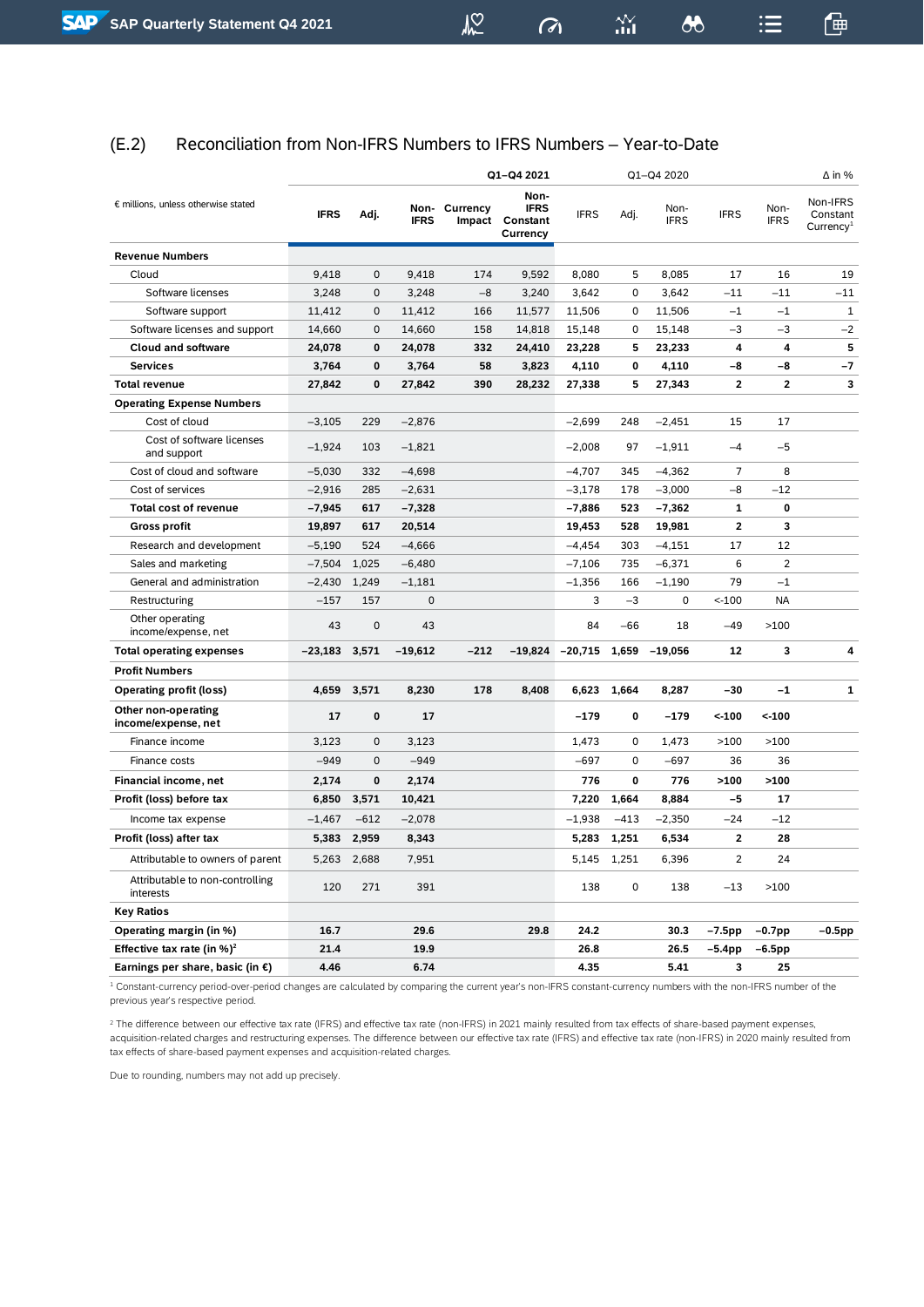## <span id="page-22-0"></span>(F) Non-IFRS Adjustments – Actuals and Estimates

| $\epsilon$ millions                         | <b>Estimated Amounts</b><br>for<br>Full Year 2022 | $Q1 - Q4$<br>2021 | Q4 2021 | $Q1-Q4$<br>2020 | Q4 2020 |
|---------------------------------------------|---------------------------------------------------|-------------------|---------|-----------------|---------|
| <b>Operating profit (loss) (IFRS)</b>       |                                                   | 4,659             | 1,466   | 6,623           | 2,657   |
| <b>Revenue adjustments</b>                  | <b>NA</b>                                         | 0                 | 0       | 5               | 3       |
| Adjustment for acquisition-related charges  | 570-670                                           | 623               | 166     | 577             | 99      |
| Adjustment for share-based payment expenses | 3,000-3,300                                       | 2.791             | 830     | 1.084           | 20      |
| Adjustment for restructuring                | $20 - 40$                                         | 157               | 6       | $-3$            | $-7$    |
| <b>Operating expense adjustments</b>        |                                                   | 3,571             | 1,002   | 1,659           | 112     |
| Operating profit (loss) adjustments         |                                                   | 3,571             | 1,002   | 1,664           | 115     |
| <b>Operating profit (loss) (non-IFRS)</b>   |                                                   | 8,230             | 2,468   | 8,287           | 2,772   |

 $M<sup>2</sup>$ 

 $\sigma$ 

 $\frac{2V}{111}$ 

 $\delta$ 

鱼

 $\equiv$ 

Due to rounding, numbers may not add up precisely.

## <span id="page-22-1"></span>(G) Non-IFRS Adjustments by Functional Areas

|                                          |             |                         |                  |                    | Q4 2021     |             |                         |                  |                    | Q4 2020  |
|------------------------------------------|-------------|-------------------------|------------------|--------------------|-------------|-------------|-------------------------|------------------|--------------------|----------|
| $\epsilon$ millions                      | <b>IFRS</b> | Acquisition-<br>Related | SBP <sup>1</sup> | Restruc-<br>turing | Non-IFRS    | <b>IFRS</b> | Acquisition-<br>Related | SBP <sup>1</sup> | Restruc-<br>turing | Non-IFRS |
| Cost of cloud                            | $-873$      | 47                      | 16               | $\mathbf{0}$       | $-810$      | $-662$      | 52                      | 3                | 0                  | $-607$   |
| Cost of software licenses and<br>support | $-531$      | 9                       | 20               | 0                  | $-502$      | $-537$      | 10                      | 3                | 0                  | $-524$   |
| Cost of services                         | $-753$      | 5                       | 70               | $\mathbf 0$        | $-678$      | $-703$      | 0                       | 11               | 0                  | $-691$   |
| Research and development                 | $-1,412$    | $\overline{4}$          | 123              | 0                  | $-1,284$    | $-1,132$    | 1                       | 17               | 0                  | $-1,114$ |
| Sales and marketing                      | $-2,168$    | 98                      | 178              | $\mathbf 0$        | $-1,892$    | $-1,744$    | 95                      | 12               | 0                  | $-1,636$ |
| General and administration               | $-756$      | 2                       | 423              | $\mathbf 0$        | $-331$      | $-282$      | 6                       | $-26$            | 0                  | $-302$   |
| Restructuring                            | $-6$        | $\mathbf 0$             | $\mathbf 0$      | 6                  | $\mathbf 0$ | 7           | 0                       | 0                | $-7$               | 0        |
| Other operating income/expense,<br>net   | $-16$       | $\mathbf 0$             | $\mathbf 0$      | $\mathbf 0$        | $-16$       | 171         | $-66$                   | 0                | 0                  | 105      |
| <b>Total operating expenses</b>          | $-6,515$    | 166                     | 830              | 6                  | $-5,513$    | $-4,882$    | 99                      | 20               | $-7$               | $-4,769$ |

|                                          | Q1-Q4 2021  |                         |                  |                    |                 |             |                        |                  |                    | Q1-Q4 2020 |
|------------------------------------------|-------------|-------------------------|------------------|--------------------|-----------------|-------------|------------------------|------------------|--------------------|------------|
| $\epsilon$ millions                      | <b>IFRS</b> | Acquisition-<br>Related | SBP <sup>1</sup> | Restruc-<br>turing | <b>Non-IFRS</b> | <b>IFRS</b> | Acquisition<br>Related | SBP <sup>1</sup> | Restruc-<br>turing | Non-IFRS   |
| Cost of cloud                            | $-3,105$    | 169                     | 59               | $\mathbf 0$        | $-2,876$        | $-2,699$    | 208                    | 40               | 0                  | $-2,451$   |
| Cost of software licenses and<br>support | $-1,924$    | 33                      | 70               | $\mathbf 0$        | $-1,821$        | $-2,008$    | 42                     | 55               | 0                  | $-1,911$   |
| Cost of services                         | $-2,916$    | 20                      | 266              | $\mathbf 0$        | $-2,631$        | $-3,178$    | 3                      | 175              | 0                  | $-3,000$   |
| Research and development                 | $-5,190$    | 10                      | 513              | $\mathbf 0$        | $-4,666$        | $-4,454$    | 7                      | 296              | 0                  | $-4,151$   |
| Sales and marketing                      | $-7,504$    | 370                     | 655              | 0                  | $-6,480$        | $-7,106$    | 375                    | 360              | 0                  | $-6,371$   |
| General and administration               | $-2,430$    | 20                      | 1,228            | $\mathbf 0$        | $-1,181$        | $-1,356$    | 9                      | 157              | 0                  | $-1,190$   |
| Restructuring                            | $-157$      | $\mathbf 0$             | $\mathbf 0$      | 157                | $\mathbf 0$     | 3           | 0                      | 0                | $-3$               | 0          |
| Other operating<br>income/expense, net   | 43          | $\mathbf 0$             | $\mathbf 0$      | $\mathbf 0$        | 43              | 84          | $-66$                  | 0                | 0                  | 18         |
| <b>Total operating expenses</b>          | $-23,183$   | 623                     | 2,791            | 157                | $-19,612$       | $-20,715$   | 577                    | 1,084            | $-3$               | $-19,056$  |

<sup>1</sup> Share-based Payments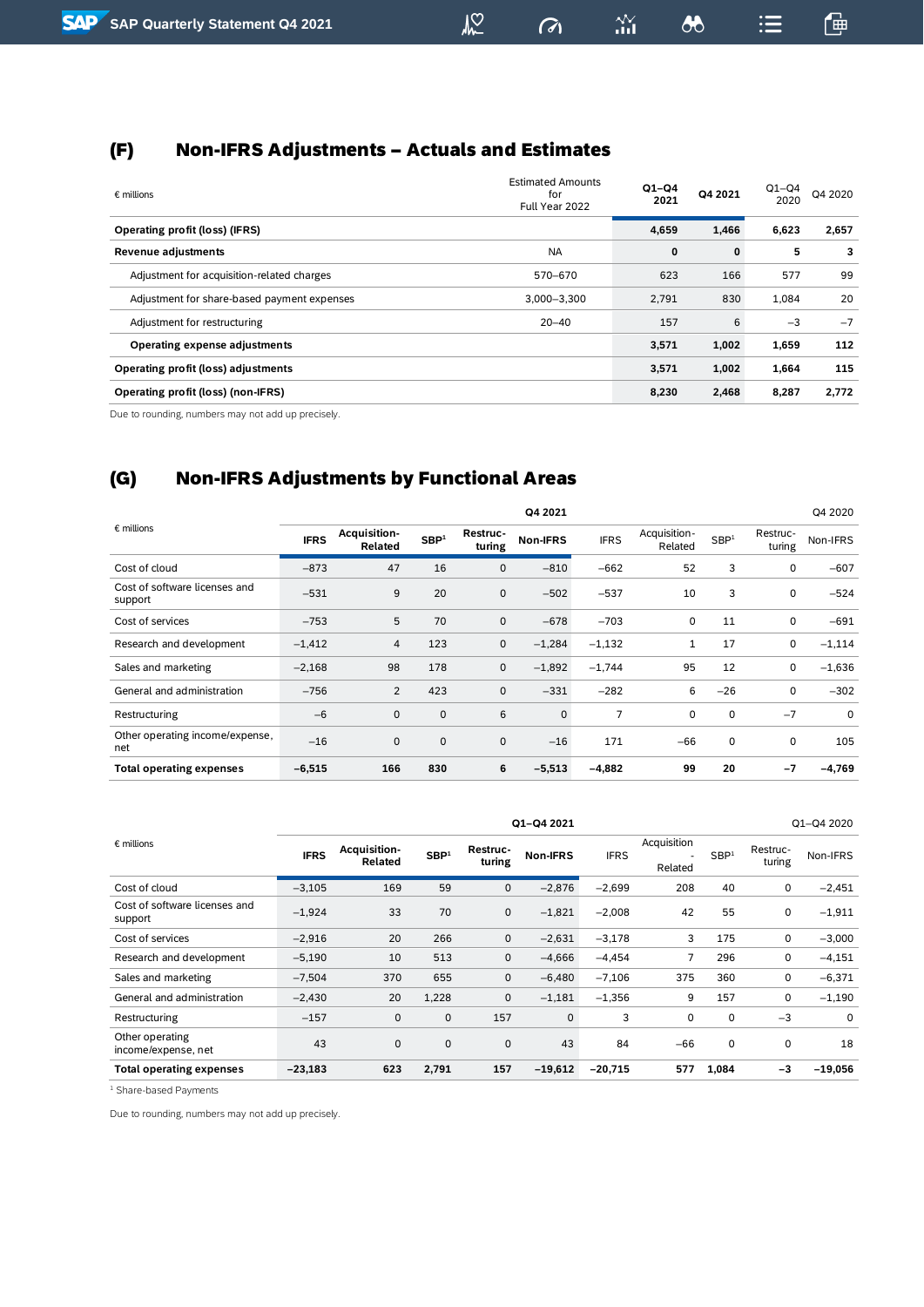$\sigma$ 

 $\stackrel{\textstyle\Delta\!N}{\textstyle_{\textstyle\rm III}}$ 

 $\lambda$ 

鱼

If not presented in a separate line item in our income statement, the restructuring expenses would break down as follows:

| $\epsilon$ millions                   | Q4 2021 | Q1-Q4 2021 | Q4 2020 | Q1-Q4 2020 |
|---------------------------------------|---------|------------|---------|------------|
| Cost of cloud                         | $-2$    | $-127$     |         | $\Omega$   |
| Cost of software licenses and support | $-2$    | $-5$       |         |            |
| Cost of services                      |         | $-13$      |         | $-3$       |
| Research and development              | $-3$    | $-12$      |         |            |
| Sales and marketing                   |         | 3          |         | 3          |
| General and administration            | —       | $-2$       |         | 2          |
| <b>Restructuring expenses</b>         | -6      | $-157$     |         |            |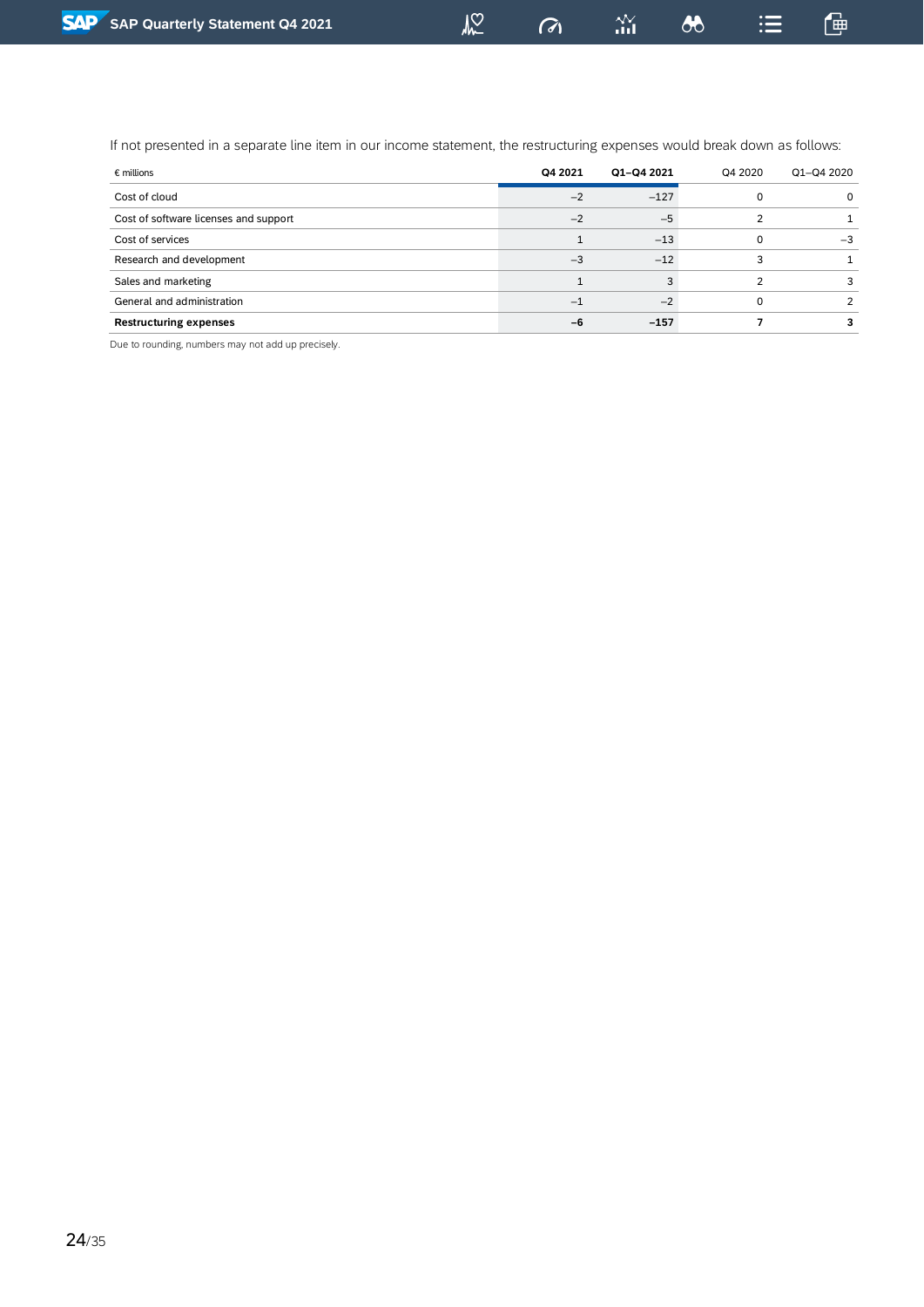## $\sqrt{2}$

 $\sigma$ 

 $\boldsymbol{\omega}$ 

 $\mathrel{\mathop:}=$ 

## <span id="page-24-0"></span>Disaggregations

## <span id="page-24-1"></span>(H) Segment Reporting

### <span id="page-24-2"></span>(H.1) Segment Policies and Segment Changes

SAP has three reportable segments: the Applications, Technology & Support segment, the Qualtrics segment, and the Services segment.

For a more detailed description of SAP's segment reporting, see Note (C.1) "Results of Segments" of our Consolidated Half-Year Report 2021.

## <span id="page-24-3"></span>(H.2) Segment Reporting – Quarter

### **Applications, Technology & Support**

| € millions, unless otherwise stated   |                    | Q4 2021              | Q4 2020            | $\Delta$ in %      | $\Delta$ in %        |
|---------------------------------------|--------------------|----------------------|--------------------|--------------------|----------------------|
| (non-IFRS)                            | Actual<br>Currency | Constant<br>Currency | Actual<br>Currency | Actual<br>Currency | Constant<br>Currency |
| Cloud                                 | 2,330              | 2,262                | 1,887              | 23                 | 20                   |
| Software licenses                     | 1,458              | 1,414                | 1,703              | $-14$              | $-17$                |
| Software support                      | 2,920              | 2,861                | 2,833              | 3                  | 1                    |
| Software licenses and support         | 4,377              | 4,274                | 4,536              | $-3$               | $-6$                 |
| Cloud and software                    | 6,708              | 6,536                | 6,423              | 4                  | 2                    |
| Services                              | 100                | 98                   | 76                 | 31                 | 29                   |
| <b>Total segment revenue</b>          | 6,807              | 6,634                | 6,499              | 5                  | 2                    |
| Cost of cloud                         | $-755$             | $-732$               | $-573$             | 32                 | 28                   |
| Cost of software licenses and support | $-502$             | $-490$               | $-463$             | 8                  | 6                    |
| Cost of cloud and software            | $-1,256$           | $-1,221$             | $-1,036$           | 21                 | 18                   |
| Cost of services                      | $-106$             | $-104$               | $-98$              | 9                  | 6                    |
| <b>Total cost of revenue</b>          | $-1,362$           | $-1,325$             | $-1,133$           | 20                 | 17                   |
| Segment gross profit                  | 5,445              | 5,310                | 5,365              | 1                  | $-1$                 |
| Other segment expenses                | $-2,645$           | $-2,572$             | $-2,268$           | 17                 | 13                   |
| Segment profit (loss)                 | 2,800              | 2,737                | 3,097              | $-10$              | $-12$                |
| <b>Margins</b>                        |                    |                      |                    |                    |                      |
| Cloud gross margin (in %)             | 67.6               | 67.7                 | 69.6               | $-2.0$ pp          | $-2.0$ pp            |
| Segment gross margin (in %)           | 80.0               | 80.0                 | 82.6               | $-2.6$ pp          | $-2.5$ pp            |
| Segment margin (in %)                 | 41.1               | 41.3                 | 47.7               | $-6.5$ pp          | $-6.4$ pp            |
|                                       |                    |                      |                    |                    |                      |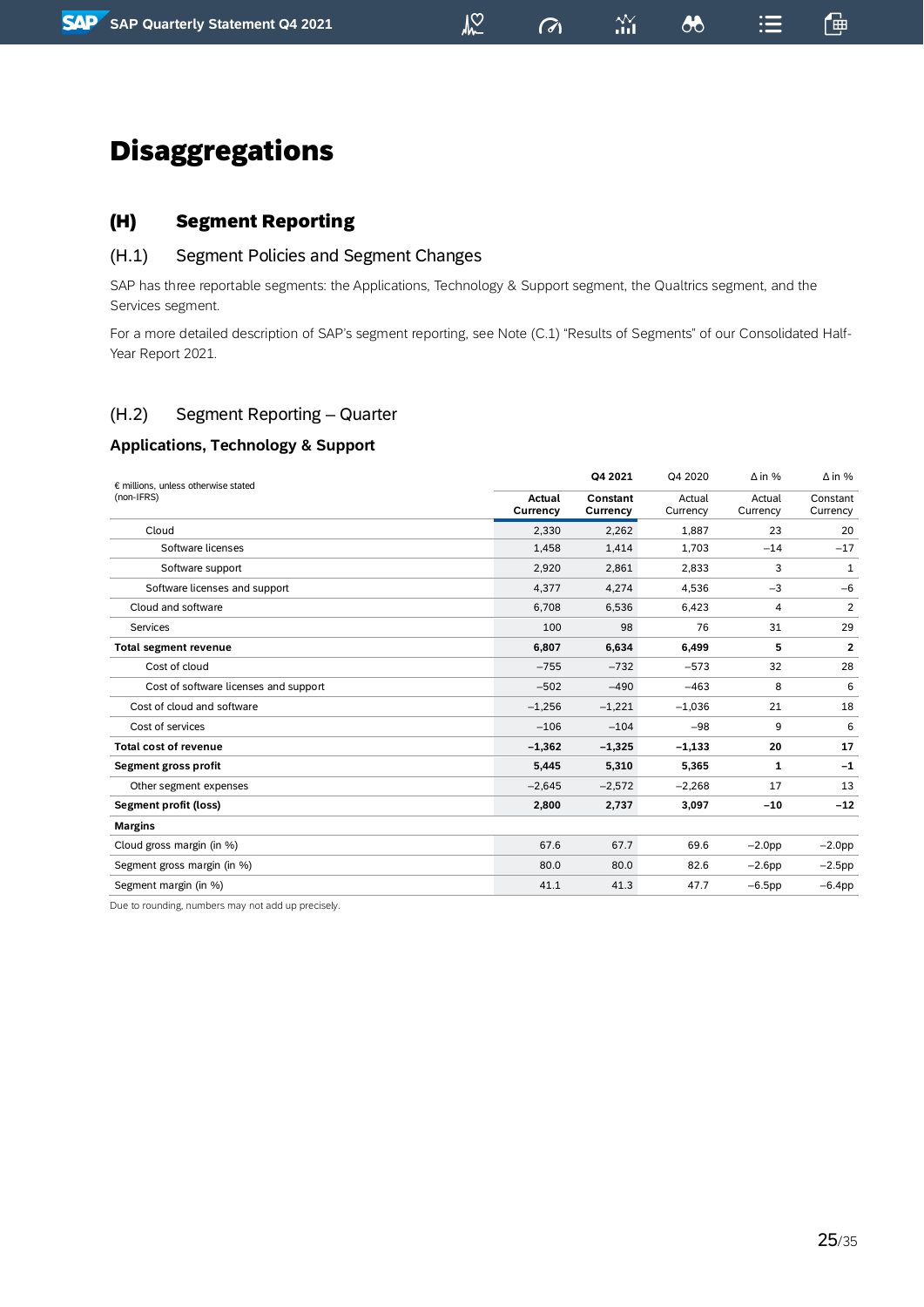## $\sqrt{2}$

 $\sigma$ 

 $\frac{\Delta V}{\Delta H}$ 

鱼

 $\mathrel{\mathop:}=$ 

#### **Qualtrics**

| € millions, unless otherwise stated |                    | Q4 2021              | Q4 2020            | $\Delta$ in %      | $\Delta$ in %        |
|-------------------------------------|--------------------|----------------------|--------------------|--------------------|----------------------|
| (non-IFRS)                          | Actual<br>Currency | Constant<br>Currency | Actual<br>Currency | Actual<br>Currency | Constant<br>Currency |
| Cloud                               | 235                | 225                  | 139                | 69                 | 62                   |
| Cloud and software                  | 235                | 225                  | 139                | 69                 | 62                   |
| Services                            | 49                 | 47                   | 44                 | 12                 | $\overline{7}$       |
| <b>Total segment revenue</b>        | 284                | 272                  | 183                | 56                 | 49                   |
| Cost of cloud                       | $-23$              | $-22$                | $-8$               | >100               | >100                 |
| Cost of cloud and software          | $-23$              | $-22$                | $-8$               | >100               | >100                 |
| Cost of services                    | $-39$              | $-37$                | $-33$              | 19                 | 13                   |
| <b>Total cost of revenue</b>        | $-62$              | $-60$                | $-41$              | 51                 | 45                   |
| Segment gross profit                | 222                | 212                  | 141                | 57                 | 50                   |
| Other segment expenses              | $-218$             | $-206$               | $-140$             | 56                 | 48                   |
| Segment profit (loss)               | 4                  | 6                    | $\overline{2}$     | >100               | >100                 |
| <b>Margins</b>                      |                    |                      |                    |                    |                      |
| Cloud gross margin (in %)           | 90.2               | 90.1                 | 94.1               | $-4.0$ pp          | $-4.0$ pp            |
| Segment gross margin (in %)         | 78.1               | 78.1                 | 77.4               | 0.6 <sub>pp</sub>  | 0.6 <sub>pp</sub>    |
| Segment margin (in %)               | 1.6                | 2.2                  | 0.9                | 0.6 <sub>pp</sub>  | 1.3 <sub>pp</sub>    |

Due to rounding, numbers may not add up precisely.

#### **Services**

|                    | Q4 2021              | Q4 2020            | $\Delta$ in %      | $\Delta$ in %        |
|--------------------|----------------------|--------------------|--------------------|----------------------|
| Actual<br>Currency | Constant<br>Currency | Actual<br>Currency | Actual<br>Currency | Constant<br>Currency |
| $\mathbf{0}$       | 0                    | 2                  | $-95$              | $-93$                |
| 835                | 812                  | 806                | 4                  | 1                    |
| 835                | 812                  | 808                | 3                  | 1                    |
| $-18$              | $-18$                | $-18$              | 0                  | $-2$                 |
| $-4$               | $-4$                 | $-10$              | $-59$              | $-61$                |
| $-23$              | $-22$                | $-29$              | $-21$              | $-23$                |
| $-539$             | $-525$               | $-537$             | 0                  | $-2$                 |
| $-562$             | $-547$               | $-565$             | $-1$               | $-3$                 |
| 274                | 265                  | 242                | 13                 | 9                    |
| $-100$             | $-97$                | $-88$              | 13                 | 10                   |
| 174                | 168                  | 154                | 13                 | 9                    |
|                    |                      |                    |                    |                      |
| 35.5               | 35.3                 | 33.4               | 2.1 <sub>pp</sub>  | 2.0 <sub>pp</sub>    |
| 32.8               | 32.6                 | 30.0               | 2.8 <sub>pp</sub>  | 2.6 <sub>pp</sub>    |
| 20.8               | 20.7                 | 19.1               | 1.7 <sub>pp</sub>  | 1.6 <sub>pp</sub>    |
|                    |                      |                    |                    |                      |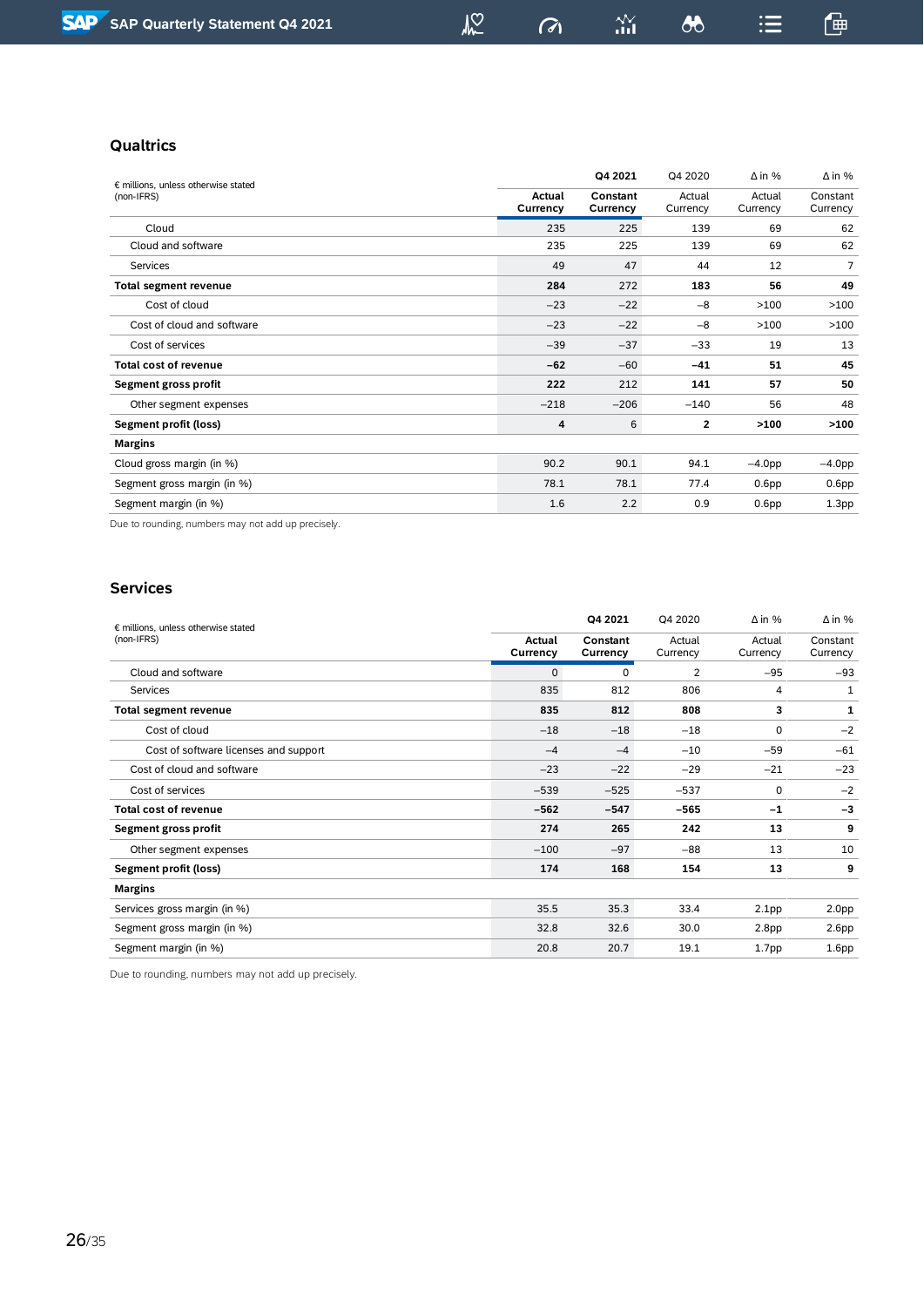## <span id="page-26-0"></span>(H.3) Segment Reporting – Year-to-Date

## **Applications, Technology & Support**

| € millions, unless otherwise stated   |                    | Q1-Q4 2021           | Q1-Q4 2020         | $\Delta$ in %      | $\Delta$ in %        |
|---------------------------------------|--------------------|----------------------|--------------------|--------------------|----------------------|
| (non-IFRS)                            | Actual<br>Currency | Constant<br>Currency | Actual<br>Currency | Actual<br>Currency | Constant<br>Currency |
| Cloud                                 | 8,509              | 8,661                | 7,541              | 13                 | 15                   |
| Software licenses                     | 3,244              | 3,236                | 3,637              | $-11$              | $-11$                |
| Software support                      | 11,410             | 11,576               | 11,502             | $-1$               | 1                    |
| Software licenses and support         | 14,654             | 14,812               | 15,139             | $-3$               | $-2$                 |
| Cloud and software                    | 23,163             | 23,473               | 22,680             | 2                  | 3                    |
| Services                              | 339                | 343                  | 285                | 19                 | 20                   |
| <b>Total segment revenue</b>          | 23,502             | 23,816               | 22,965             | $\overline{2}$     | 4                    |
| Cost of cloud                         | $-2,685$           | $-2,737$             | $-2,315$           | 16                 | 18                   |
| Cost of software licenses and support | $-1,715$           | $-1,733$             | $-1,757$           | $-2$               | $-1$                 |
| Cost of cloud and software            | $-4,401$           | $-4,470$             | $-4,071$           | 8                  | 10                   |
| Cost of services                      | $-406$             | $-411$               | $-393$             | 3                  | 5                    |
| <b>Total cost of revenue</b>          | $-4,807$           | $-4,881$             | $-4,464$           | 8                  | 9                    |
| Segment gross profit                  | 18,695             | 18,935               | 18,500             | 1                  | 2                    |
| Other segment expenses                | $-9,124$           | $-9,213$             | $-8,779$           | 4                  | 5                    |
| Segment profit (loss)                 | 9,571              | 9,721                | 9,722              | $-2$               | 0                    |
| <b>Margins</b>                        |                    |                      |                    |                    |                      |
| Cloud gross margin (in %)             | 68.4               | 68.4                 | 69.3               | $-0.9$ pp          | $-0.9$ pp            |
| Segment gross margin (in %)           | 79.5               | 79.5                 | 80.6               | $-1.0$ pp          | $-1.1$ pp            |
| Segment margin (in %)                 | 40.7               | 40.8                 | 42.3               | $-1.6$ pp          | $-1.5$ pp            |

Due to rounding, numbers may not add up precisely.

#### **Qualtrics**

| $\epsilon$ millions, unless otherwise stated | Q1-Q4 2021                |                      |                    | $\Delta$ in %      | $\Delta$ in %        |
|----------------------------------------------|---------------------------|----------------------|--------------------|--------------------|----------------------|
| (non-IFRS)                                   | <b>Actual</b><br>Currency | Constant<br>Currency | Actual<br>Currency | Actual<br>Currency | Constant<br>Currency |
| Cloud                                        | 757                       | 780                  | 518                | 46                 | 50                   |
| Cloud and software                           | 757                       | 780                  | 518                | 46                 | 50                   |
| Services                                     | 172                       | 177                  | 162                | 6                  | 9                    |
| <b>Total segment revenue</b>                 | 929                       | 957                  | 681                | 37                 | 41                   |
| Cost of cloud                                | $-65$                     | $-66$                | $-43$              | 52                 | 55                   |
| Cost of cloud and software                   | $-65$                     | $-66$                | $-43$              | 52                 | 55                   |
| Cost of services                             | $-125$                    | $-128$               | $-110$             | 14                 | 17                   |
| <b>Total cost of revenue</b>                 | $-190$                    | $-194$               | $-152$             | 25                 | 27                   |
| Segment gross profit                         | 739                       | 763                  | 528                | 40                 | 44                   |
| Other segment expenses                       | $-696$                    | $-719$               | $-533$             | 31                 | 35                   |
| Segment profit (loss)                        | 44                        | 44                   | $-4$               | < 100              | $< -100$             |
| <b>Margins</b>                               |                           |                      |                    |                    |                      |
| Cloud gross margin (in %)                    | 91.5                      | 91.5                 | 91.8               | $-0.3$ pp          | $-0.2$ pp            |
| Segment gross margin (in %)                  | 79.6                      | 79.7                 | 77.6               | 1.9 <sub>pp</sub>  | 2.1 <sub>pp</sub>    |
| Segment margin (in %)                        | 4.7                       | 4.6                  | $-0.6$             | 5.4pp              | 5.2 <sub>pp</sub>    |

Due to rounding, numbers may not add up precisely.

 $\omega$ 

 $\frac{\Delta \mathbf{V}}{\Delta \mathbf{H}}$ 

 $\delta$ 

鱼

 $\equiv$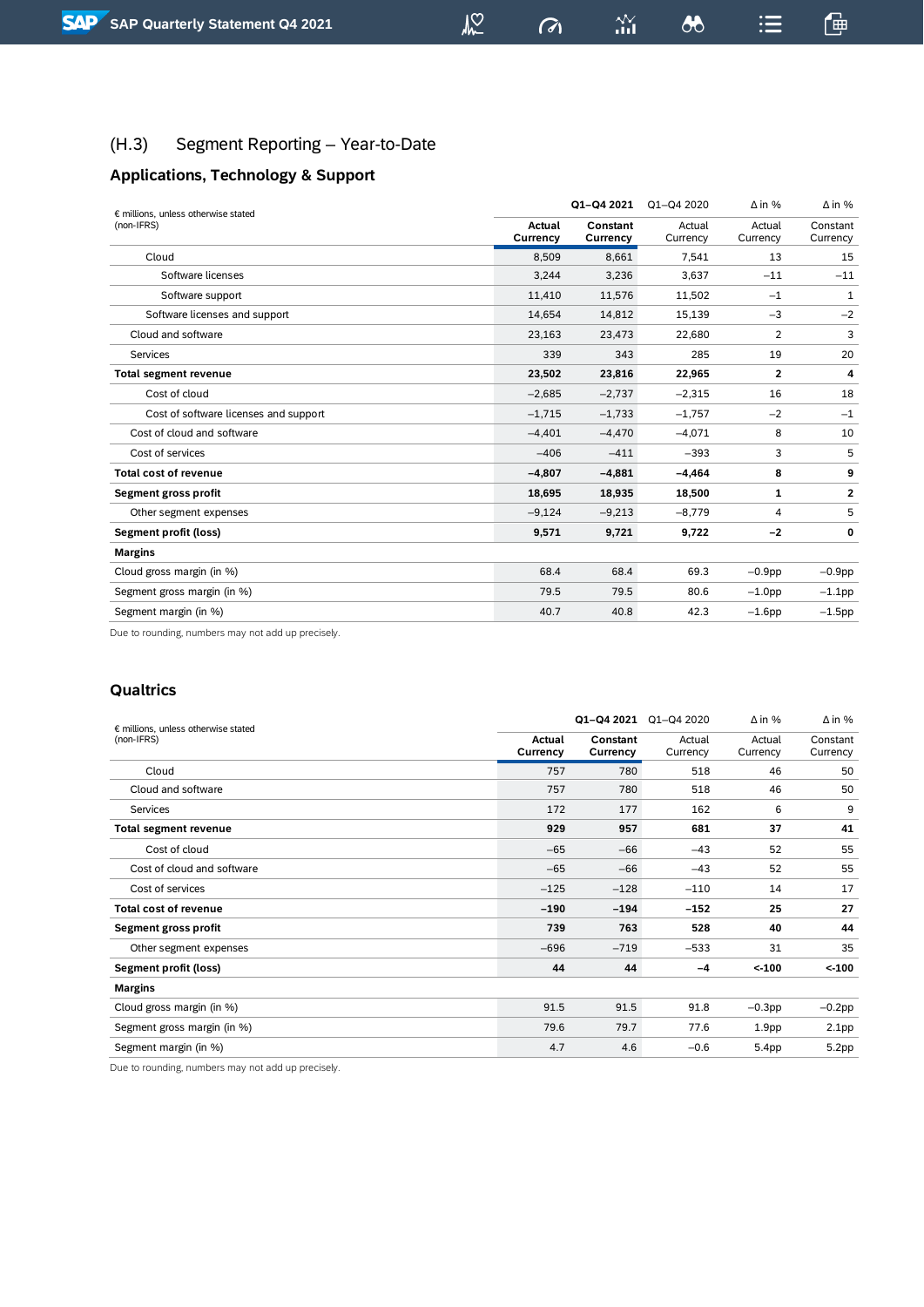$\sigma$ 

 $\frac{\Delta V}{\Delta H}$ 

鱼

 $\mathrel{\mathop:}=$ 

#### **Services**

| $\epsilon$ millions, unless otherwise stated |                    | Q1-Q4 2021           | $Q1-Q4$<br>2020    | $\Delta$ in %      | $\Delta$ in %        |  |
|----------------------------------------------|--------------------|----------------------|--------------------|--------------------|----------------------|--|
| (non-IFRS)                                   | Actual<br>Currency | Constant<br>Currency | Actual<br>Currency | Actual<br>Currency | Constant<br>Currency |  |
| Cloud and software                           | $\mathbf 0$        | $\mathbf 0$          | 5                  | $-95$              | $-95$                |  |
| Services                                     | 3,234              | 3,282                | 3,374              | $-4$               | $-3$                 |  |
| <b>Total segment revenue</b>                 | 3,234              | 3,283                | 3,379              | $-4$               | $-3$                 |  |
| Cost of cloud                                | $-78$              | $-80$                | $-74$              | 6                  | 8                    |  |
| Cost of software licenses and support        | $-18$              | $-19$                | $-32$              | $-43$              | $-42$                |  |
| Cost of cloud and software                   | $-97$              | $-99$                | $-106$             | $-9$               | $-7$                 |  |
| Cost of services                             | $-2,035$           | $-2,062$             | $-2,209$           | $-8$               | $-7$                 |  |
| Total cost of revenue                        | $-2,131$           | $-2,160$             | $-2,315$           | -8                 | $-7$                 |  |
| Segment gross profit                         | 1,103              | 1,122                | 1,063              | 4                  | 6                    |  |
| Other segment expenses                       | $-375$             | $-379$               | $-418$             | $-10$              | $-9$                 |  |
| Segment profit (loss)                        | 728                | 744                  | 645                | 13                 | 15                   |  |
| <b>Margins</b>                               |                    |                      |                    |                    |                      |  |
| Services gross margin (in %)                 | 37.1               | 37.2                 | 34.5               | 2.6 <sub>pp</sub>  | 2.7pp                |  |
| Segment gross margin (in %)                  | 34.1               | 34.2                 | 31.5               | 2.6 <sub>pp</sub>  | 2.7pp                |  |
| Segment margin (in %)                        | 22.5               | 22.7                 | 19.1               | 3.4 <sub>pp</sub>  | 3.6 <sub>pp</sub>    |  |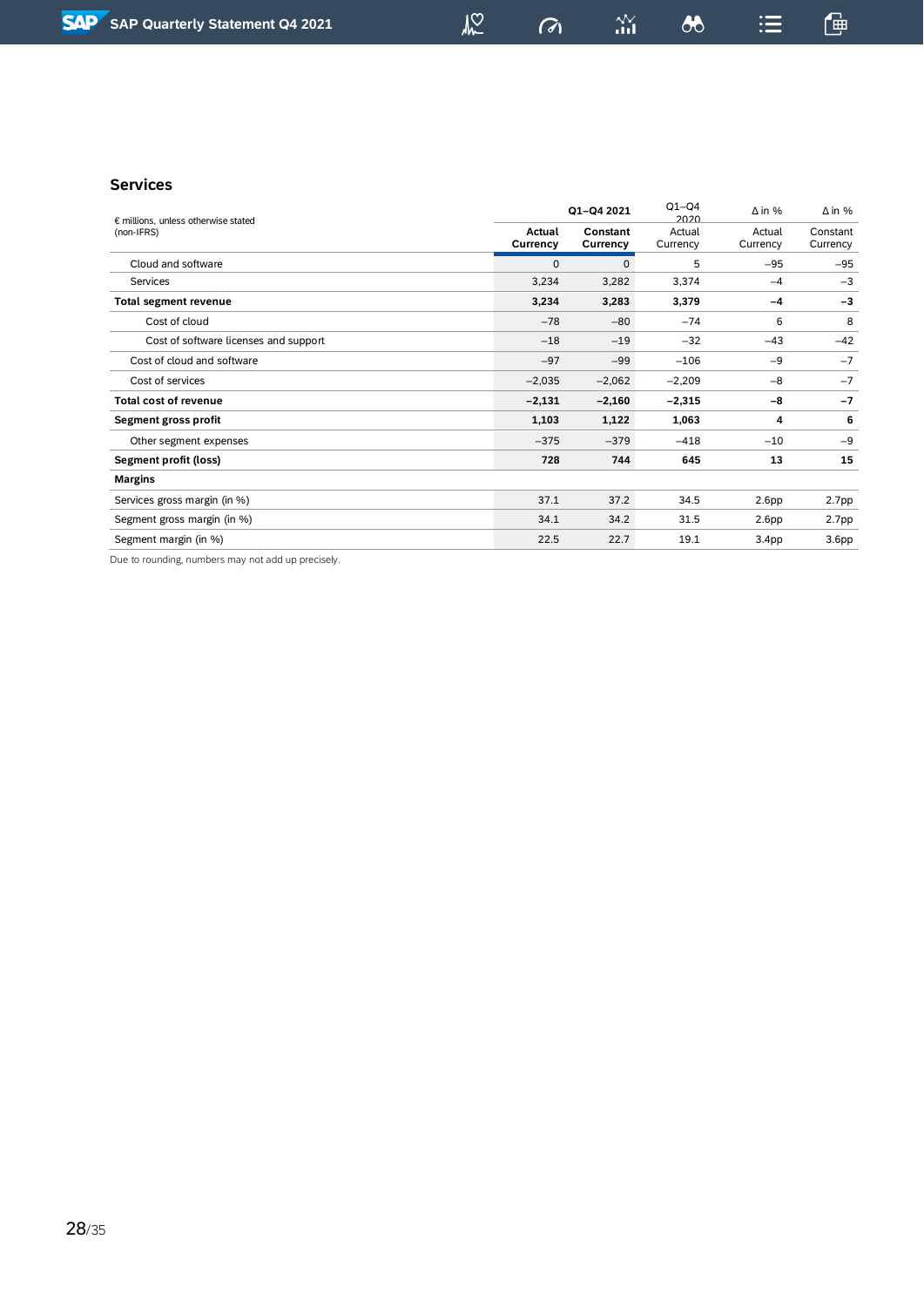## <span id="page-28-0"></span>(I) Reconciliation of Cloud Revenues and Margins

## <span id="page-28-1"></span>(I.1) Reconciliation of Cloud Revenues and Margins – Quarter

| € millions, unless otherwise                          |                      | Q4 2021     |             |                     |                    | Q4 2020                          |             | $\Delta$ in % |                     |             |                     |                                               |
|-------------------------------------------------------|----------------------|-------------|-------------|---------------------|--------------------|----------------------------------|-------------|---------------|---------------------|-------------|---------------------|-----------------------------------------------|
| stated                                                |                      | <b>IFRS</b> | Adj.        | Non-<br><b>IFRS</b> | Currency<br>Impact | Non-IFRS<br>Constant<br>Currency | <b>IFRS</b> | Adj.          | Non-<br><b>IFRS</b> | <b>IFRS</b> | Non-<br><b>IFRS</b> | Non-IFRS<br>Constant<br>Currency <sup>3</sup> |
| Cloud revenue -                                       | Intelligent<br>Spend | 765         | $\mathbf 0$ | 765                 | $-26$              | 740                              | 661         | 0             | 661                 | 16          | 16                  | 12                                            |
| SaaS/PaaS <sup>1</sup>                                | Other                | 1,605       | $\mathbf 0$ | 1,605               | $-48$              | 1,557                            | 1,167       | 3             | 1,170               | 38          | 37                  | 33                                            |
|                                                       | Total                | 2,371       | $\mathbf 0$ | 2,371               | $-74$              | 2,297                            | 1,828       | 3             | 1,831               | 30          | 29                  | 25                                            |
| Cloud revenue - $IaaS2$                               |                      | 241         | $\mathbf 0$ | 241                 | $-5$               | 235                              | 213         | $\Omega$      | 213                 | 13          | 13                  | 10                                            |
| <b>Cloud revenue</b>                                  |                      | 2,611       | 0           | 2,611               | $-79$              | 2,532                            | 2,041       | 3             | 2,044               | 28          | 28                  | 24                                            |
|                                                       | Intelligent<br>Spend | 79.5        |             | 80.2                |                    | 80.1                             | 78.2        |               | 79.1                | 1.3         | 1.1                 | 1.0                                           |
| Cloud gross margin -<br>SaaS/PaaS <sup>1</sup> (in %) | Other                | 66.2        |             | 69.6                |                    | 69.6                             | 67.2        |               | 71.4                | $-1.0$      | $-1.8$              | $-1.8$                                        |
|                                                       | Total                | 70.5        |             | 73.0                |                    | 73.0                             | 71.2        |               | 74.2                | $-0.7$      | $-1.2$              | $-1.2$                                        |
| Cloud gross margin -<br>$laS2$ (in %)                 |                      | 27.9        |             | 29.1                |                    | 30.2                             | 36.7        |               | 36.8                | $-8.8$      | $-7.7$              | $-6.6$                                        |
| Cloud gross margin (in %)                             |                      | 66.6        |             | 69.0                |                    | 69.0                             | 67.6        |               | 70.3                | $-1.0$ pp   | $-1.3$ pp           | $-1.3$ pp                                     |

<sup>1</sup> Software as a Service/Platform as a Service

2 Infrastructure as a Service

<sup>3</sup> Constant currency period-over-period changes are calculated by comparing the current year's non-IFRS constant currency numbers with the non-IFRS numbers of the previous year's respective period.

Due to rounding, numbers may not add up precisely.

 $\sigma$ 

 $\frac{N}{n+1}$ 

 $\boldsymbol{\omega}$ 

一

 $\mathrel{\mathop:}=$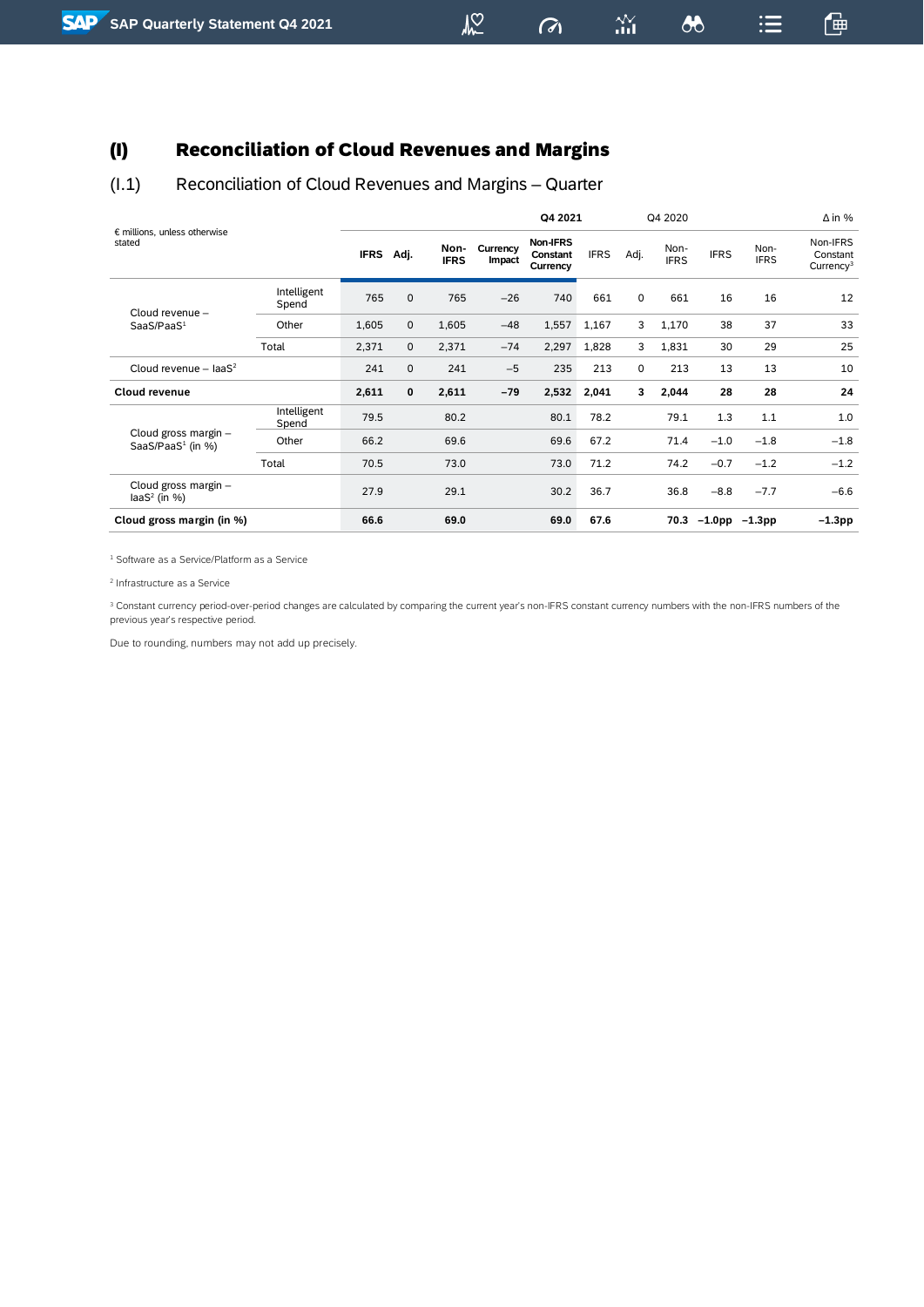## <span id="page-29-0"></span>(I.2) Reconciliation of Cloud Revenues and Margins – Year-to-Date

| $\epsilon$ millions, unless otherwise                 |                      | Q1-Q4 2021  |              |                     |                    |                                  |             | Q1-Q4 2020 |                     |                   |                     | $\Delta$ in %                                 |  |  |
|-------------------------------------------------------|----------------------|-------------|--------------|---------------------|--------------------|----------------------------------|-------------|------------|---------------------|-------------------|---------------------|-----------------------------------------------|--|--|
| stated                                                |                      | <b>IFRS</b> | Adj.         | Non-<br><b>IFRS</b> | Currency<br>Impact | Non-IFRS<br>Constant<br>Currency | <b>IFRS</b> | Adj.       | Non-<br><b>IFRS</b> | <b>IFRS</b>       | Non-<br><b>IFRS</b> | Non-IFRS<br>Constant<br>Currence <sup>3</sup> |  |  |
|                                                       | Intelligent<br>Spend | 2,831       | $\mathbf 0$  | 2,831               | 67                 | 2,899                            | 2,722       | 0          | 2,722               | 4                 | 4                   | 6                                             |  |  |
| Cloud revenue -<br>SaaS/PaaS <sup>1</sup>             | Other                | 5,669       | $\mathbf{0}$ | 5,669               | 86                 | 5,755                            | 4,517       | 5          | 4,522               | 25                | 25                  | 27                                            |  |  |
|                                                       | Total                | 8,500       | $\mathbf{0}$ | 8,500               | 154                | 8,653                            | 7,239       | 5          | 7,244               | 17                | 17                  | 19                                            |  |  |
| Cloud revenue - $IaaS2$                               |                      | 918         | $\mathbf 0$  | 918                 | 21                 | 939                              | 841         | 0          | 841                 | 9                 | 9                   | 12                                            |  |  |
| Cloud revenue                                         |                      | 9,418       | 0            | 9,418               | 174                | 9,592                            | 8,080       | 5          | 8,085               | 17                | 16                  | 19                                            |  |  |
|                                                       | Intelligent<br>Spend | 78.9        |              | 79.5                |                    | 79.5                             | 78.6        |            | 78.9                | 0.3 <sub>pp</sub> | 0.6 <sub>pp</sub>   | 0.6 <sub>pp</sub>                             |  |  |
| Cloud gross margin -<br>SaaS/PaaS <sup>1</sup> (in %) | Other                | 66.7        |              | 70.2                |                    | 70.2                             | 65.5        |            | 70.7                | 1.2 <sub>pp</sub> | $-0.4$ pp           | $-0.5$ pp                                     |  |  |
|                                                       | Total                | 70.8        |              | 73.3                |                    | 73.3                             | 70.4        |            | 73.8                | 0.3 <sub>pp</sub> | $-0.5$ pp           | $-0.5$ pp                                     |  |  |
| Cloud gross margin -<br>$laS2$ (in %)                 |                      | 32.5        |              | 33.6                |                    | 33.5                             | 33.6        |            | 34.3                | $-1.1$ pp         | $-0.7$ pp           | $-0.8$ pp                                     |  |  |
| Cloud gross margin (in %)                             |                      | 67.0        |              | 69.5                |                    | 69.4                             | 66.6        |            | 69.7                | 0.4 <sub>pp</sub> | $-0.2$ pp           | $-0.3$ pp                                     |  |  |

<sup>1</sup> Software as a Service/Platform as a Service

2 Infrastructure as a Service

<sup>3</sup> Constant currency period-over-period changes are calculated by comparing the current year's non-IFRS constant currency numbers with the non-IFRS numbers of the previous year's respective period.

Due to rounding, numbers may not add up precisely.

 $\sigma$ 

 $\frac{\Delta \mathbf{V}}{\Delta \mathbf{H}}$ 

 $\delta$ 

通

這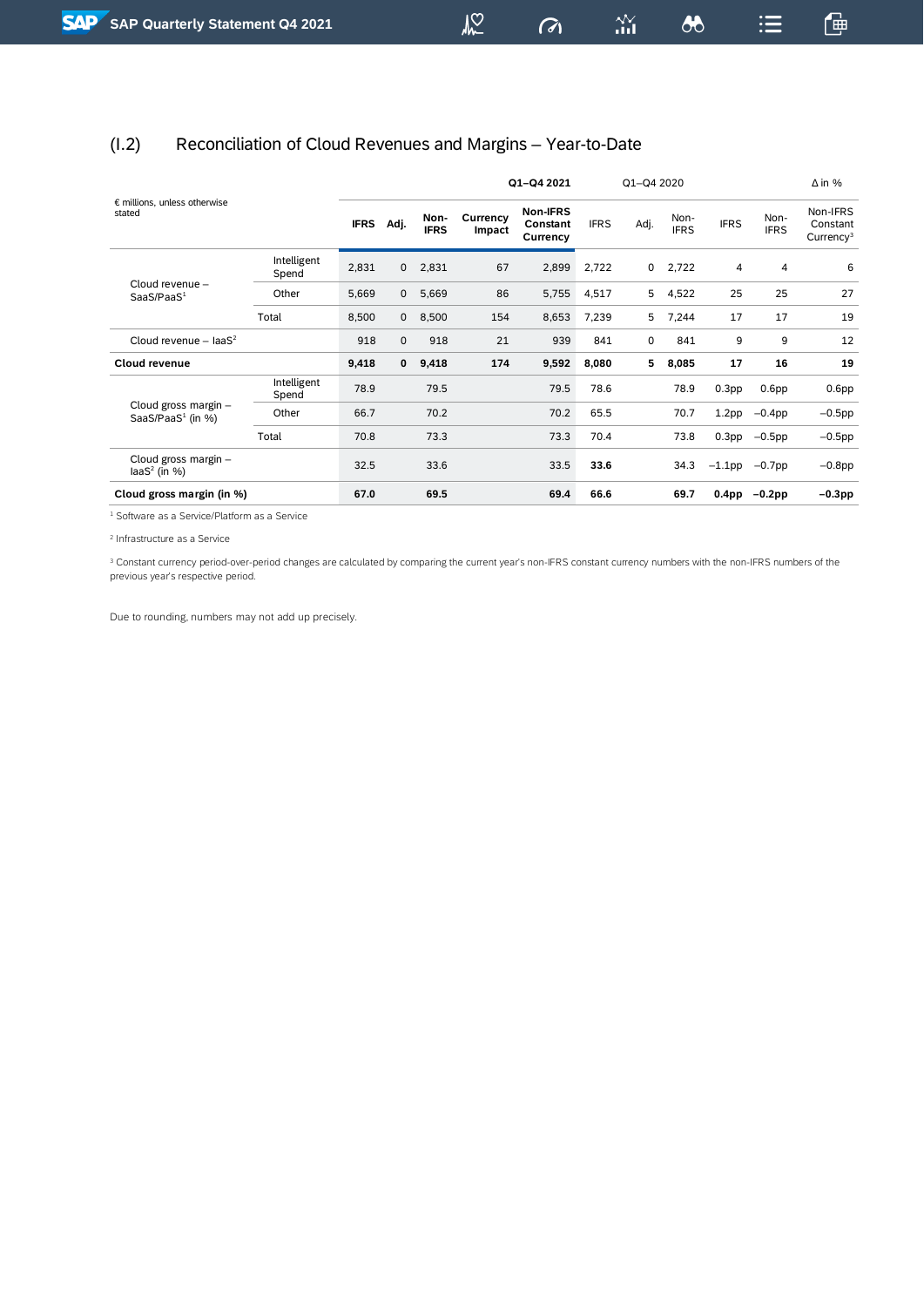## <span id="page-30-0"></span>(J) Revenue by Region (IFRS and Non-IFRS)

## <span id="page-30-1"></span>(J.1) Revenue by Region (IFRS and Non-IFRS) – Quarter

|                                             |             |             |                     |                    | Q4 2021                          |             |                | Q4 2020  |                |                | $\Delta$ in %                                 |
|---------------------------------------------|-------------|-------------|---------------------|--------------------|----------------------------------|-------------|----------------|----------|----------------|----------------|-----------------------------------------------|
| $\epsilon$ millions                         | <b>IFRS</b> | Adj.        | Non-<br><b>IFRS</b> | Currency<br>Impact | Non-IFRS<br>Constant<br>Currency | <b>IFRS</b> | Adj.           | Non-IFRS | <b>IFRS</b>    | Non-IFRS       | Non-IFRS<br>Constant<br>Currence <sup>1</sup> |
| <b>Cloud Revenue by Region</b>              |             |             |                     |                    |                                  |             |                |          |                |                |                                               |
| <b>EMEA</b>                                 | 910         | 0           | 910                 | $-19$              | 892                              | 672         | $\overline{2}$ | 674      | 35             | 35             | 32                                            |
| Americas                                    | 1,375       | $\mathbf 0$ | 1,375               | $-57$              | 1,318                            | 1,087       | $\mathbf{1}$   | 1,088    | 26             | 26             | 21                                            |
| APJ                                         | 326         | 0           | 326                 | $-3$               | 323                              | 282         | 0              | 282      | 16             | 16             | 15                                            |
| <b>Cloud revenue</b>                        | 2,611       | 0           | 2,611               | $-79$              | 2,532                            | 2,041       | 3              | 2,044    | 28             | 28             | 24                                            |
| <b>Cloud and Software Revenue by Region</b> |             |             |                     |                    |                                  |             |                |          |                |                |                                               |
| <b>EMEA</b>                                 | 3,240       | 0           | 3,240               | $-46$              | 3,194                            | 3,073       | $\overline{2}$ | 3,075    | 5              | 5              | 4                                             |
| Americas                                    | 2,674       | 0           | 2,674               | $-119$             | 2,555                            | 2,480       | $\mathbf{1}$   | 2,481    | 8              | 8              | 3                                             |
| APJ                                         | 1,076       | $\mathbf 0$ | 1,076               | $-17$              | 1,059                            | 1,025       | 0              | 1,025    | 5              | 5              | 3                                             |
| <b>Cloud and</b><br>software revenue        | 6,990       | 0           | 6,990               | $-182$             | 6,808                            | 6,579       | 3              | 6,582    | 6              | 6              | 3                                             |
| <b>Total Revenue by Region</b>              |             |             |                     |                    |                                  |             |                |          |                |                |                                               |
| Germany                                     | 1,298       | 0           | 1,298               | $-1$               | 1,297                            | 1,217       | $\mathbf{1}$   | 1,218    | $\overline{7}$ | $\overline{7}$ | $\overline{7}$                                |
| Rest of EMEA                                | 2,392       | 0           | 2,392               | $-53$              | 2,339                            | 2,282       | 1              | 2,283    | 5              | 5              | $\overline{\mathbf{c}}$                       |
| <b>Total EMEA</b>                           | 3,690       | 0           | 3,690               | $-54$              | 3,636                            | 3,499       | 2              | 3,501    | 5              | 5              | 4                                             |
| <b>United States</b>                        | 2,480       | 0           | 2,480               | $-106$             | 2,374                            | 2,366       | 1              | 2,367    | 5              | 5              | 0                                             |
| <b>Rest of Americas</b>                     | 607         | 0           | 607                 | $-31$              | 576                              | 519         | 0              | 519      | 17             | 17             | 11                                            |
| <b>Total Americas</b>                       | 3,087       | 0           | 3,087               | $-137$             | 2,950                            | 2,885       | $\mathbf{1}$   | 2,886    | $\overline{7}$ | 7              | $\mathbf{2}$                                  |
| Japan                                       | 349         | 0           | 349                 | 14                 | 363                              | 347         | 0              | 347      | $\mathbf{1}$   | $\mathbf{1}$   | 5                                             |
| Rest of APJ                                 | 855         | 0           | 855                 | $-32$              | 822                              | 807         | 0              | 807      | 6              | 6              | 2                                             |
| <b>Total APJ</b>                            | 1,204       | 0           | 1,204               | $-19$              | 1,185                            | 1,154       | 0              | 1,154    | 4              | 4              | 3                                             |
| <b>Total revenue</b>                        | 7,981       | 0           | 7,981               | $-209$             | 7,771                            | 7,538       | 3              | 7,541    | 6              | 6              | 3                                             |

 $M<sup>2</sup>$ 

 $\frac{3N}{111}$ 

 $\sigma$ 

 $\lambda$ 

通

 $\mathrel{\mathop:}=$ 

<sup>1)</sup> Constant currency period-over-period changes are calculated by comparing the current year's non-IFRS constant currency numbers with the non-IFRS numbers of the previous year's respective period.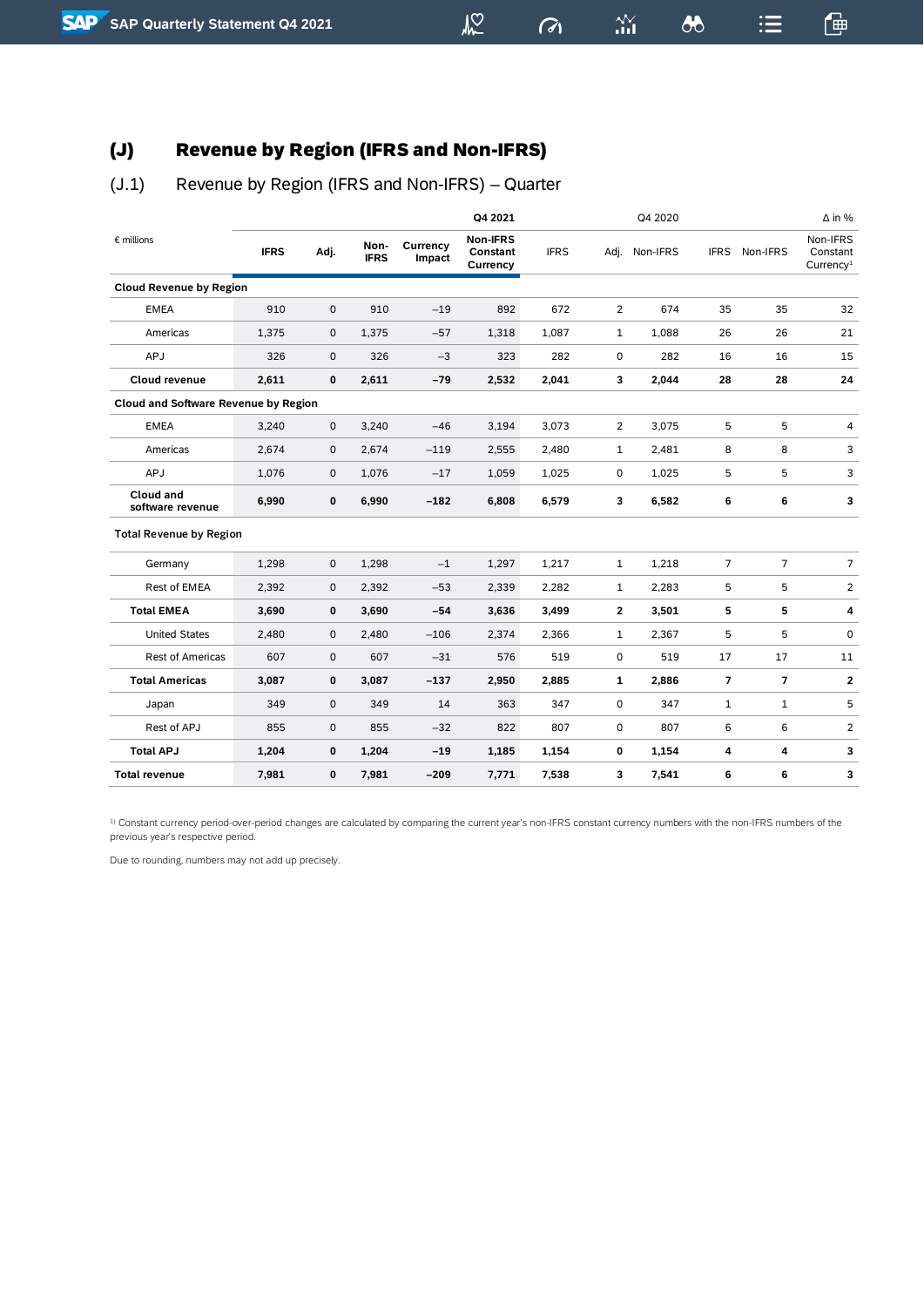$\sigma$ 

 $\frac{\Delta \mathbf{V}}{\Delta \mathbf{H}}$ 

鱼

<span id="page-31-0"></span>

| (J.2) | Revenue by Region (IFRS and Non-IFRS) - Year-to-Date |
|-------|------------------------------------------------------|
|-------|------------------------------------------------------|

|                                             |             |              |                     |                    | Q1-Q4 2021                       |             |                | Q1-Q4 2020          |              |                     | $\Delta$ in %                                 |
|---------------------------------------------|-------------|--------------|---------------------|--------------------|----------------------------------|-------------|----------------|---------------------|--------------|---------------------|-----------------------------------------------|
| $\epsilon$ millions                         | <b>IFRS</b> | Adj.         | Non-<br><b>IFRS</b> | Currency<br>Impact | Non-IFRS<br>Constant<br>Currency | <b>IFRS</b> | Adj.           | Non-<br><b>IFRS</b> | <b>IFRS</b>  | Non-<br><b>IFRS</b> | Non-IFRS<br>Constant<br>Currency <sup>1</sup> |
| Cloud Revenue by Region                     |             |              |                     |                    |                                  |             |                |                     |              |                     |                                               |
| <b>EMEA</b>                                 | 3,308       | $\mathsf{O}$ | 3,308               | $\sqrt{4}$         | 3,311                            | 2,608       | $\overline{2}$ | 2,610               | 27           | 27                  | 27                                            |
| Americas                                    | 4,894       | $\mathsf{O}$ | 4,894               | 147                | 5,041                            | 4,439       | 3              | 4,442               | 10           | 10                  | 13                                            |
| APJ                                         | 1,217       | $\mathsf{O}$ | 1,217               | 23                 | 1,240                            | 1,033       | 0              | 1,033               | 18           | 18                  | 20                                            |
| Cloud revenue                               | 9,418       | 0            | 9,418               | 174                | 9,592                            | 8,080       | 5              | 8,085               | 17           | 16                  | 19                                            |
| <b>Cloud and Software Revenue by Region</b> |             |              |                     |                    |                                  |             |                |                     |              |                     |                                               |
| <b>EMEA</b>                                 | 10,931      | $\mathsf{O}$ | 10,931              | 3                  | 10,934                           | 10,364      | 2              | 10,366              | 5            | 5                   | 5                                             |
| Americas                                    | 9,348       | $\mathsf{O}$ | 9,348               | 267                | 9,616                            | 9,239       | 3              | 9,242               | $\mathbf{1}$ | $\mathbf 1$         | 4                                             |
| APJ                                         | 3,798       | $\mathbf 0$  | 3,798               | 62                 | 3,860                            | 3,625       | 0              | 3,625               | 5            | 5                   | 6                                             |
| <b>Cloud and software</b><br>revenue        | 24,078      | 0            | 24,078              | 332                | 24,410                           | 23,228      | 5              | 23,233              | 4            | 4                   | 5                                             |
| <b>Total Revenue by Region</b>              |             |              |                     |                    |                                  |             |                |                     |              |                     |                                               |
| Germany                                     | 4,343       | 0            | 4,343               | 2                  | 4,344                            | 4,015       | 1              | 4,016               | 8            | 8                   | 8                                             |
| Rest of EMEA                                | 8,246       | $\mathbf 0$  | 8,246               | $-2$               | 8,244                            | 8,052       | 1              | 8,053               | 2            | 2                   | $\overline{2}$                                |
| <b>Total EMEA</b>                           | 12,589      | $\mathbf 0$  | 12,589              | $\pmb{0}$          | 12,589                           | 12,067      | 2              | 12,069              | 4            | 4                   | 4                                             |
| <b>United States</b>                        | 8,870       | 0            | 8,870               | 287                | 9,157                            | 9,110       | 3              | 9,113               | $-3$         | $-3$                | 0                                             |
| <b>Rest of Americas</b>                     | 2,099       | $\pmb{0}$    | 2,099               | 33                 | 2,131                            | 1,996       | 0              | 1,996               | 5            | 5                   | $\overline{7}$                                |
| <b>Total Americas</b>                       | 10,969      | 0            | 10,969              | 319                | 11,288                           | 11,106      | 3              | 11,109              | $-1$         | $-1$                | 2                                             |
| Japan                                       | 1,301       | 0            | 1,301               | 84                 | 1,385                            | 1,305       | 0              | 1,305               | 0            | 0                   | 6                                             |
| Rest of APJ                                 | 2,984       | $\mathsf{O}$ | 2,984               | $-13$              | 2,971                            | 2,859       | 0              | 2,859               | 4            | 4                   | 4                                             |
| <b>Total APJ</b>                            | 4,285       | 0            | 4,285               | 71                 | 4,356                            | 4,165       | 0              | 4,165               | 3            | 3                   | 5                                             |
| Total revenue                               | 27,842      | $\mathbf 0$  | 27,842              | 390                | 28,232                           | 27,338      | 5              | 27,343              | 2            | 2                   | 3                                             |

1) Constant-currency period-over-period changes are calculated by comparing the current year's non-IFRS constant-currency numbers with the non-IFRS number of the previous year's respective period.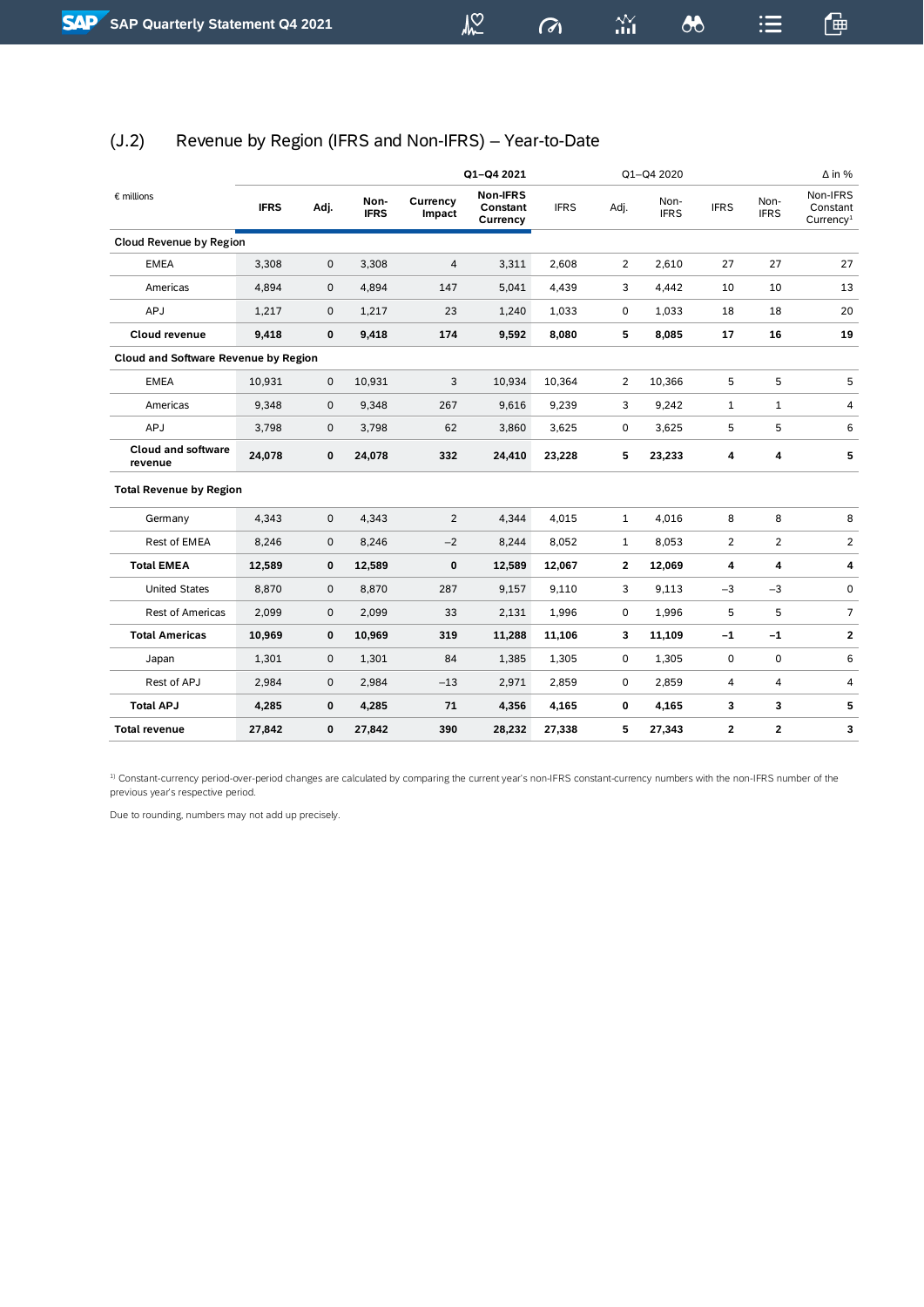## <span id="page-32-0"></span>(K) Employees by Region and Functional Areas

| <b>Full-time equivalents</b>              |             | 12/31/2021<br>12/31/2020 |            |         |             |          |            |         |  |  |  |  |
|-------------------------------------------|-------------|--------------------------|------------|---------|-------------|----------|------------|---------|--|--|--|--|
|                                           | <b>EMEA</b> | <b>Americas</b>          | <b>APJ</b> | Total   | <b>EMEA</b> | Americas | <b>APJ</b> | Total   |  |  |  |  |
| Cloud and software                        | 5,947       | 4,586                    | 5,113      | 15,646  | 6,278       | 4,589    | 5,525      | 16,392  |  |  |  |  |
| Services                                  | 8,229       | 5,491                    | 5,924      | 19,644  | 8,175       | 5,934    | 5,733      | 19,842  |  |  |  |  |
| Research and development                  | 15,347      | 6,326                    | 10,571     | 32,244  | 13,705      | 6,094    | 9,781      | 29,580  |  |  |  |  |
| Sales and marketing                       | 11,136      | 11,598                   | 5,481      | 28,215  | 10,348      | 10,485   | 5,000      | 25,834  |  |  |  |  |
| General and administration                | 3,374       | 2,306                    | 1,199      | 6,879   | 3,285       | 2,161    | 1,243      | 6,689   |  |  |  |  |
| <b>Infrastructure</b>                     | 2,609       | 1,353                    | 824        | 4,786   | 2,291       | 1,107    | 696        | 4,094   |  |  |  |  |
| <b>SAP Group (12/31)</b>                  | 46,641      | 31,660                   | 29,113     | 107,415 | 44,082      | 30,369   | 27,979     | 102,430 |  |  |  |  |
| Thereof acquisitions $1$                  | 462         | 407                      | 45         | 914     | 609         | 97       | 75         | 781     |  |  |  |  |
| SAP Group (twelve months' end<br>average) | 45,359      | 30,651                   | 28,354     | 104,364 | 43,340      | 30,306   | 27,830     | 101,476 |  |  |  |  |

1 Acquisitions closed between January 1 and December 31 of the respective year

 $\omega$ 

 $\frac{2\mathcal{N}}{111}$ 

 $\boldsymbol{\omega}$ 

鱼

 $\mathrel{\mathop:}=$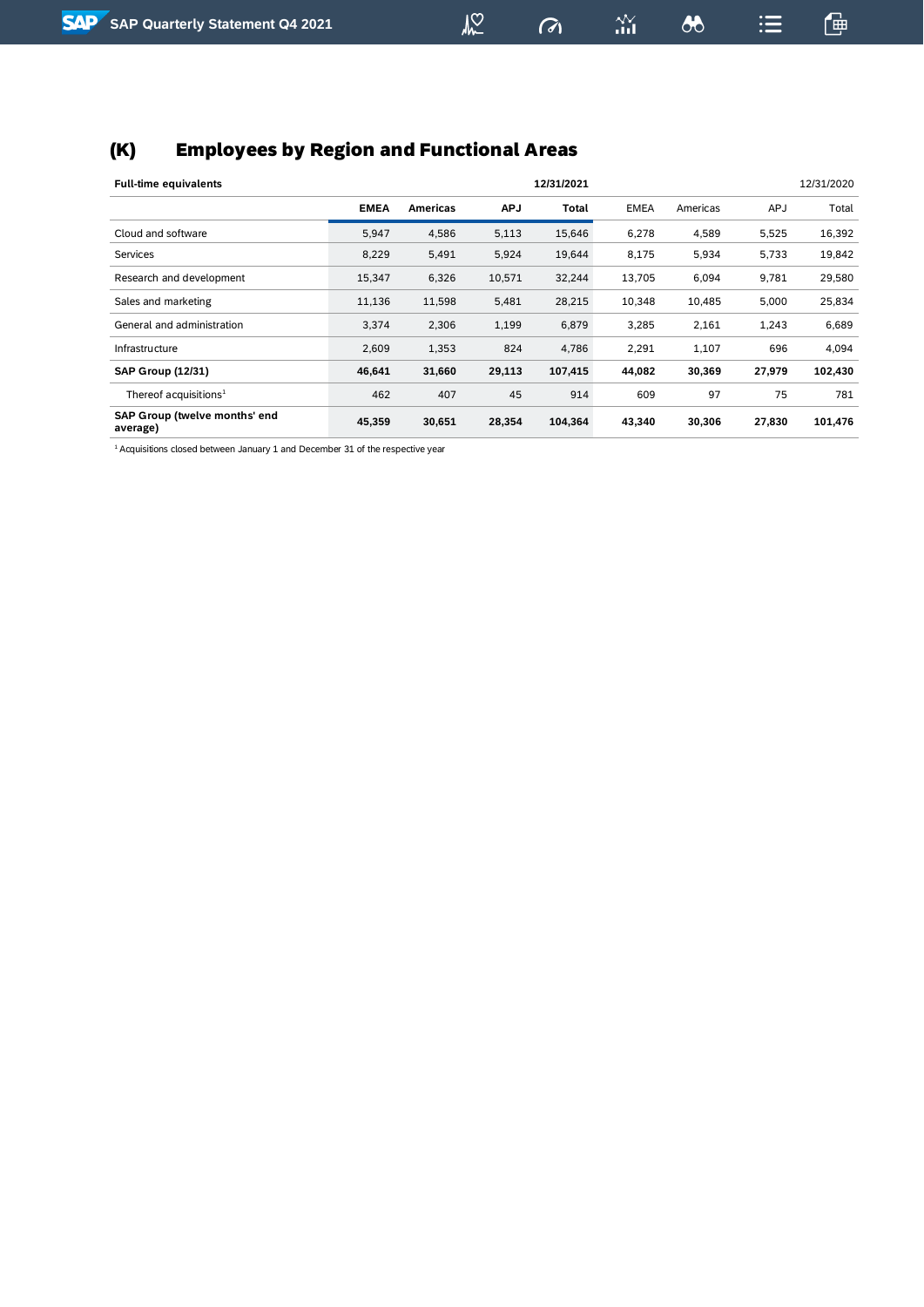#### $\mathbb{Z}$

 $\omega$ 

෯

## <span id="page-33-0"></span>Other Disclosures

## <span id="page-33-1"></span>(L) Financial Income, Net

Finance income mainly consists of gains from disposals and fair value adjustments of equity securities totaling €847 million in the fourth quarter of 2021 (Q4/2020: €312 million) and €3,067 million in the full year 2021 (Q1-Q4/2020: €1,360 million).

Finance cost were primarily impacted by losses from disposals and fair value adjustments of equity securities totaling €255 million in the fourth quarter of 2021 (Q4/2020: €139 million) and €654 million in the full year 2021 (Q1-Q4/2020: €342 million), and interest expense on financial liabilities including lease liabilities amounting to €41 million in the fourth quarter of 2021 (Q4/2020: €44 million) and €160 million in the full year 2021 (Q1-Q4/2020: €179 million).

For more information about Financial Income, Net, see the Notes to the 2021 Consolidated Half-Year Financial Statements, Note (C.3).

## <span id="page-33-2"></span>(M) Business Combinations and Divestments

#### <span id="page-33-3"></span>(M.1) Business Combinations

#### **Signavio GmbH**

In January 2021, SAP announced it had entered into an agreement to acquire Signavio GmbH (Berlin, Germany) ("Signavio"), a leader in the enterprise business process intelligence and process management space. The purchase price was €949 million. The transaction closed on March 5th, following satisfaction of regulatory and other approvals; the operating results and assets and liabilities are reflected in our consolidated financial statements starting on that date (the initial accounting for the Signavio acquisition is still incomplete, thus the amounts recorded for some assets and liabilities are regarded provisional as of December 31, 2021).

For more information about Business Combinations, see the Notes to the 2021 Consolidated Half-Year Financial Statements, Note (D.1).

#### **Clarabridge Inc.**

On October 1, 2021 (after receipt of required regulatory approvals and satisfaction or waiver of other customary closing conditions), Qualtrics completed its previously announced acquisition of Clarabridge, Inc. ("Clarabridge"), a customer experience management software company headquartered in Reston, Virginia, USA, pursuant to an Agreement and Plan of Reorganization and Merger. The number of Qualtrics class A common stock issued to the sellers was fixed based on a valuation of US\$1.1 billion (subject to certain adjustments) – the assumed Qualtrics share price was US\$37.33. The actual consideration transferred (mainly in shares valued at the acquisition date fair value of the common stock) amounted to US\$1.3 billion, respectively €1.1 billion. Pursuant to joinder and lockup agreements signed by Clarabridge's stockholders, the sale of the Qualtrics shares by the Clarabridge stockholders is subject to certain restrictions.

In addition, pursuant to the terms of the Merger Agreement, Qualtrics has (1) assumed, amended and restated Clarabridge stock plans, and (2) converted the assumed options to purchase shares of Clarabridge stock outstanding into corresponding Qualtrics options. Qualtrics has granted equity incentive awards to certain continuing employees of Clarabridge and its subsidiaries under their own Qualtrics equity plan at Qualtrics' sole discretion, see Note (O) of this chapter.

The initial accounting for the business combination (that has mainly added goodwill and intangible assets to SAP's assets) is preliminary as of December 31st (as we are still in the process of collecting the information necessary to determine the fair value of e.g., intangible assets as well as tax assets and liabilities).

#### <span id="page-33-4"></span>(M.2) Divestments

As a result of the close of the transaction in September (following satisfaction of all closing conditions including regulatory approvals), SAP and investment company Dediq GmbH ("Dediq") now jointly own the new "SAP Fioneer" entity (with SAP owning a minority share). SAP and SAP Fioneer have executed transition service and go-to-market agreements, among others. The disposal gain relating to the transfer of the business (predominantly IP and employees) was recorded in SAP's "Other operating income/expense, net" (€77 million for both IFRS and non-IFRS).